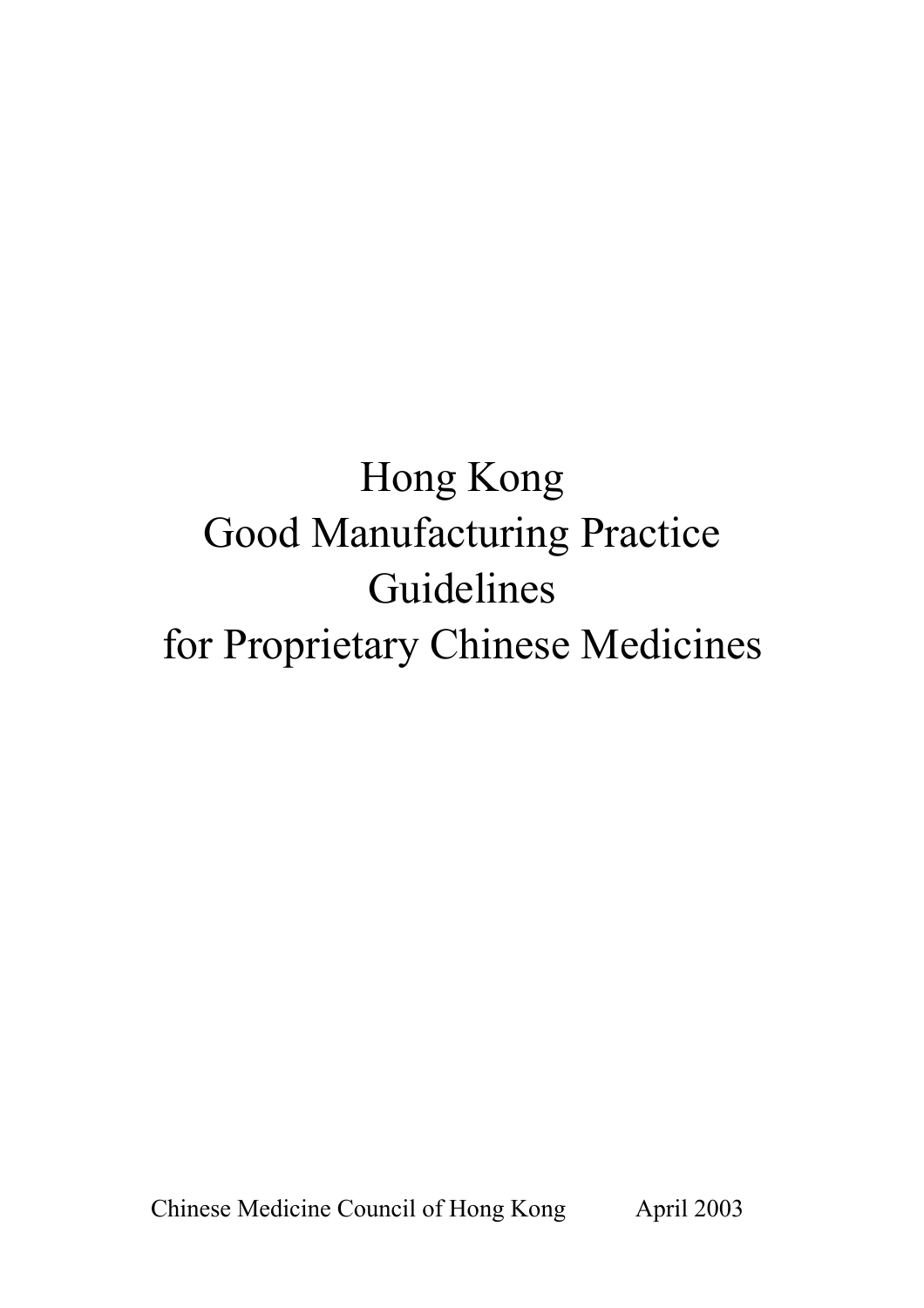# **Contents**

| Introduction |                                                                       | 1  |
|--------------|-----------------------------------------------------------------------|----|
| Glossary     |                                                                       | 2  |
| Chapter 1    | Quality Management in the Chinese<br>Medicines Manufacturing Industry | 7  |
| Chapter 2    | Personnel                                                             | 12 |
| Chapter 3    | Premises                                                              | 17 |
| Chapter 4    | Equipment                                                             | 23 |
| Chapter 5    | Documentation                                                         | 25 |
| Chapter 6    | Manufacture                                                           | 34 |
| Chapter 7    | Validation                                                            | 44 |
| Chapter 8    | <b>Quality Control</b>                                                | 45 |
| Chapter 9    | <b>Contract Manufacture and Test</b>                                  | 52 |
| Chapter 10   | Complaints                                                            | 55 |
| Chapter 11   | <b>Product Recalls</b>                                                | 57 |
| Chapter 12   | <b>Self-Inspection and Quality Audits</b>                             | 59 |
| Appendix     | <b>Sterile Proprietary Chinese Medicines</b>                          | 62 |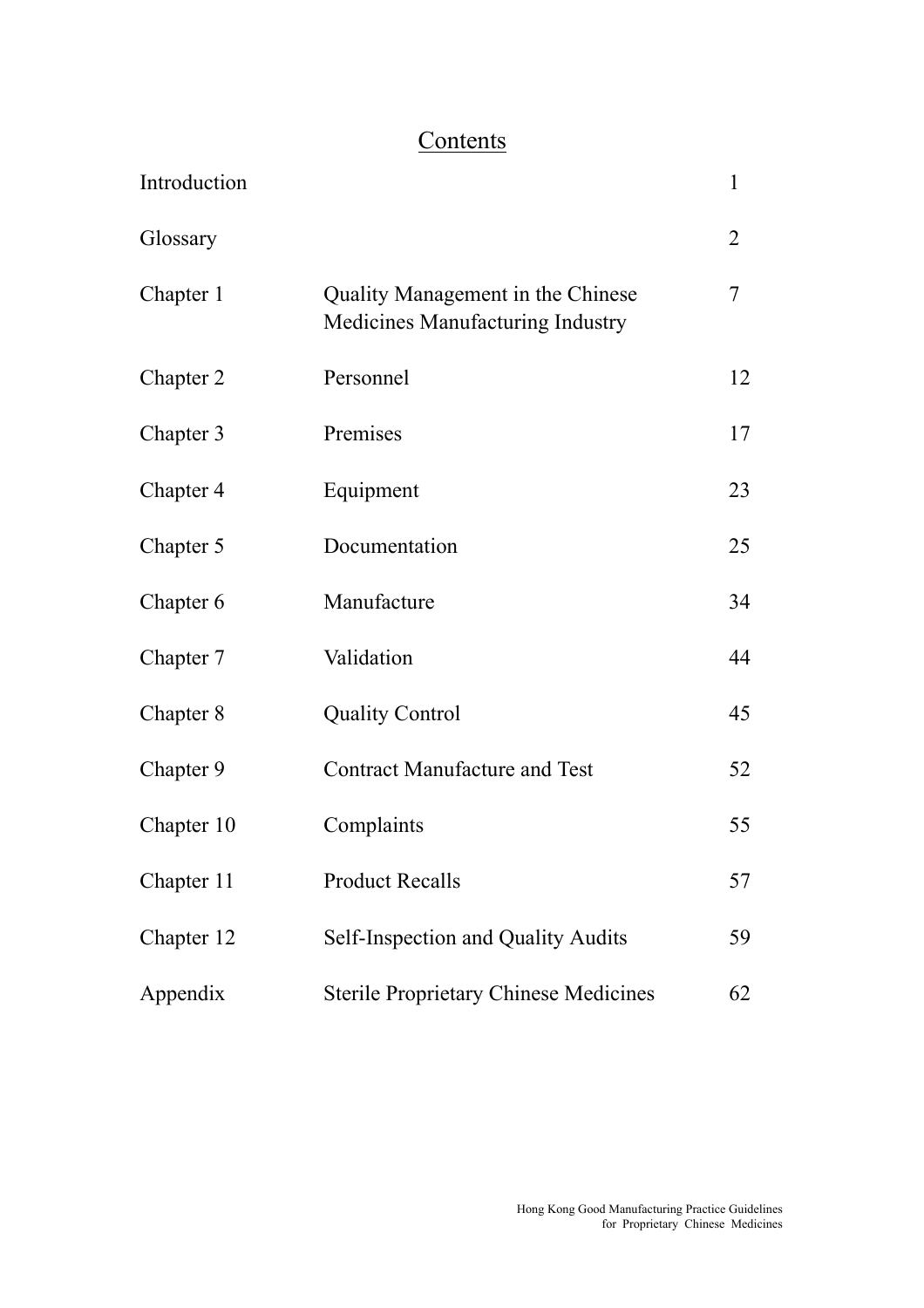### **Introduction**

The guidelines have been prepared by the Chinese Medicines Board under the Chinese Medicine Council of Hong Kong for the purpose of promoting the standardization of the proprietary Chinese medicines manufacturing industry. The Council wishes to assure the quality and safety of proprietary Chinese medicines and thus, to safeguard public health and to boost the public confidence in using proprietary Chinese medicines.

These standards and generals of the guidelines can serve as references for the personnel engaged in the Chinese medicines manufacturing industry, so that they can follow the requirements of good practices in manufacture and quality control of proprietary Chinese medicines.

The guidelines cover more than the fundamental items of Good Manufacturing Practice in respect of proprietary Chinese medicines, but also include the matters requiring attention in the manufacture of sterile proprietary Chinese medicines supplemented in the appendix.

The guidelines do not restrain the development of new concepts and new technologies. Manufacturer can still, through appropriate validation, adopt any new concepts and new technologies provided that the quality assurance is equivalent to the generals set out in the guidelines.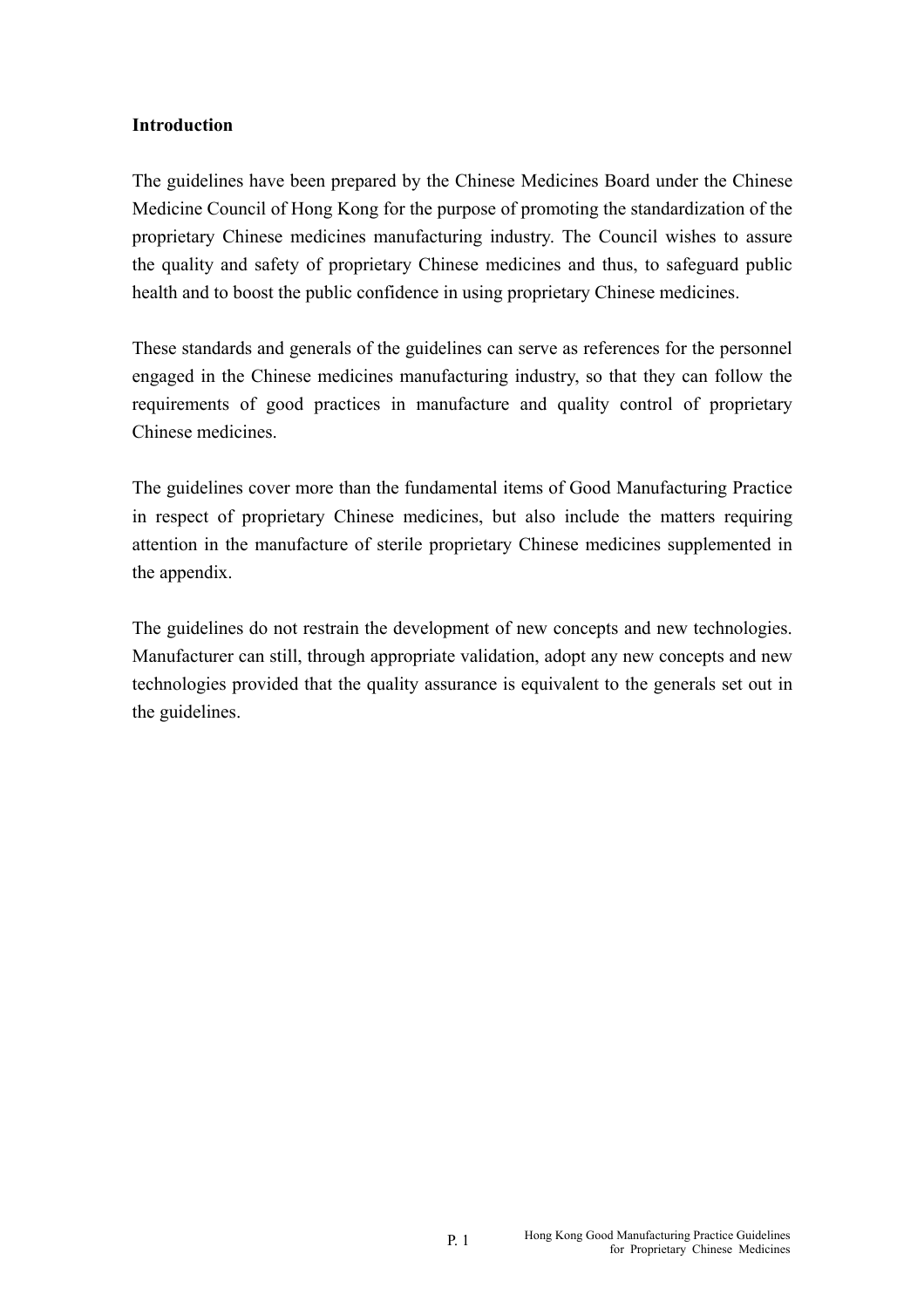### **Glossary**

The definitions given below apply to the terms used in these guidelines. They may have different meanings in other documents.

#### *Active ingredient*

A substance or compound used or intended to be used in the manufacture of a proprietary Chinese medicine and that contributes to the pharmacological effect or effects of proprietary Chinese medicine (e.g. herbal medicine, processed herbal medicine, extract of herbal medicine or extract of processed herbal medicine).

#### *Airlock*

An isolated space with two or more doors, which is interposed between two or more rooms of differing grades of air cleanliness, for the purpose of controlling the air flow between those rooms when they need to be entered. An airlock is used by either personnel or materials.

#### *Authorized person*

The person responsible for the release of every batch of finished products for sale.

#### *Batch*

A defined quantity of starting material, packing material or product produced in a single process or series of processes so that it could be expected to be homogeneous. In the case of continuous production, the batch must correspond to a defined fraction of the production, characterized by its intended homogeneity. It may sometimes be necessary to divide a batch into a number of sub-batches, which are later brought together to form a final homogeneous batch.

#### *Batch number*

A series of numbers, letters or other symbols, or a series consisting of a combination of numbers, letters and other symbols, used for the purpose of identifying when or by whom the proprietary Chinese medicine is produced.

#### *Batch numbering system*

Standard operating procedure (SOP) describing the details of the batch numbering.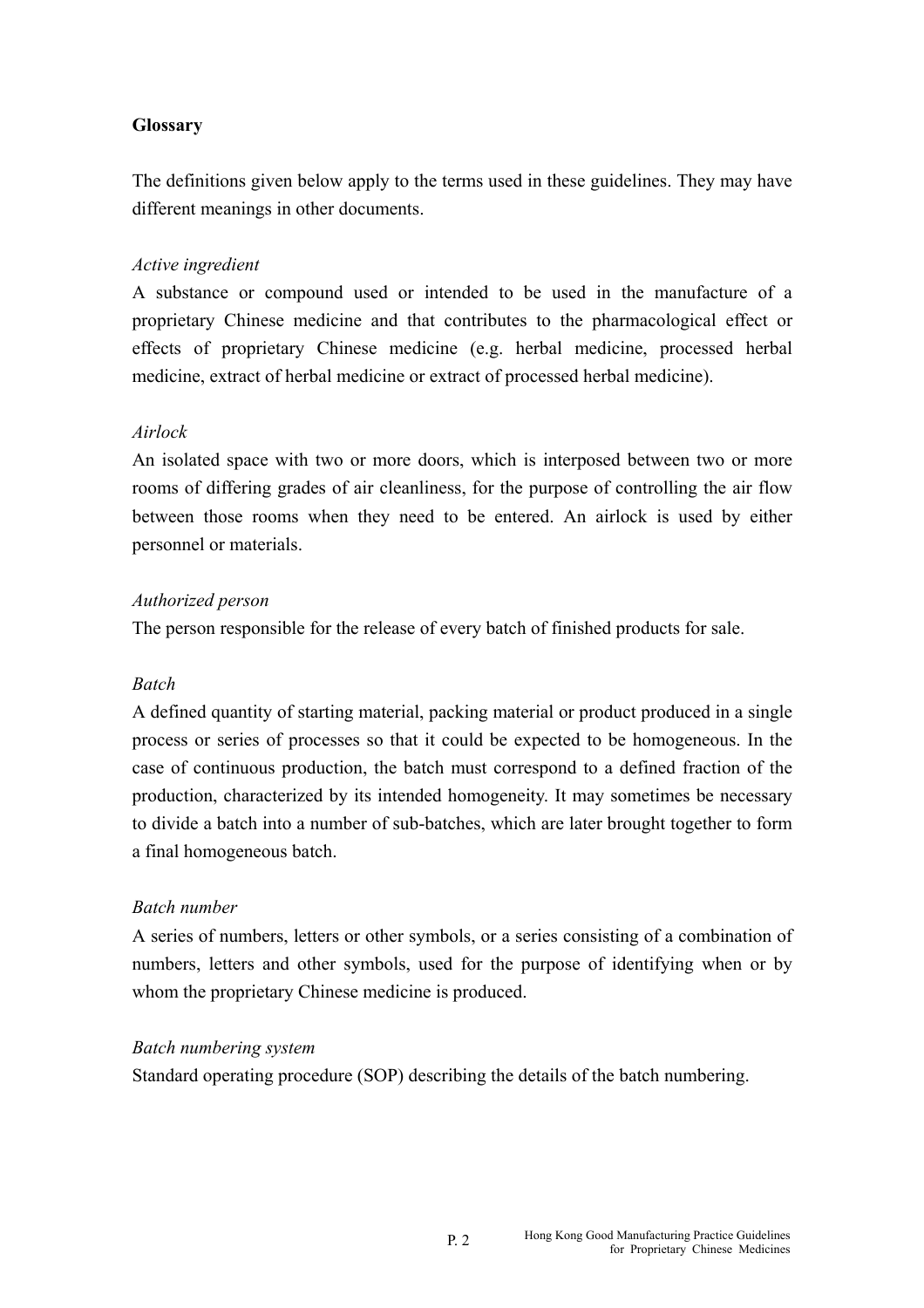### *Batch records*

These include all documents associated with the production of a batch of product or manufacture of a batch of finished product. Batch records provide a history of manufacture and all circumstances pertinent to the quality of each batch of product or finished product.

### *Bulk product*

Any product that has completed all production processes up to, but not including, final packing of finished product.

# *Calibration*

The set of operations which establish, under specified conditions, the relationship between values indicated by an instrument or system for measuring (especially weighing), recording and controlling, or the values represented by a material measure, and the corresponding known values of a reference standard. Limits for acceptance of the results of measuring should be established.

### *Clean area*

An area with environmental control of particulate and microbiological contamination, constructed and used in such a way as to reduce the introduction, generation, and retention of contaminants within the area.

### *Critical manufacturing process*

A manufacturing process which may cause variation in the quality of the product.

### *Critical packing process*

A packing process which may cause variation in the quality of the product.

### *Critical production process*

A production process which may cause variation in the quality of the product.

### *Cross-contamination*

Contamination of a starting material, intermediate product or finished product with another starting material or product during the course of manufacture.

# *Finished product*

A product that has undergone all manufacturing processes, including packing in its final container and labelling.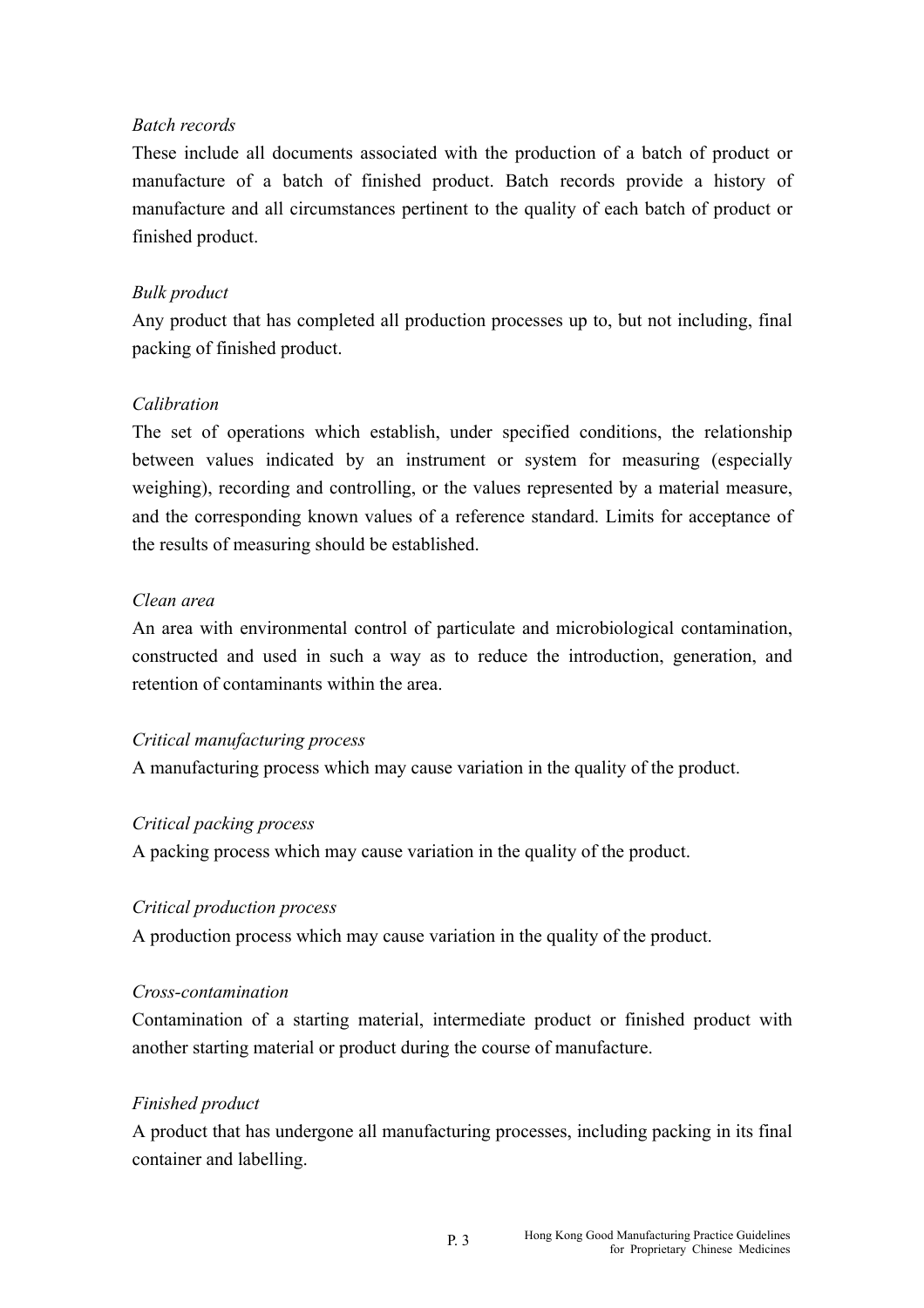#### *In-process control*

Control measures taken during manufacture in order to, if necessary, adjust the manufacturing process to ensure that the product complies with the requirements of its specifications. The control of the environment or equipment may also be regarded as a part of in-process control.

#### *Intermediate product*

Partly processed material which must undergo further production processes before it becomes a bulk product.

#### *Large volume parenterals*

Sterile solutions intended for parenteral application with a volume of 100 ml or more.

### *Manufacture and Manufacturer*

Manufacture means the preparation, production, packing or re-packing of the proprietary Chinese medicine for sale or distribution, and manufacturer shall be construed accordingly.

#### *Master formula*

A document or set of documents specifying the starting materials with their quantities and the packing materials, together with a description of the processes and precautions required to manufacture a specified quantity of a finished product as well as the production instructions (including the in-process controls).

#### *Master record*

Documents that serve as a basis for the batch documentation (blank batch record).

### *Packing material*

Any material, including printed packing material, employed in the packing of a proprietary Chinese medicine, excluding any outer package used for transportation or shipment. Packing materials are referred to as primary or secondary according to whether or not they are intended to be in direct contact with the product.

#### *Packing process*

All operations, including filling and labelling, that a bulk product has to undergo in order to become a finished product. Sterile filling would not normally be regarded as part of the packing process, the bulk product being the filled, but not the finally packed, primary container.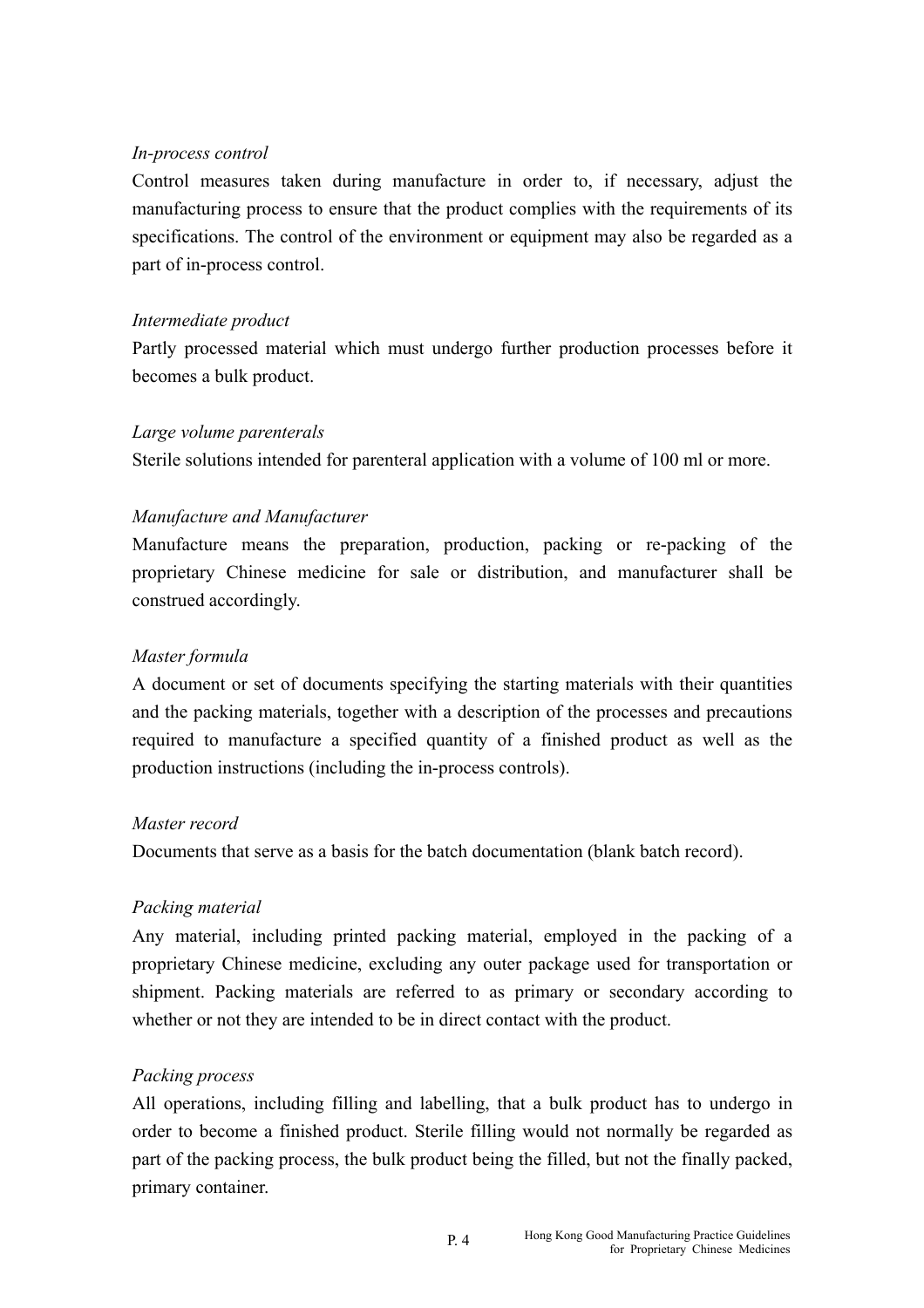### *Processed herbal medicine*

The processed form of a herbal medicine which has passed through treatment like cleaning, cutting, roasting or broiling, so as to comply with the requirements of its specifications and is thus suitable for the manufacture of proprietary Chinese medicines.

### *Proprietary Chinese medicine*

Proprietary Chinese medicine means any proprietary product –

(a) composed solely of the following as active ingredients -

- (i) any Chinese herbal medicines; or
- Chinese: or (ii) any materials of herbal, animal or mineral origin customarily used by the
- $(iii)$  any medicines and materials referred to in subparagraphs  $(i)$  and  $(ii)$ respectively:
- (b) formulated in a finished dose form; and
- (c) known or claimed to be used for the diagnosis, treatment, prevention or alleviation of any disease or any symptom of a disease in human beings, or for the regulation of the functional states of the human body.

### *Quality control*

Concerned with sampling, making specifications and testing, and with the organized system, documentation and release procedures, which ensure that the necessary and relevant tests are actually carried out and that only materials and products with satisfactory quality are released for use, and for sale or supply respectively.

### *Quarantine*

The status of starting or packing materials, intermediate products, bulk products or finished products stored in a defined area, or by other effective means of isolation, while a decision is awaited on their release, rejection or reprocessing.

### *Reconciliation*

A comparison, making due allowance for normal variation, between the amount of product or materials theoretically produced or used and the amount actually produced or used.

### *Recovery (or Blending)*

The introduction of all, or part, of previous batches (or of redistilled solvents and similar products) of the required quality into another batch at a defined manufacturing process.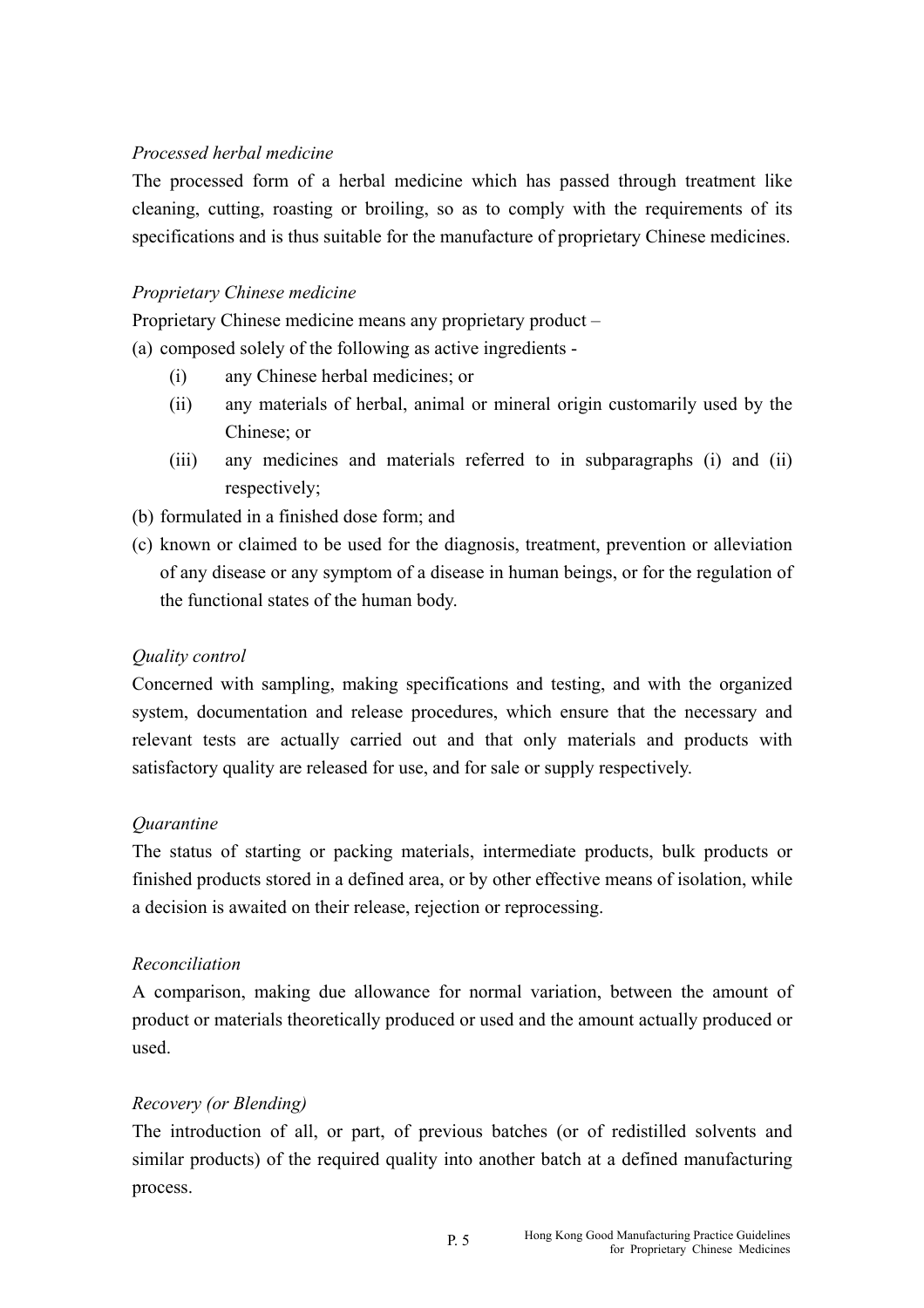### *Reprocessing*

The reworking of all, or part, of a batch of product of an unacceptable quality from a defined manufacturing process so that its quality may be rendered acceptable by one or more additional operations.

### *Returned product*

Finished product sent back to the manufacturer.

### *Specifications*

A document describing in detail the requirements with which the products or materials used or obtained during the course of manufacture have to conform. It serves as a basis for quality evaluation.

### *Standard operating procedure (SOP)*

An approved written procedure giving instructions for performing operations not necessarily specific to a given product or material, but of a more general nature (e.g. equipment operation, maintenance and cleaning; validation; cleaning of premises and environmental control; sampling and checking). Certain standard operating procedures may be used to supplement product-specific master formula, master record or batch documentation.

### *Starting material*

Any substance, that complies with the requirements of its specification, used in the manufacturing processes of a proprietary Chinese medicine, but excluding packing materials.

### *System*

A regulated pattern of interacting activities and techniques that are united to form an organized whole.

### *Validation*

The documented act of proving that any procedure, manufacturing process, equipment, material, activity or system actually leads to the expected results.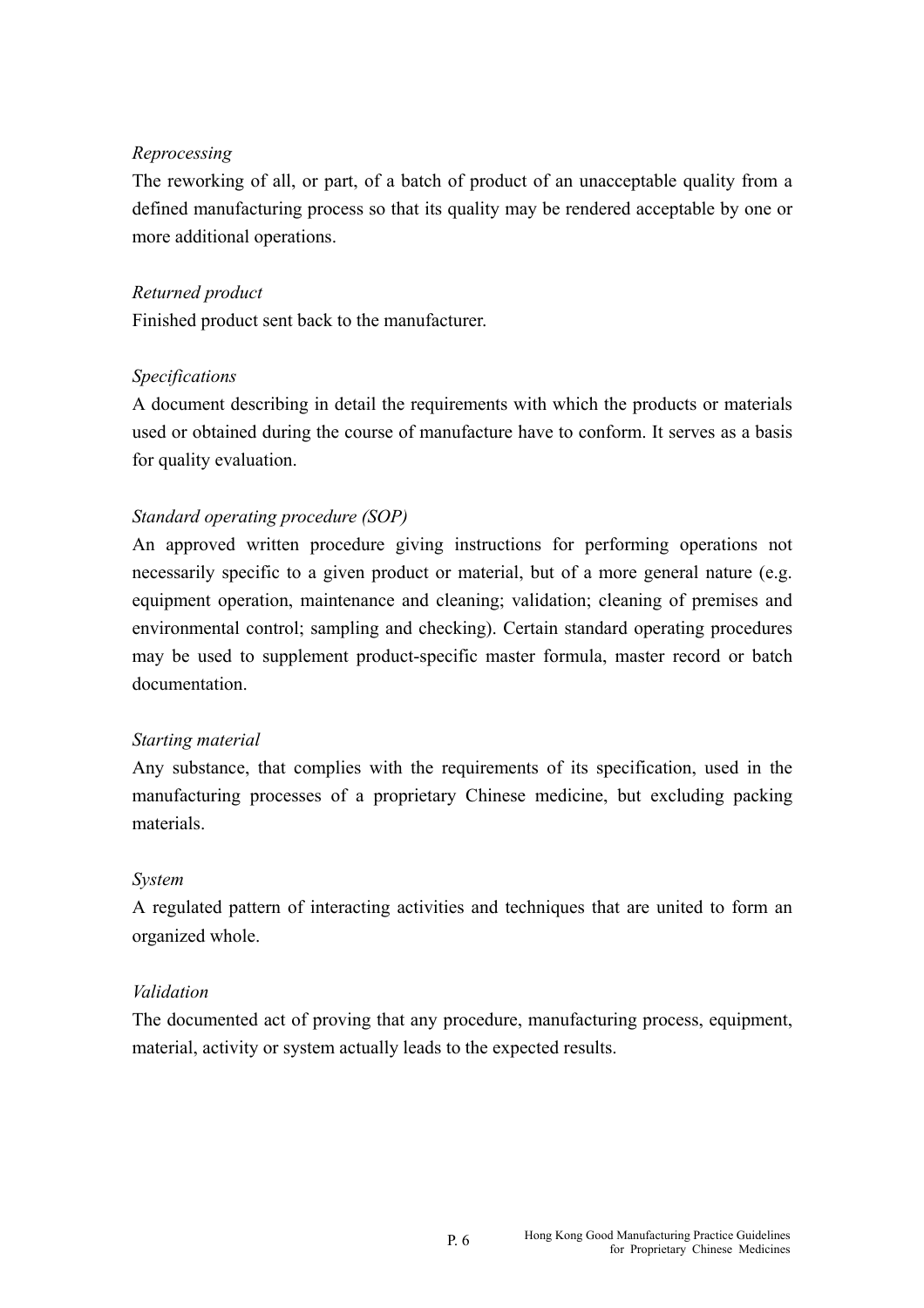# **Chapter 1 Quality Management in the Chinese Medicines Manufacturing Industry**

# Principle

The manufacturer must assume responsibility for the quality of the proprietary Chinese medicines to ensure that they are fit for their intended use and comply with the requirements of the Chinese Medicine Ordinance. Proprietary Chinese medicines must be safe and must have appropriate level of quality and efficacy and must not adversely affect the health of the users. The attainment of this quality objective is the responsibility of senior management. To achieve the quality objective, there must be participation and commitment of staff in different departments and at all levels within the organization, the suppliers and the distributors, and a comprehensively designed and correctly implemented system of quality assurance incorporating good manufacturing practice (GMP) and quality control. The quality assurance system should be fully documented and its effectiveness monitored. All segments of the quality assurance system should be appropriately staffed with competent personnel and should have suitable premises and suitable and sufficient equipment and facilities.

Quality management is defined as the aspect of management function that determines and implements the "quality policy" as formally expressed and authorized by top management. "Quality policy" is the overall intention and direction of an organization regarding quality.

The basic elements of quality management are as follows:

- a. an appropriate infrastructure encompassing the organizational structure, procedures, processes and resources; and
- b. systematic measures taken to ensure that a product will satisfy defined quality requirements. All such measures are referred to as "quality assurance".
- 1.1 The concepts of quality assurance, GMP and quality control are interrelated aspects of quality management. They are described here in order to emphasize their relationship and their fundamental importance to the manufacture and control of proprietary Chinese medicines.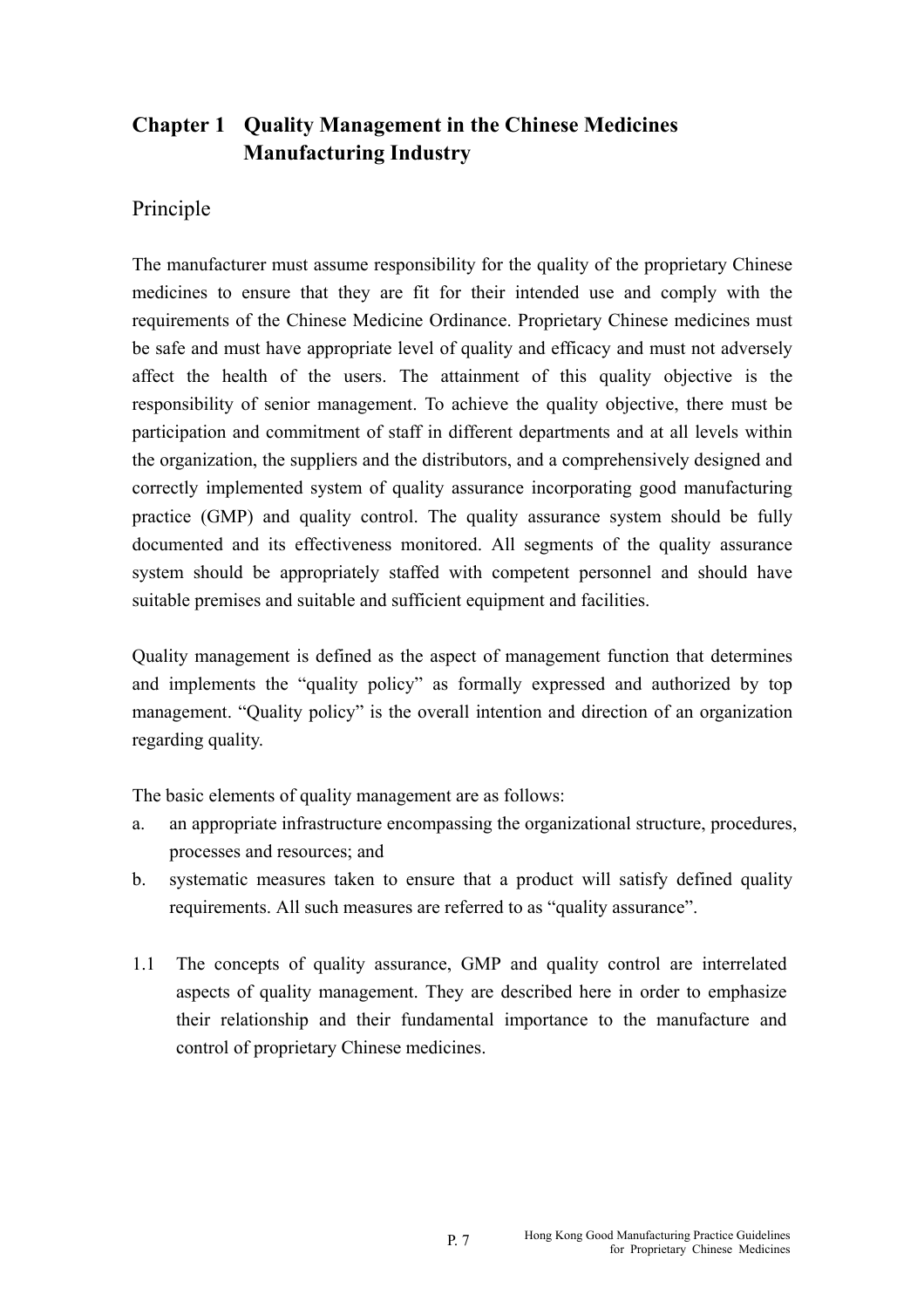# Quality Assurance

1.2 "Quality assurance" is a wide-ranging concept covering all measures which individually or collectively influence the quality of a product. Quality assurance consists of all the arrangements made with a view to ensuring that proprietary Chinese medicines are of the quality required for their intended use. Quality assurance therefore incorporates GMP and other factors, including those outside the scope of these guidelines such as product design and development.

In the manufacture of proprietary Chinese medicines, a quality assurance system should ensure that:

- a. proprietary Chinese medicines are designed and developed in a way that the requirements of GMP and other associated codes, such as good laboratory practice (GLP) for medicines, good clinical practice (GCP) for medicines and good agricultural practice (GAP) for Chinese herbal medicines, are considered;
- b. manufacturing processes and quality control measures are clearly specified in a written form and those contents should comply with GMP requirements;
- c. managerial responsibilities are clearly specified in duty descriptions;
- d. measures are made for the production, supply and use of the correct starting materials and packing materials;
- e. all necessary controls on starting materials, intermediate products, bulk products and other in-process controls, calibrations and validations are carried out;
- f. the finished product is correctly manufactured and checked, according to the defined procedures;
- g. proprietary Chinese medicines are not sold or supplied until the authorized person (please refer to section 2.4) certifies that each batch of product has complied with the requirements of the Chinese Medicine Ordinance in respect of their manufacture, control and release;
- h. appropriate measures are made for the manufacturer to store and distribute proprietary Chinese medicines in a suitable manner and to provide appropriate after-sale service of proprietary Chinese medicines; and
- i. there is a procedure for self-inspection and/or quality audit that regularly appraises the effectiveness and applicability of the quality assurance system.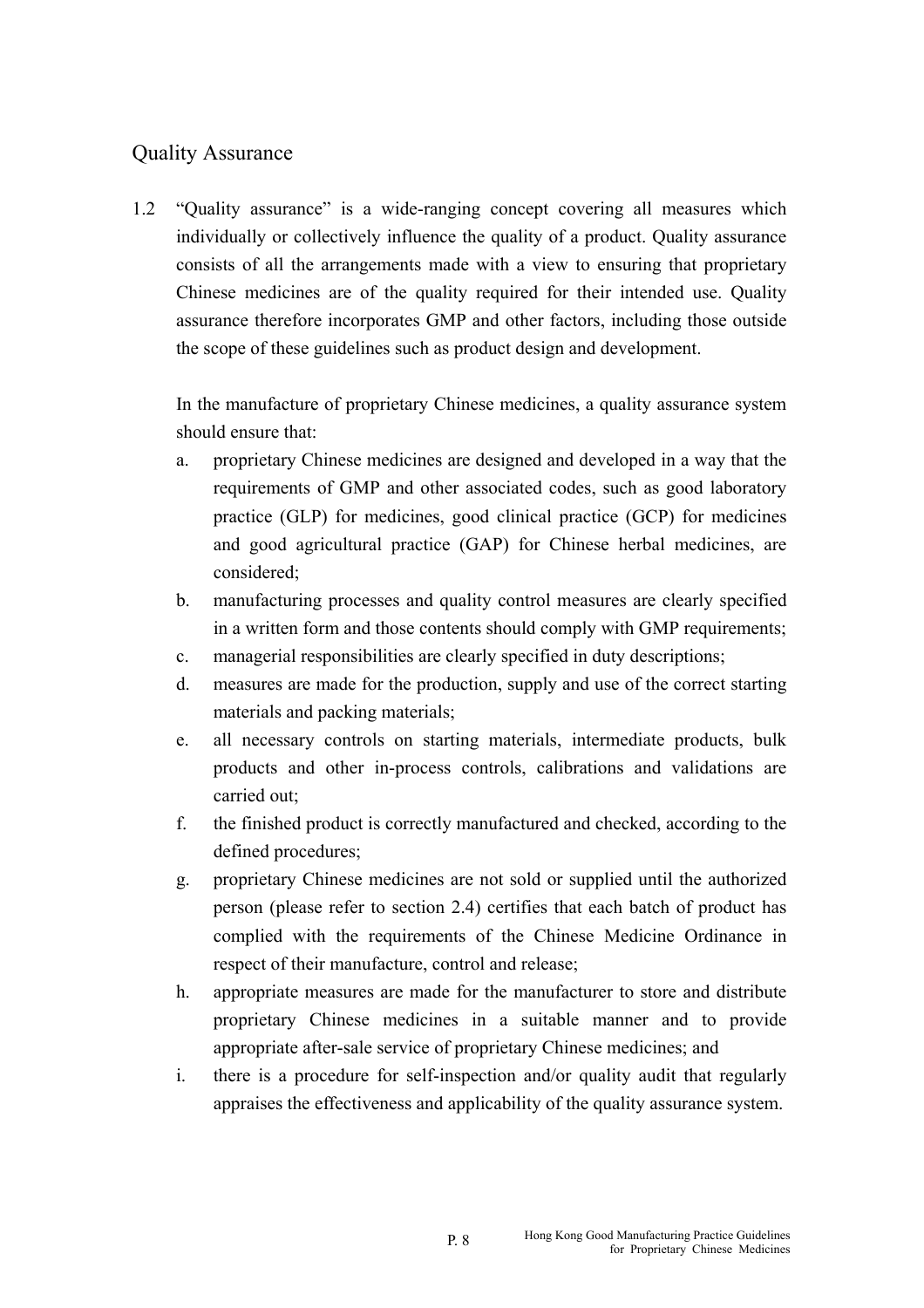# Good Manufacturing Practice in respect of proprietary Chinese medicines

1.3 "Good Manufacturing Practice" is that part of quality assurance aimed at ensuring that proprietary Chinese medicines are consistently manufactured, and controlled to the requirements of appropriate specifications with respect to their intended use. The objective of implementing GMP is mainly to diminish the risks inherent in any proprietary Chinese medicine manufacturing processes that cannot be completely avoided through the test of final products. Such risks are essentially of two types: cross-contamination (in particular by unexpected contaminants) and mix-ups caused by false labels being put on containers.

While implementing GMP:

- a. all manufacturing processes should be clearly defined, systematically reviewed in the light of experience, and shown to be capable of consistently manufacturing products that comply with the requirements of their specifications;
- b. critical manufacturing processes, and any significant changes made to the processes, must be validated;
- c. all necessary facilities are provided, including:
	- (i.) appropriately qualified and trained personnel;
	- (ii.) suitable premises and adequate space;
	- (iii.) suitable equipment and services;
	- (iv.) correct materials, containers and labels;
	- (v.) approved procedures and instructions;
	- (vi.) suitable storage and transport; and
	- (vii.) adequate personnel, laboratories and equipment, or in-process controls under the responsibility of the manufacturing department;
- d. instructions and procedures must be written in clear and unambiguous language, and should be specifically applicable to the facilities provided;
- e. operators should be trained to carry out procedures correctly;
- f. records must be made, manually and/or by recording instruments, during manufacture to show that all the steps required by the procedures and instructions have in fact been taken and that the yield and quality of the product are as expected, and that any significant deviations must be fully recorded and investigated;
- g. records covering manufacture and sales of products that enable the complete history of manufacture and distribution of a batch to be traced, are retained in a comprehensive and accessible form;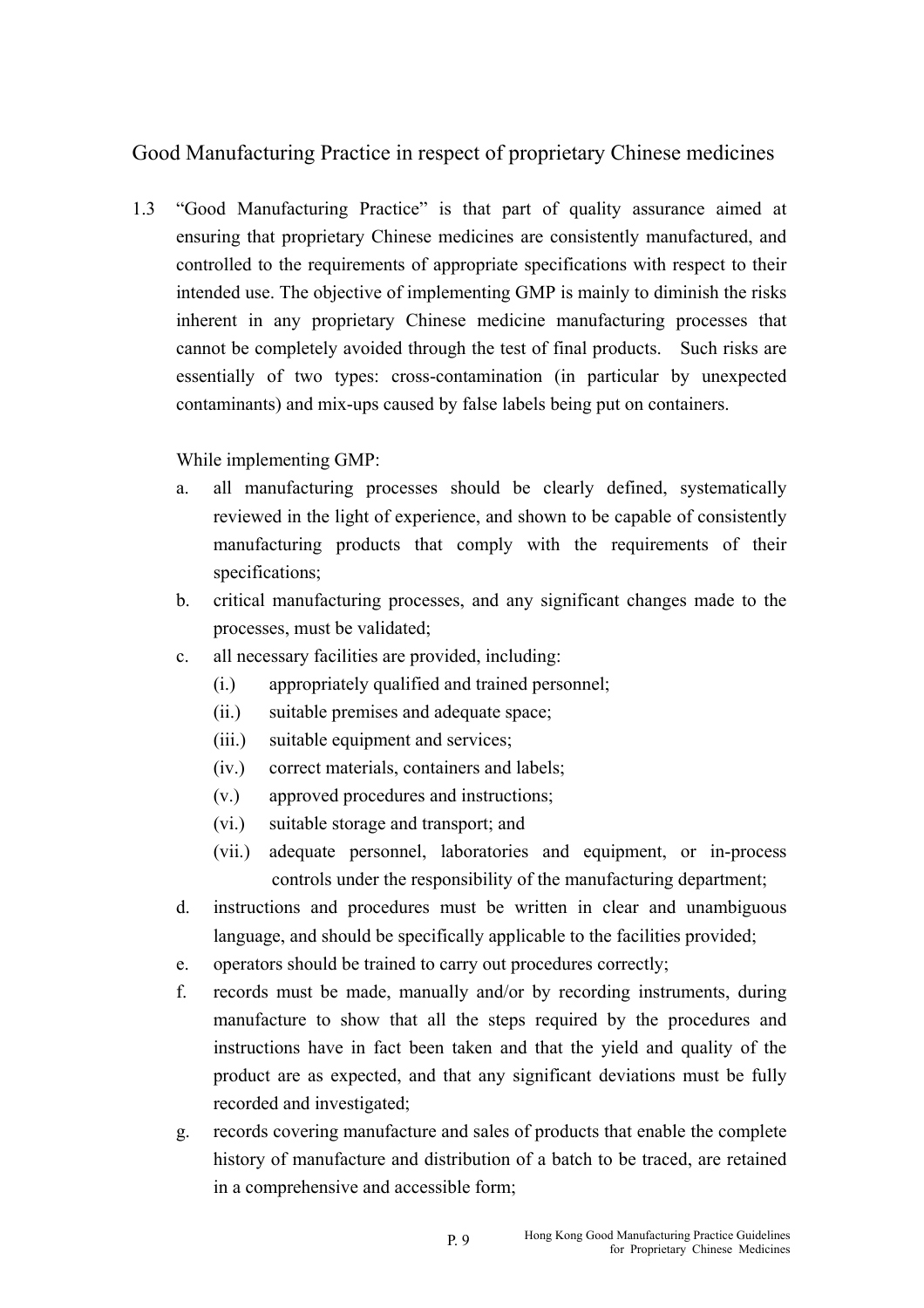- h. the products should be properly stored and distributed to minimize any risk to their quality;
- i. a system is set up to recall any batch of product to avoid such from sale or supply; and
- j. complaints about marketed products are examined, the causes of quality defects are investigated, and appropriate measures are taken in respect of any defective products and to avoid recurrence.

# Quality Control

1.4 "Quality control" is that part of GMP concerned with sampling, making specifications and testing, and with the organized system, documentation and release procedures, which ensure that the necessary and relevant tests are actually carried out and that only materials and products with satisfactory quality are released for use, and for sale or supply respectively. Quality control is not confined to laboratory operations. It must include all decisions concerning the quality of the product.

The basic requirements of quality control are as follows:

- a. adequate facilities, trained personnel and approved procedures must be available for sampling, checking and testing of starting materials, packing materials, intermediate products, bulk products and finished products, and where appropriate, for monitoring environmental conditions for GMP purposes;
- b. samples of starting materials, packing materials, intermediate products, bulk products and finished products must be taken in accordance with the approved methods, by personnel nominated by the quality control department;
- c. test methods must be validated;
- d. records must be made, manually and/or by recording instruments, to demonstrate that all the required sampling, checking and test procedures have actually been carried out and that any deviations must be fully recorded and investigated;
- e. ingredients of finished product must comply with the specified quality requirements of the product; the ingredients must be stored in suitable containers with correct labels;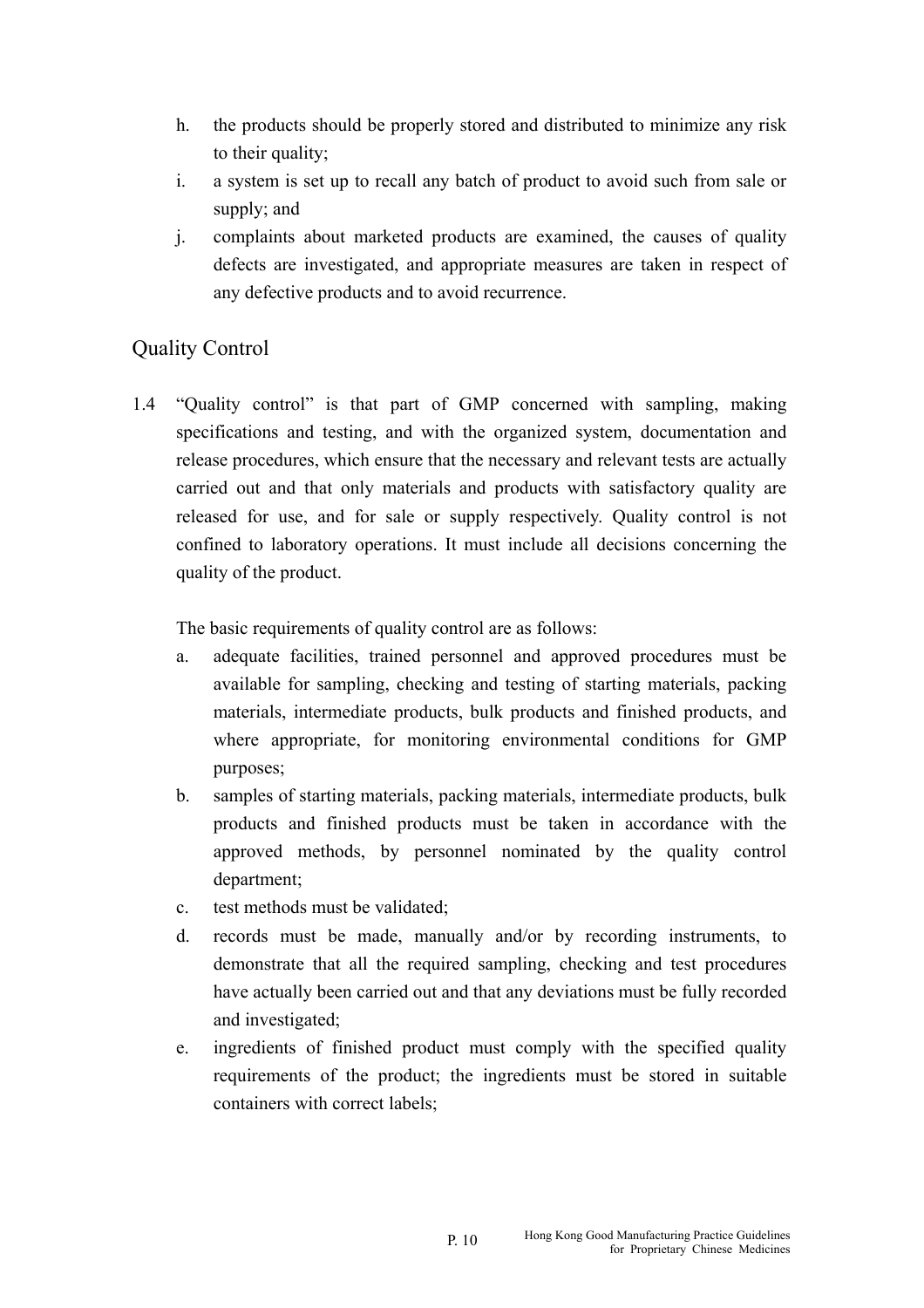- f. materials, intermediate products, bulk products and finished products must be checked and tested against the requirements of their specifications, and the results must be recorded. Product assessment must include a review and evaluation of the relevant manufacturing documentation and an assessment of deviations from specified procedures;
- g. an authorized person should ensure that each batch of product complies with the requirements of the Chinese Medicine Ordinance, and so certify the products released for sale or supply; and
- h. sufficient samples of starting materials and products must be retained for future testing, whenever that may be necessary. The product sample should be retained in its final pack, unless the pack is exceptionally large.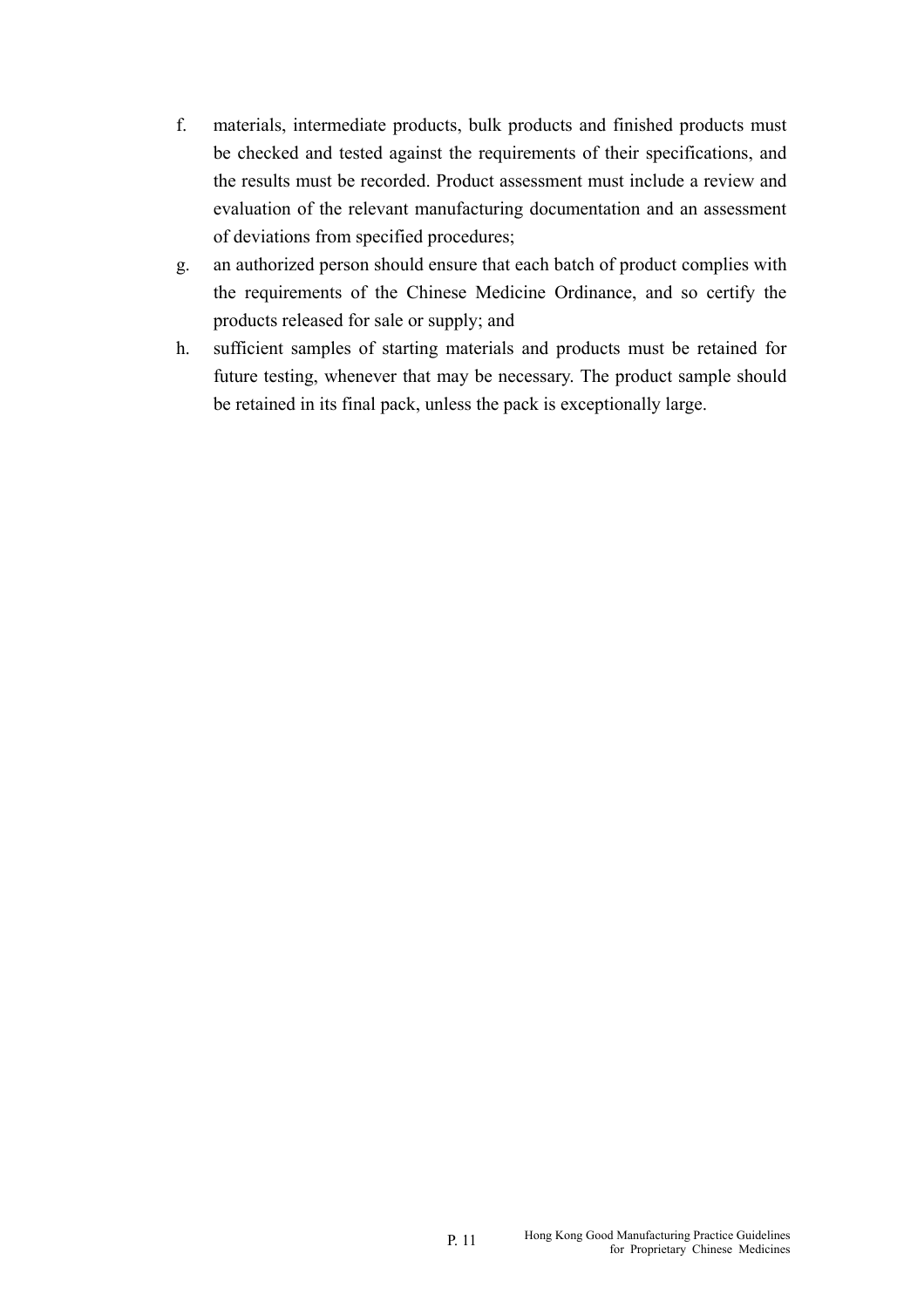# **Chapter 2 Personnel**

# Principle

People are the deciding factor in the establishment and maintenance of a satisfactory system of quality assurance and in the correct manufacture and control of proprietary Chinese medicines. Therefore, there must be sufficient qualified personnel to carry out relevant duties. All personnel should understand their responsibilities clearly and such responsibilities should be documented. Moreover, all personnel should be aware of the principles of GMP that are relevant to them.

# **General**

- 2.1 The manufacturer should have an adequate number of competent personnel with practical experience. The management responsible for the manufacture and quality control of proprietary Chinese medicines must possess professional knowledge of Chinese medicines. The responsibilities placed on any one individual should not be so extensive as to affect the quality of product.
- 2.2 The manufacturer should have an organization chart. All levels of management should have their written duty descriptions and adequate authority to carry out their duties. Their duties may be delegated to designated deputies who have appropriate qualifications. There should be no gaps, or unnecessary overlaps, in the responsibilities of personnel concerned with the application of GMP.
- 2.3 All personnel should be aware of the principles of GMP that affect them and receive initial and continuing training, including hygiene education, according to their needs. Personnel should be motivated to actively establish and maintain high-quality standards, by manufacturer.

# Key Personnel

2.4 Key personnel includes the head of manufacturing department, the head of quality control department, the head of sales/distribution department and the authorized person. In general, key posts should be occupied by full-time personnel. The heads of manufacturing and quality control departments should be independent of each other. It may be necessary to delegate some of the tasks to deputies, however, the responsibility should not be delegated.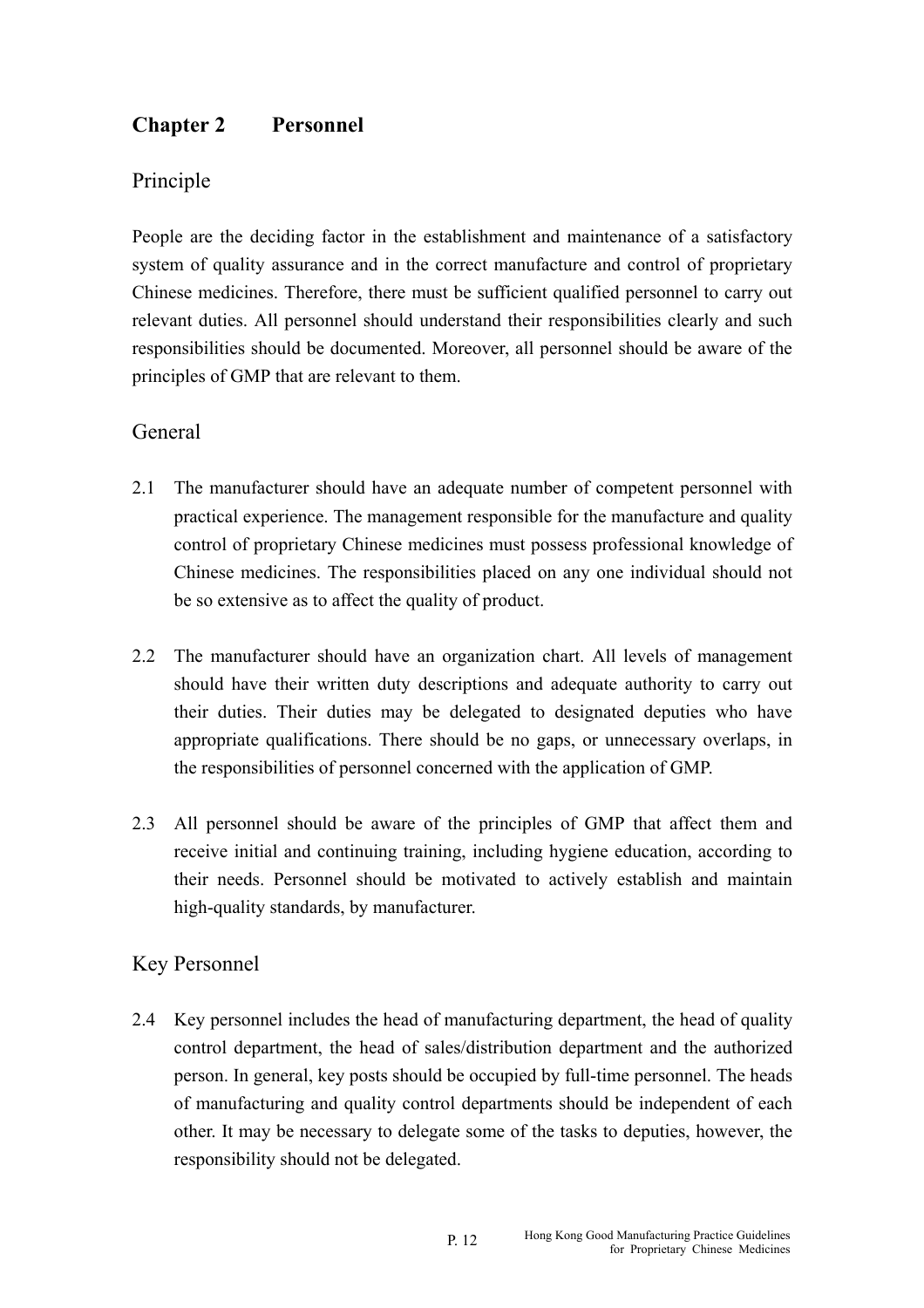- 2.5 The heads of the manufacturing and quality control departments should have adequate relevant qualifications and practical experience. In order to gain such experience, newly joined department heads should exercise their duties with the advice of staff with such practical experience. The heads of the manufacturing and quality control departments should be able to exercise independent judgement based on the application of scientific principles and the understanding of the practical problems encountered in the manufacture and quality control of proprietary Chinese medicines.
- 2.6 The head of the manufacturing department has the following responsibilities:
	- a. to ensure that products are manufactured and stored according to the appropriate standard operating procedures to achieve the required quality;
	- b. to approve the production instructions and packing instructions, including in-process controls, and to ensure their strict implementation;
	- c. to ensure that the manufacturing records are evaluated and signed by a designated person before they are made available to the quality control department;
	- d. to check the appropriate maintenance of the manufacturing department, premises and equipment;
	- e. to ensure that the manufacturing processes are validated and control instruments are calibrated and the relevant results are recorded in reports; and
	- f. to ensure that the initial and continuing training of manufacturing personnel is carried out and adapted according to need.
- 2.7 The head of the quality control department has the following responsibilities:
	- a. to approve or reject starting materials, packing materials, intermediate products, bulk products and finished products;
	- b. to evaluate batch records;
	- c. to ensure that all necessary tests are carried out;
	- d. to approve sampling instructions, specifications, test methods and other quality control procedures for materials, intermediate products, bulk products and finished products;
	- e. to approve and monitor any test carried out under contract;
	- f. to check the appropriate maintenance of the quality control department, premises and equipment;
	- g. to ensure that the test methods are validated and quality control equipment are calibrated; and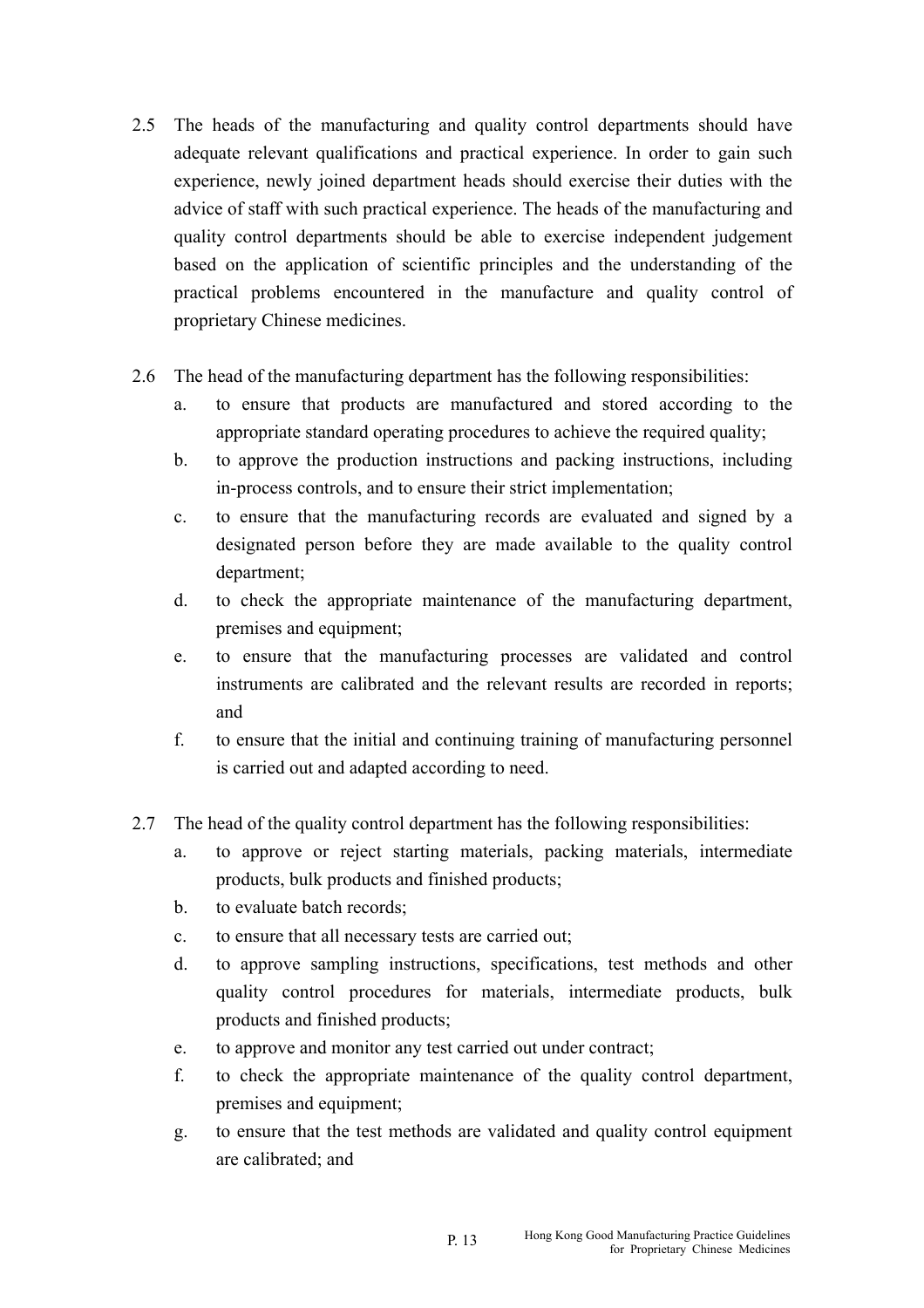h. to ensure that the initial and continuing training of quality control personnel is carried out and adapted according to need.

Other responsibilities of the quality control department are summarized in Chapter 8 "Quality Control".

- 2.8 The heads of the manufacturing and quality control departments have the following shared responsibilities relating to product quality:
	- a. the approval and revision of standard operating procedures and documents;
	- b. the monitoring and control of the manufacturing environment;
	- c. the maintenance of the hygiene of premises;
	- d. the validation of the processes and calibration of test equipment;
	- e. the provision of training to personnel;
	- f. the approval and monitoring of suppliers of materials;
	- g. the approval and monitoring of contract manufacturers;
	- h. the designation and monitoring of storage conditions for materials and products;
	- i. the retention of records;
	- j. the monitoring of implementation of GMP; and
	- k. through the checking, investigation and sampling, to monitor factors that may affect product quality.

# Training

- 2.9 The manufacturer should provide training in accordance with a written programme for all personnel who work in the manufacturing areas or the quality control laboratories (including the technical, maintenance and cleaning personnel), and for other personnel who could affect the quality of the product.
- 2.10 Besides training on the theory and practice of GMP, newly recruited personnel should receive training appropriate to their duties. Moreover, continuing training should also be provided and its practical effectiveness should be assessed periodically, by manufacturer. Training programmes should be prepared by the head of either the manufacturing or the quality control department. Training records should be kept.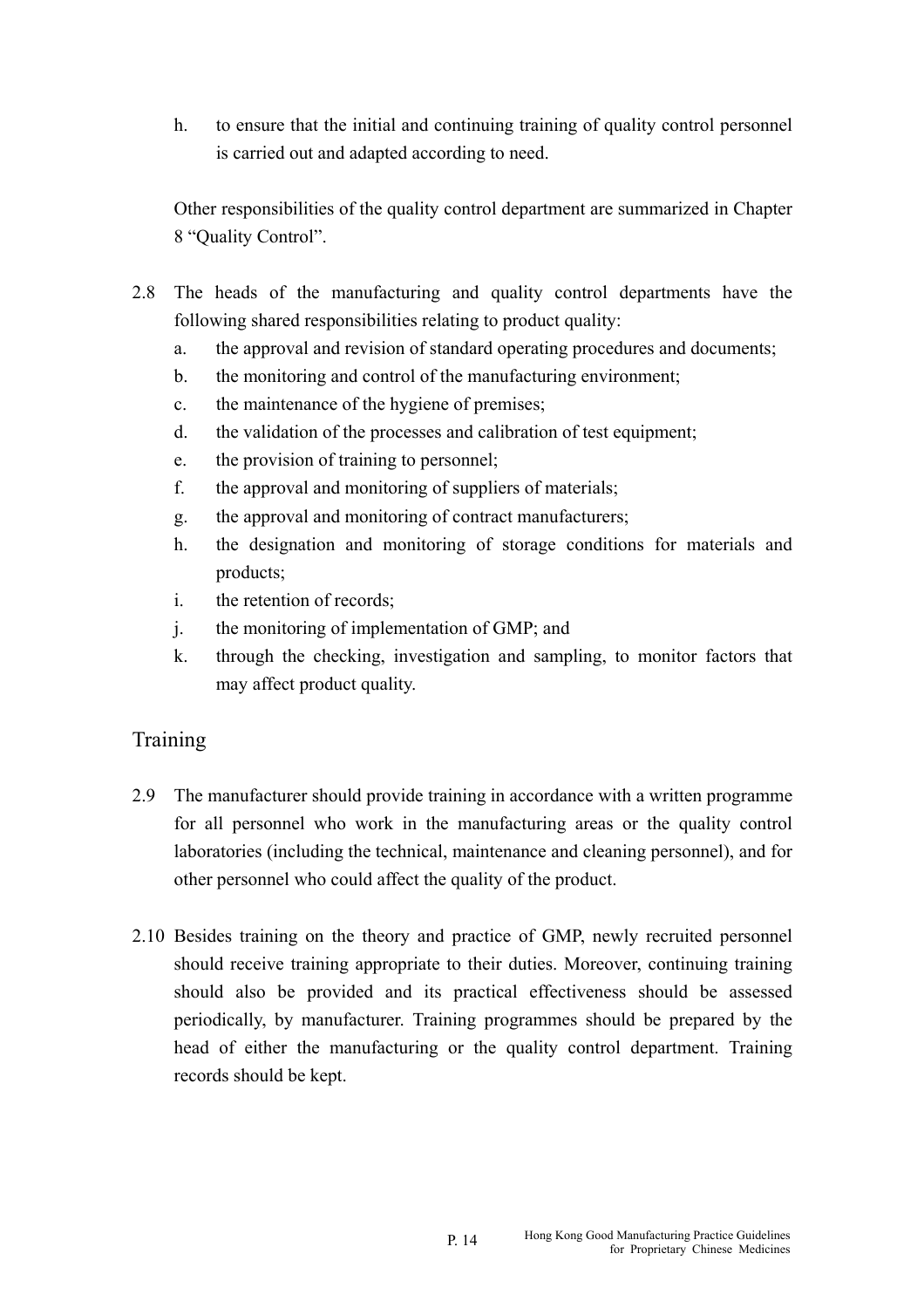- 2.11 Personnel responsible for checking herbal medicines or processed herbal medicines upon receipt should be given relevant training to enrich their knowledge of identification and quality assessment of herbal medicines or processed herbal medicines.
- 2.12 Personnel responsible for handling highly active, toxic, infectious or sensitizing materials should be given specific training.
- 2.13 Visitors or untrained personnel should not enter the manufacturing and quality control areas. If this is unavoidable, they should be reminded of the matters needing special attention, such as personal hygiene and the method of wearing protective clothing. They should be closely supervised.
- 2.14 The concept of quality assurance and all the topics capable of improving its understanding and implementation should be fully discussed during the training sessions.

# Personal Hygiene

- 2.15 The manufacturer should devise personal hygiene measures including health checks, maintaining personal hygiene and setting requirements of working clothing.
- 2.16 All personnel, prior to and during employment, should undergo health checks. Personnel conducting visual on-line checking should also undergo periodic eye checks.
- 2.17 Any person shown at any time to have an apparent illness or open lesions that may adversely affect the quality of products should not be allowed to handle starting materials, packing materials, intermediate products, bulk products or finished products until the condition is no longer judged to be a risk.
- 2.18 Personal hygiene procedures, including the wear of appropriate clean working clothing, should apply to all persons entering the manufacturing areas.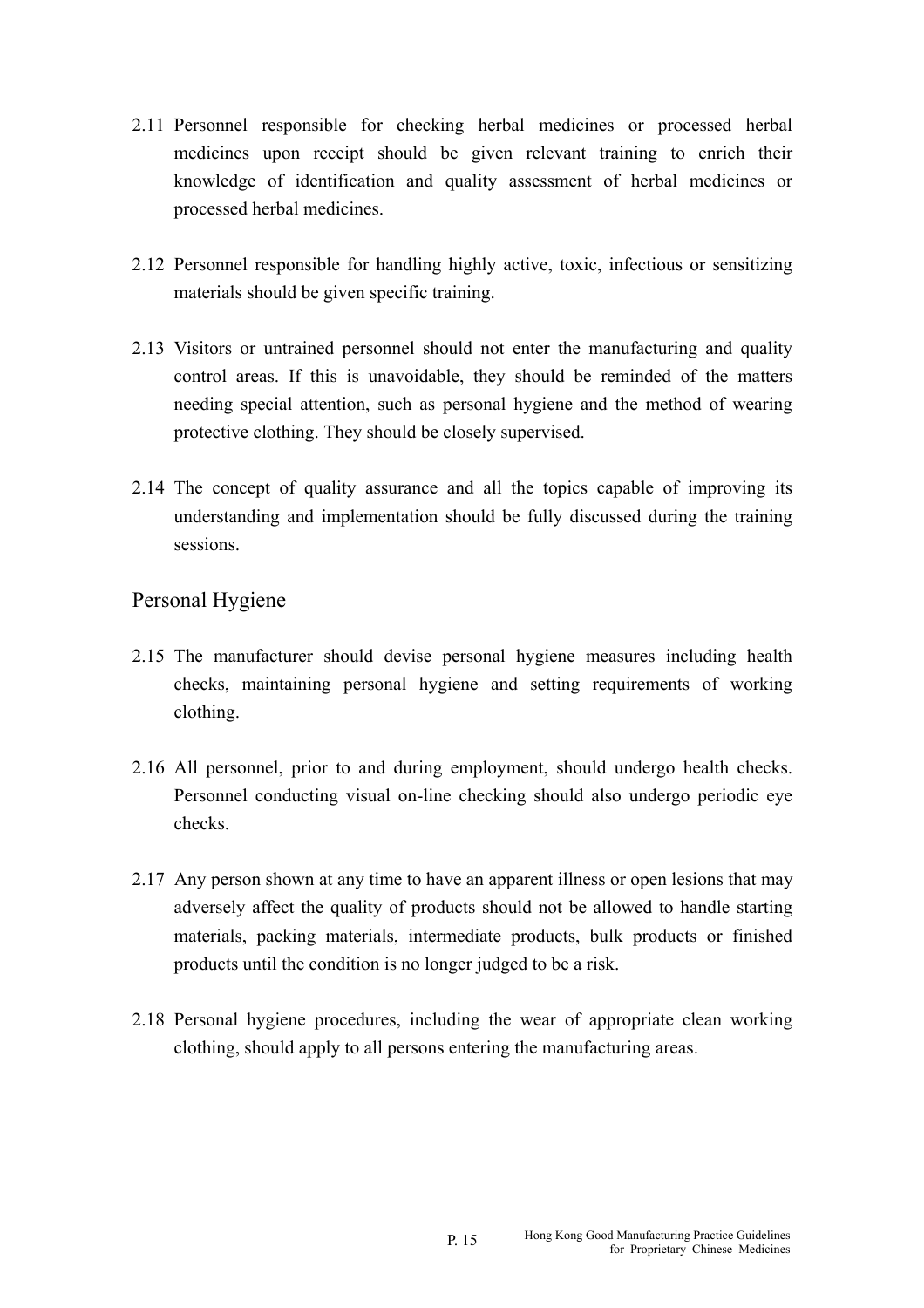- 2.19 In order to protect the product against contamination, personnel should wear clean working clothing, foot coverings and hair covering appropriate to the duties they perform. The working clothing should be smooth, non-static and shed no fibres and particles. The use of working clothing should be appropriate to the manufacturing environment. Used clothes, if reusable, should be stored in closed containers for washing. The manufacturer should devise cleaning and sterilization procedures for working clothing. The clothing should be laundered and, if necessary, sterilized according to relevant requirements.
- 2.20 Smoking, eating, drinking, chewing, and keeping of materials irrelevant to the manufacturing processes, such as plants, food, drink, smoking materials and personal medicines, are not permitted in the manufacturing, quality control and storage areas or in any other areas where they might adversely affect product quality.
- 2.21 All personnel should be trained of personal hygiene. A high level of personal hygiene should be observed by all personnel. Personnel should be instructed to wash their hands before entering manufacturing areas. Signs to this effect should be posted to remind personnel to observe the instructions.
- 2.22 Direct contact should be avoided between the hands of personnel and starting materials, primary packing materials, intermediate products or bulk products.
- 2.23 All personnel should be instructed and encouraged to report to their immediate supervisor any conditions that may be considered to adversely affect the product quality, including the factors of premises, equipment or personnel.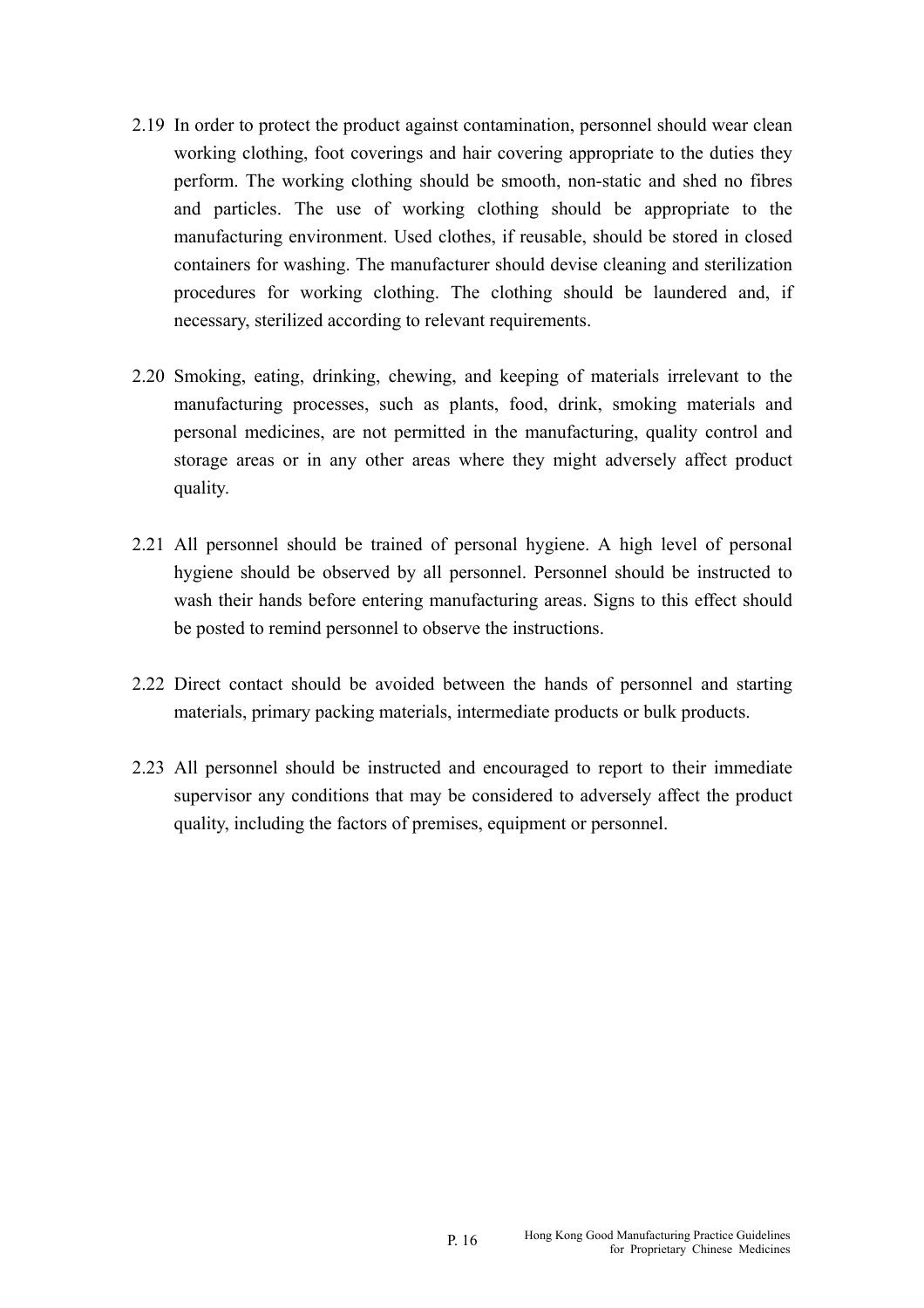# **Chapter 3 Premises**

# Principle

Premises must be located, designed, constructed, adapted and maintained to suit the manufacturing processes to be carried out. Their layout and design must aim to minimize the risk of errors and to permit effective cleaning and maintenance in order to avoid cross-contamination, accumulation of dust or dirt, and any adverse effect on the quality of products.

# General

- 3.1 The situation of premises should, when considered together with measures to protect the manufacturing process, prevent materials and products from being contaminated.
- 3.2 Premises should be designed and constructed to facilitate good sanitation.
- 3.3 Premises should be carefully maintained, and it should be ensured that repair and maintenance operations do not present any hazard to the quality of products. Premises should be cleaned and, where applicable, disinfected according to procedures.
- 3.4 Appropriate facilities for electrical supply, lighting, ventilation, temperature and humidity regulator should be available and such that they do not adversely affect, directly or indirectly, either the quality of the products during their manufacture and storage, or the accurate functioning of equipment. Emergency lighting should be available.
- 3.5 Premises should be designed and equipped so as to protect against entry of insects or other animals.
- 3.6 Appropriate measures should be taken to prevent personnel without approval from entering the manufacturing, storage and quality control areas. Personnel who do not work in these areas should not make use of such areas as a passageway.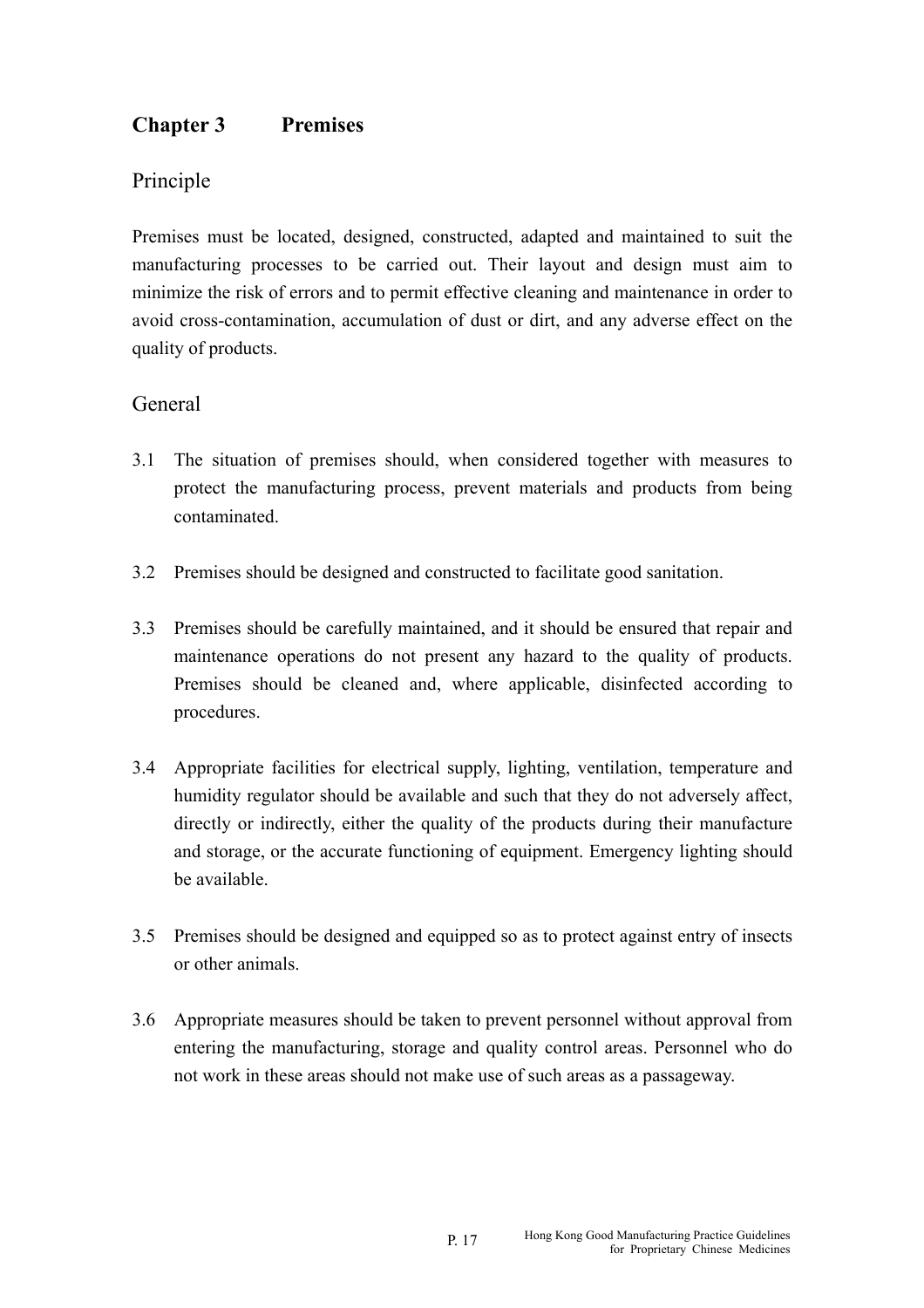# Manufacturing Areas

- 3.7 The areas for manufacturing proprietary Chinese medicines, and other medicinal products, should be separated and equipped with dedicated manufacturing equipment and air purifying system. If this cannot be done, effective protective measures should be taken and the necessary validations should be conducted to prevent cross-contamination. Highly toxic chemicals, such as pesticides and herbicides, should not be manufactured in the premises.
- 3.8 Pre-treatment of herbal medicines, extraction and concentration of processed herbal medicines and washing or processing of animal organs and tissues, must be separated from the manufacture of proprietary Chinese medicines.
- 3.9 Premises should preferably be laid out in such a way as to allow the manufacture to take place in areas connected in a logical order corresponding to the sequence of the manufacturing processes and to allow the environment of manufacturing areas to achieve the requisite air cleanliness.
- 3.10 The manufacturing areas should be of adequate space, having regard to the scale of the operation and the positioning of equipment and materials, to minimize the risk of mix-ups of different products and materials, to avoid cross-contamination and to minimize the risk of errors in manufacture.
- 3.11 The areas for processing herbal medicines, such as steaming, stir-baking, broiling or calcining, should be of adequate space, having regard to the scale of the operation and the positioning of equipment and materials, to minimize the risk of mix-ups, to avoid cross-contamination and to minimize the risk of errors in processing.
- 3.12 The areas for extraction and concentration of processed herbal medicines should be of adequate space, having regard to the scale of the operation and the positioning of equipment and materials, to minimize the risk of mix-ups, to avoid cross-contamination and to minimize the risk of errors in manufacture.
- 3.13 A bench for screening herbal medicines or processed herbal medicines should be available. The surface of the bench should be smooth and it should not shed particulate matter.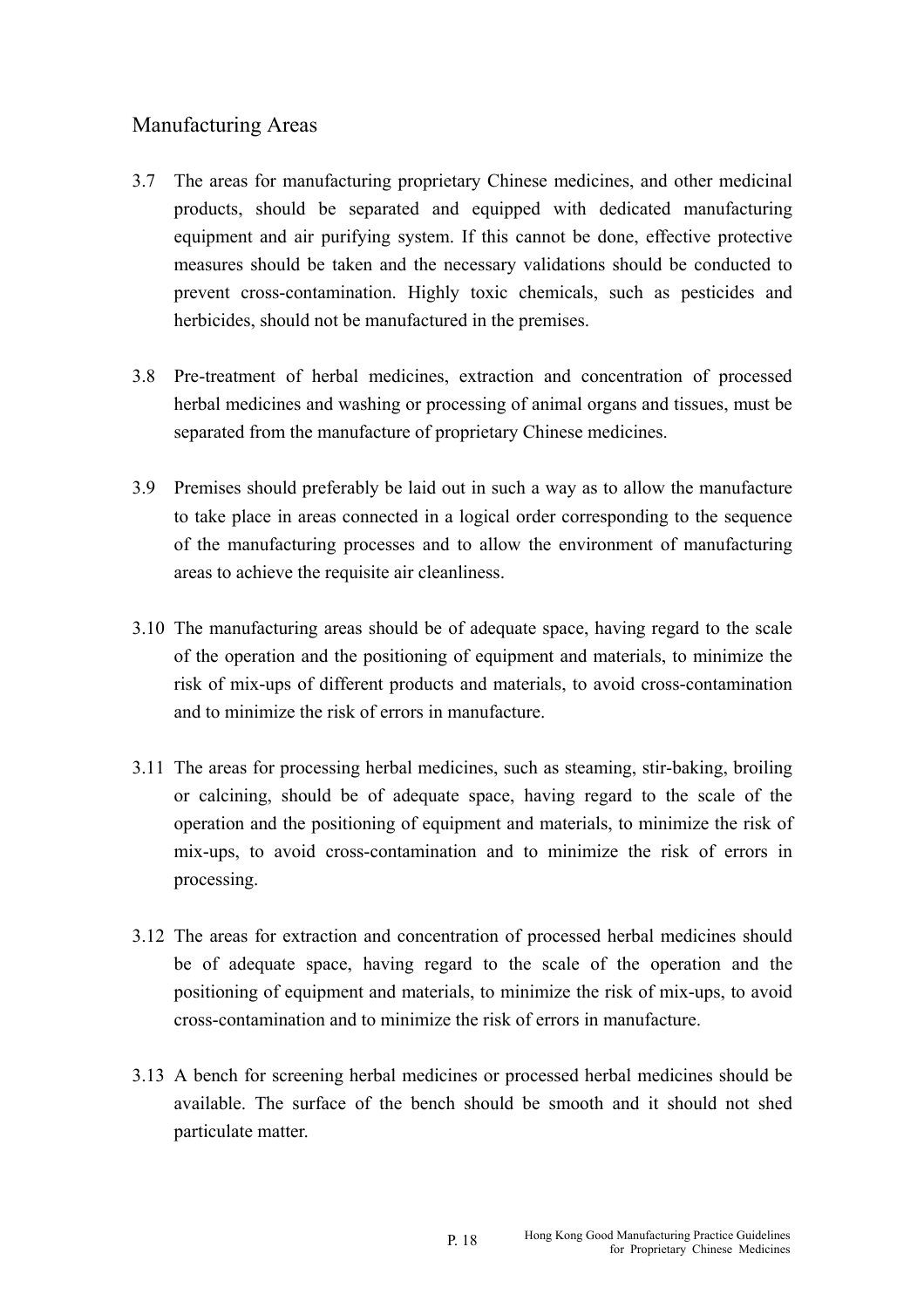- 3.14 Where starting materials, primary packing materials, intermediate products and bulk products are exposed in the manufacturing areas, the interior surfaces of the areas should be smooth and free from cracks and open joints. They should not shed particulate matter, and should permit easy cleaning. When necessary, the areas should be disinfected.
- 3.15 Pipework, light fittings, ventilation points and other services should be designed and sited to avoid the creation of recesses that are difficult to clean. As far as possible, for maintenance purposes, they should be accessible from outside the manufacturing areas.
- 3.16 Drains should be of adequate size and equipped to prevent back-flow. Open channels should be avoided where possible. If drains are necessary, they should be shallow to facilitate cleaning and disinfection.
- 3.17 Manufacturing areas should be equipped with air control facilities (including control of temperature and, where necessary, control of humidity and air filtration) appropriate to the products manufactured, the manufacturing processes undertaken and the external environment. The environment of these manufacturing areas should be regularly monitored during manufacture and non-manufacture periods, to ensure compliance with the design specifications.
- 3.18 The areas for processing herbal medicines, such as steaming, stir-baking, broiling or calcining, should be equipped with facilities for good ventilation, and the control of smoke, dust and temperature. The areas for sifting, cutting and milling of herbal medicines should be equipped with facilities for effective dust control and air exhaustion.
- 3.19 The areas for extraction and concentration of processed herbal medicines should be equipped with facilities for good air exhaustion and prevention of contamination and cross-contamination. The collection point of extract and concentrate should be equipped with a device supplying air of appropriate quality.
- 3.20 The weighing of starting materials and products should usually be carried out in separate weighing areas designed for that purpose, with facilities for controlling dust.
- 3.21 Areas for packing proprietary Chinese medicines should be suitably designed and laid out to prevent mix-ups or cross-contamination.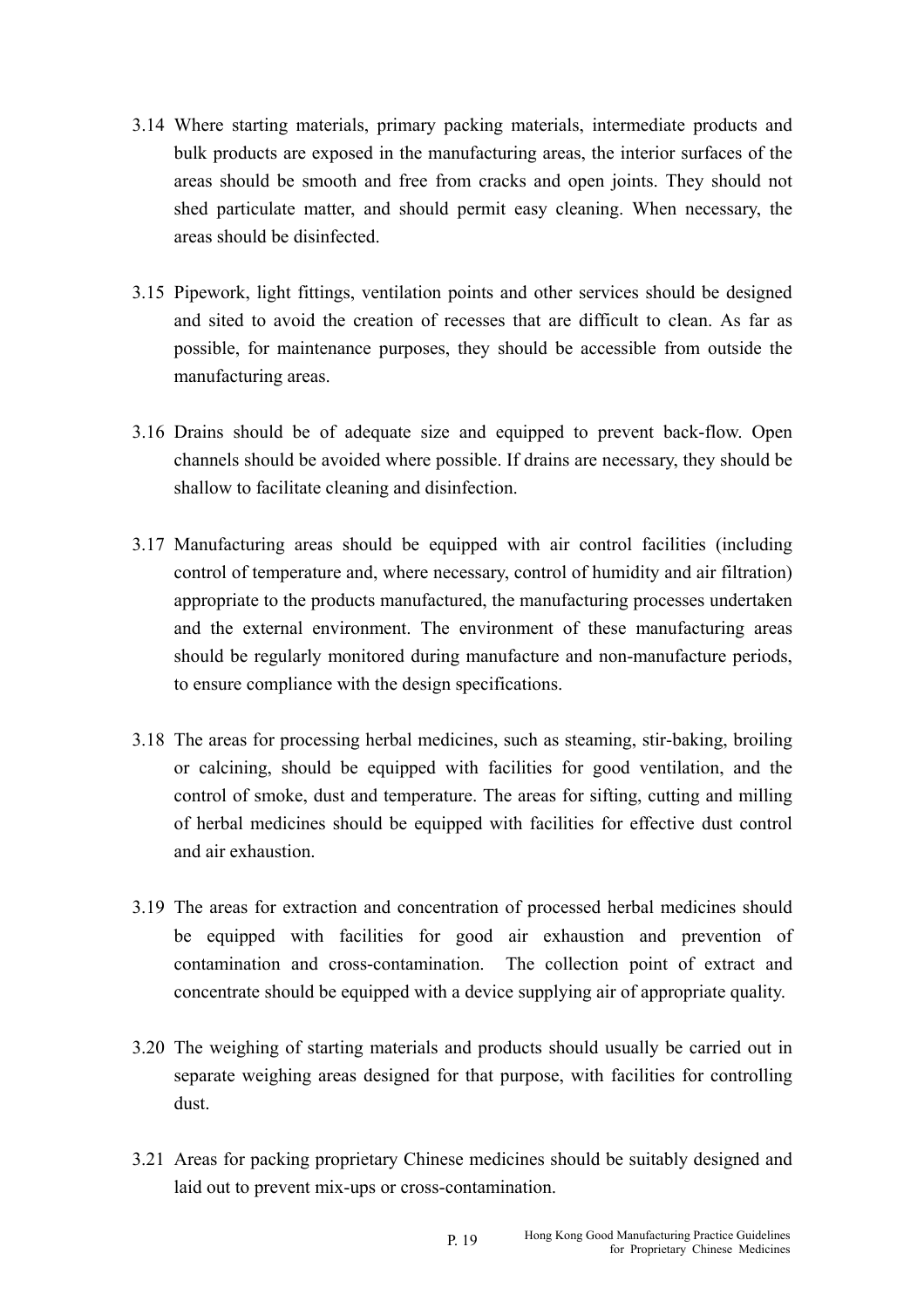- 3.22 Manufacturing areas should be well lit, particularly where visual on-line checking is carried out.
- 3.23 In-process control may only be carried out in manufacturing areas provided that there is no adverse effect on the quality of products.

# Storage Areas

- 3.24 Storage areas should be of sufficient capacity to allow orderly storage of the starting materials, packing materials, intermediate products, bulk products, products in quarantine, released products, rejected products, returned products and recalled products. Solids and liquids should be stored separately. The storage of volatile materials should avoid causing any contamination to other materials. Processed, sorted or treated herbal medicines should be stored in clean containers or packages and stored separately from untreated or unprocessed herbal medicines. Toxic or very expensive herbal medicines should be stored in cabinets or areas specifically designed for such use.
- 3.25 Storage areas should be designed and equipped to ensure good storage conditions. They should be clean, dry and maintained within suitable limits of temperature. Where special conditions of temperature and humidity for storage of the materials and products are required, these should be provided, monitored and controlled. The storage of herbal medicines and processed herbal medicines should facilitate proper maintenance of the medicines.
- 3.26 Receive and dispatch of products and materials should not be conducted in exposed areas. Containers of materials should be cleaned, if necessary, before storage.
- 3.27 Separated areas for storing materials and products in quarantine should be set up and clearly marked. Personnel without approval should not have access to these areas. Any system replacing the physical quarantine should provide an equivalent level of security.
- 3.28 There should be a dedicated sampling room for starting materials. If there is no such room for sampling, sampling should be conducted in such a way as to prevent contamination or cross-contamination.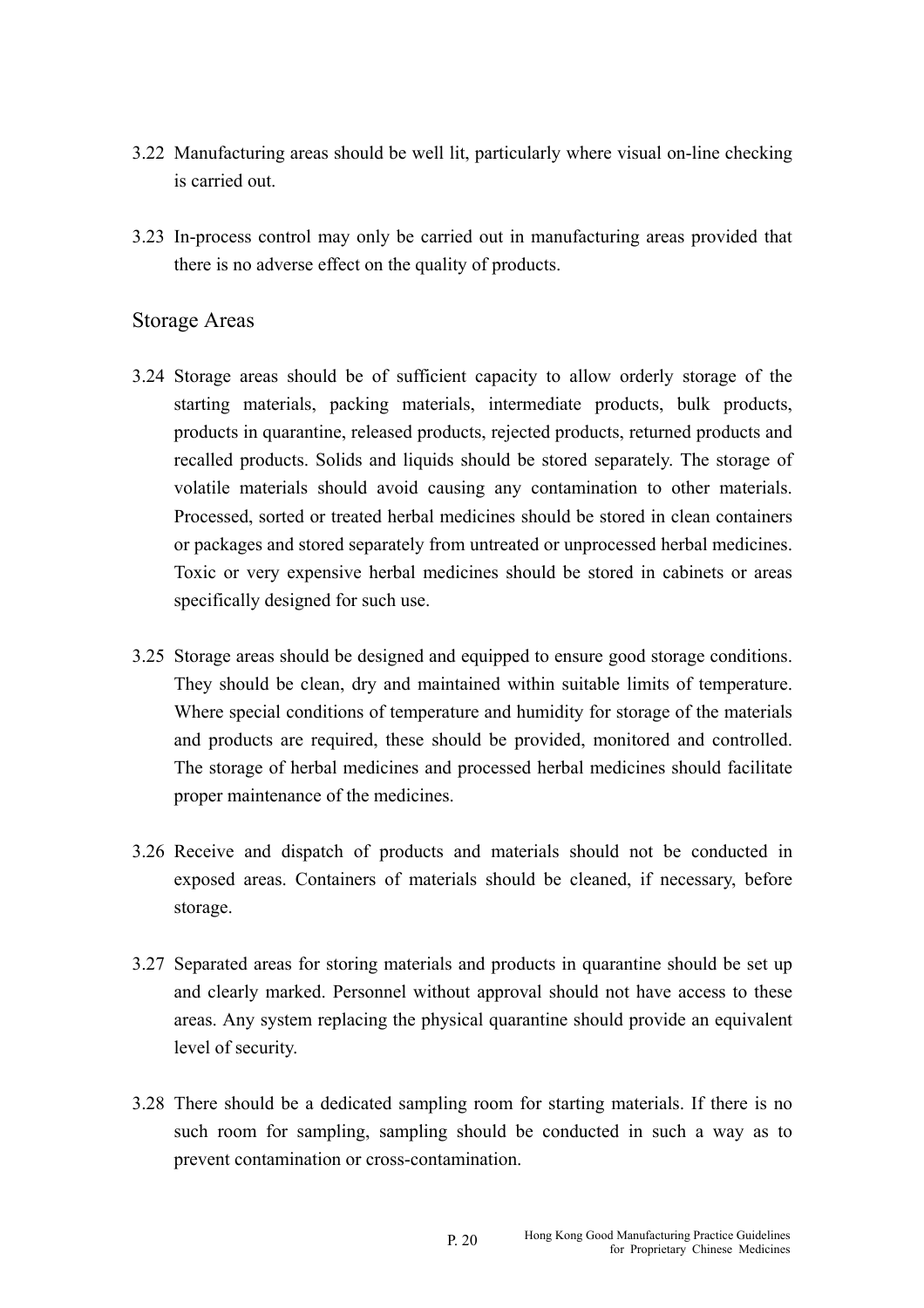- 3.29 Segregation should be provided for the storage of rejected, recalled or returned materials or products.
- 3.30 All toxic or inflammable materials or products should be stored in safe and segregated areas.
- 3.31 Printed packing materials should be stored in safe and segregated areas according to their categories.

# Quality Control Area

- 3.32 Quality control laboratories should be separated from manufacturing areas. Laboratories where biological, microbiological or radioisotope tests are employed should be separated from each other.
- 3.33 The design and space of quality control laboratories should correspond to the tests carried out, to avoid mix-ups and cross-contamination. There should be adequate and suitable space for storing samples, Chinese medicine specimens, reference standards and records. Appropriate storage conditions should be provided, where necessary.
- 3.34 The quality control laboratories should be constructed with suitable materials and equipped with fumes prevention and ventilation facilities. A separate air purifying system, and relevant equipment should be available in biological, microbiological and radioisotope laboratories.
- 3.35 Instruments with special requirements should be stored in specified rooms with appropriate facilities, to guard against any electrical interference, vibration, contact with excessive moisture or other external factors.

# Ancillary Areas

- 3.36 Staff rest and refreshment rooms should be separated from other areas.
- 3.37 Facilities for changing and storing clothes and for washing and toilet purposes should be provided according to the number of users. Toilets should be separated from manufacturing and storage areas.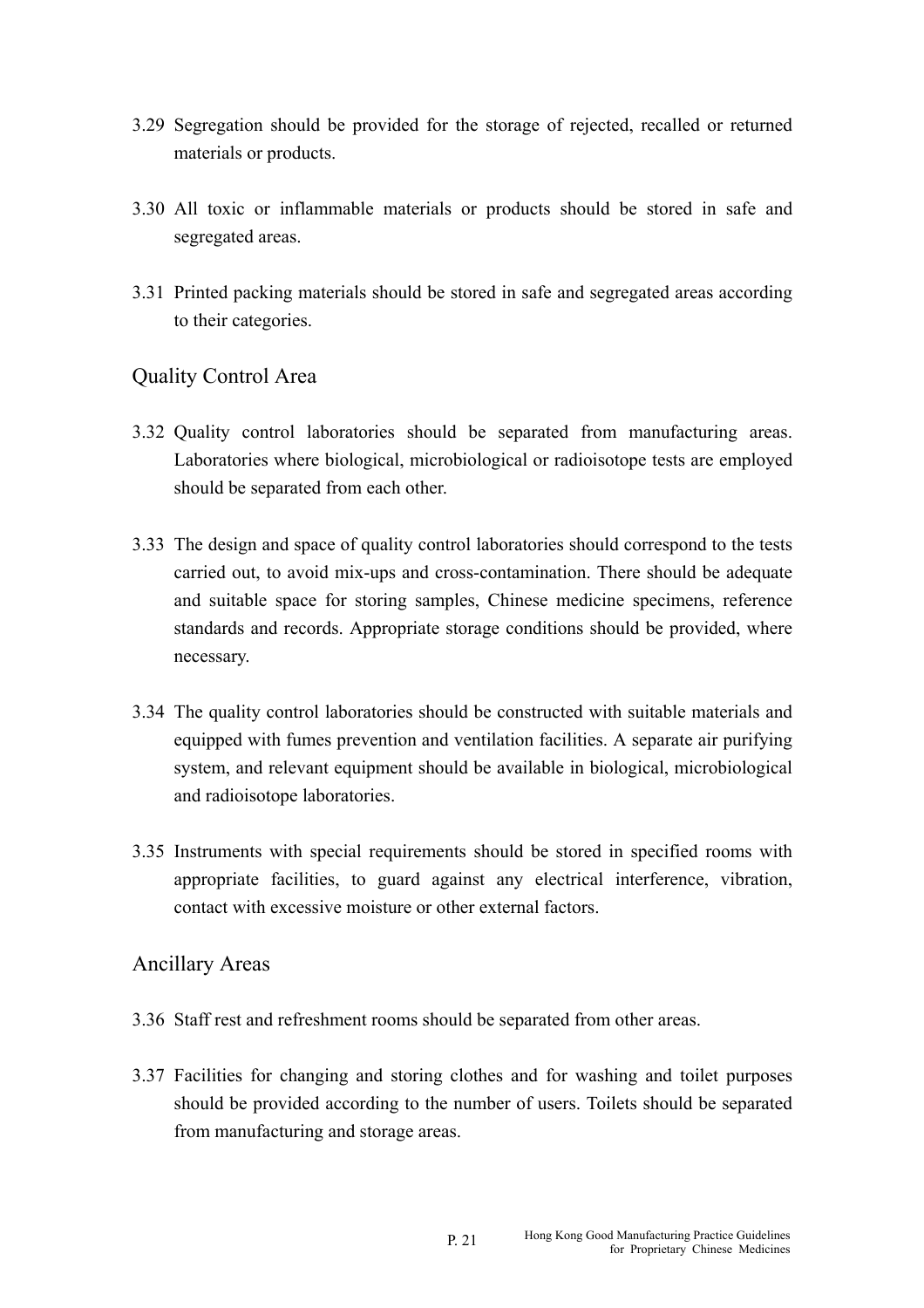- 3.38 Maintenance workshops should be separated from manufacturing areas, as far as possible. Whenever parts and tools are stored in the manufacturing areas, they should be kept in rooms or lockers specifically designed for that use.
- 3.39 Animal houses should be strictly separated from other areas, with separate entrances for animals and with separate air purifying system.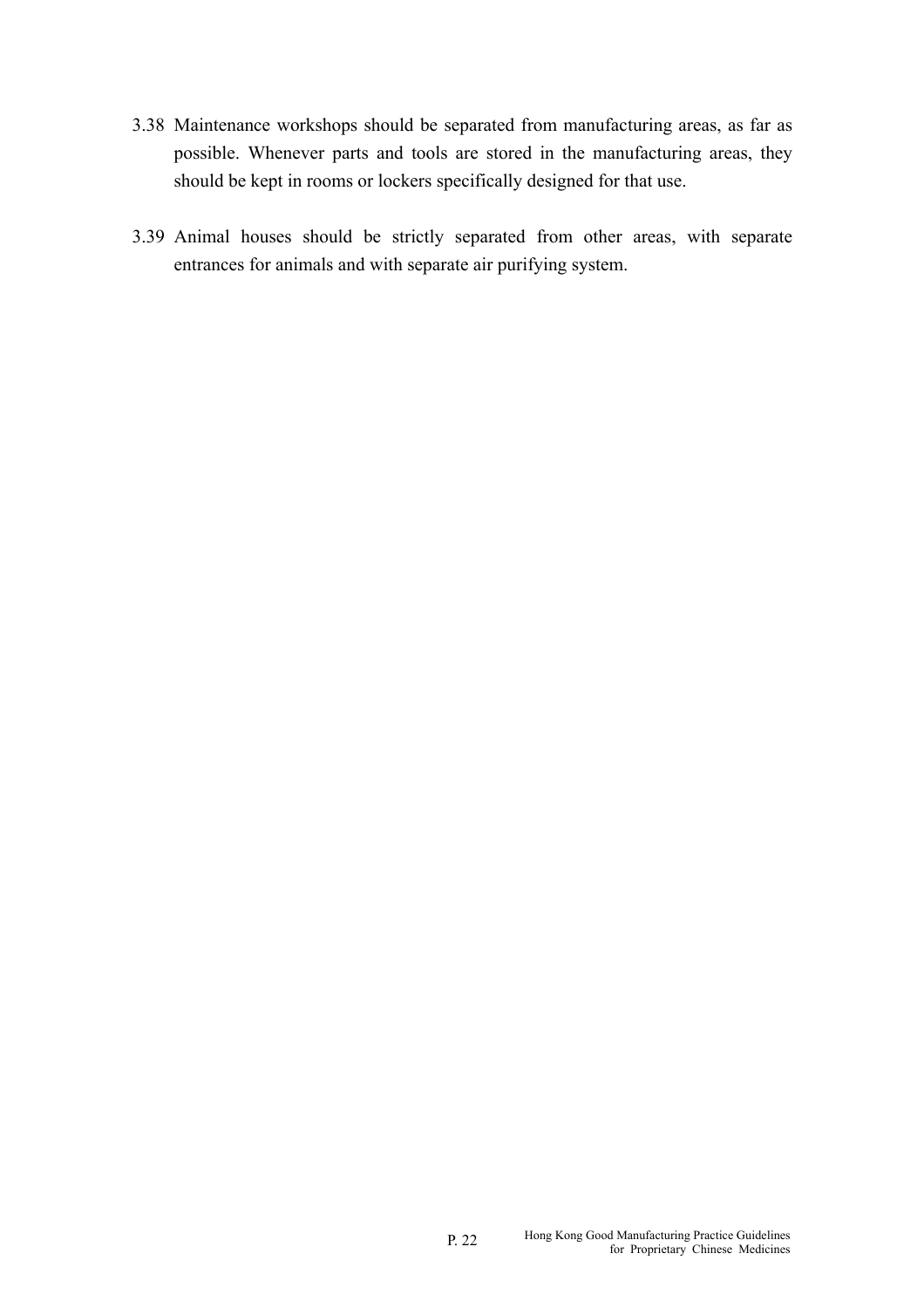# **Chapter 4 Equipment**

# Principle

Equipment must be located, designed, constructed, adapted and maintained to comply with the requirements of the manufacturing processes of proprietary Chinese medicines to be carried out. The layout and design of equipment should aim to minimize the risk of errors and to permit effective cleaning and maintenance in order to avoid cross-contamination, accumulation of dust or dirt, and any other factors that may adversely affect the quality of products.

# General

- 4.1 Manufacturing equipment should be designed, located and maintained to serve its intended purposes.
- 4.2 Manufacturing equipment should be designed so that it can be easily and thoroughly cleaned regularly.
- 4.3 Suitable washing and cleaning equipment should be chosen. The equipment and their methods of usage should not be sources of contamination.
- 4.4 Equipment should be installed in such a way as to minimize any risk of error, or of contamination.
- 4.5 Repair and maintenance operations of equipment should not present any hazard to the quality of products.
- 4.6 Manufacturing equipment should not present any hazard to the quality of products. The surface of the manufacturing equipment that contacts directly the starting materials, intermediate products, bulk products or finished products should be made from materials that are not reactive, additive and absorptive, to avoid affecting the quality of products. Lubricants, coolants, etc. for manufacturing equipment should not cause any contamination to the products or containers.
- 4.7 Quality control equipment and instruments should be suitable for the test methods undertaken.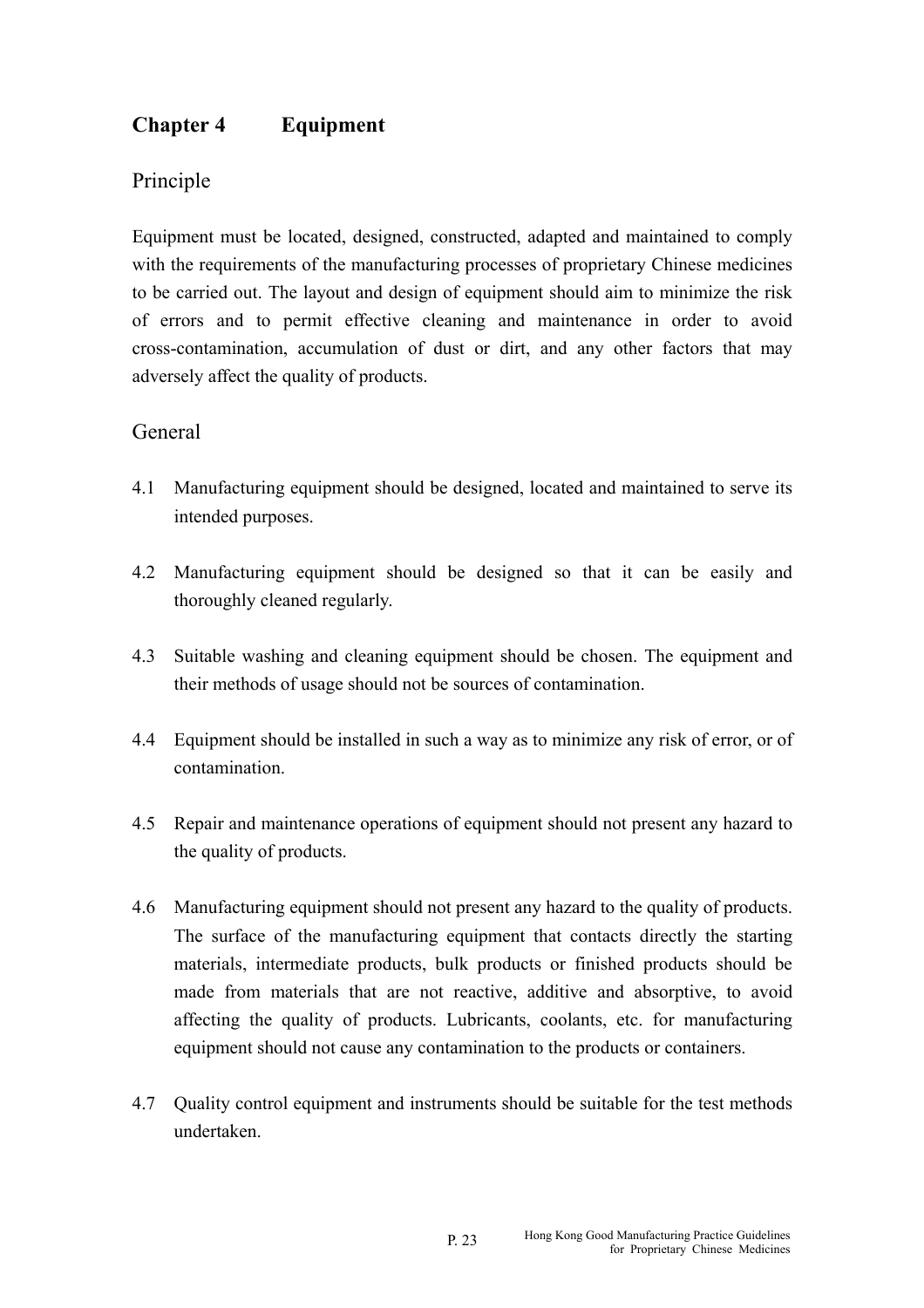- 4.8 Balances and other measuring equipment used for manufacturing and quality control of products should be of an appropriate range and precision to meet the requirements of the manufacturing processes and quality control. They should be calibrated regularly.
- 4.9 Measuring, weighing, recording and control equipment and instruments should be serviced and calibrated regularly and records should be maintained accordingly. The functions of test instruments should be checked daily or prior to use.
- 4.10 The date of calibration and servicing and the date when re-calibration is due should be clearly indicated on the equipment.
- 4.11 Measuring, weighing, recording and control equipment should be calibrated and checked regularly by appropriate methods. Records should be kept accordingly.
- 4.12 Pipework should be designed and installed to avoid dead legs. All piping should be non-toxic and resistant to corrosion. Fixed pipework should be clearly labelled with the contents and the direction of flow.
- 4.13 Piping for water used in the manufacturing process should be sanitized according to procedures that detail the action limits for microbiological contamination and the corrective measures to be taken as necessary.
- 4.14 Measures should be made to indicate failures of equipment or services (e.g. water or gas supply facilities). Defective equipment should be withdrawn from use until the defect has been rectified. Manufacturing equipment should be cleaned according to procedures and stored under clean and dry conditions.
- 4.15 Defective equipment should be removed from manufacturing and quality control areas as far as possible, or at least be clearly labelled as defective.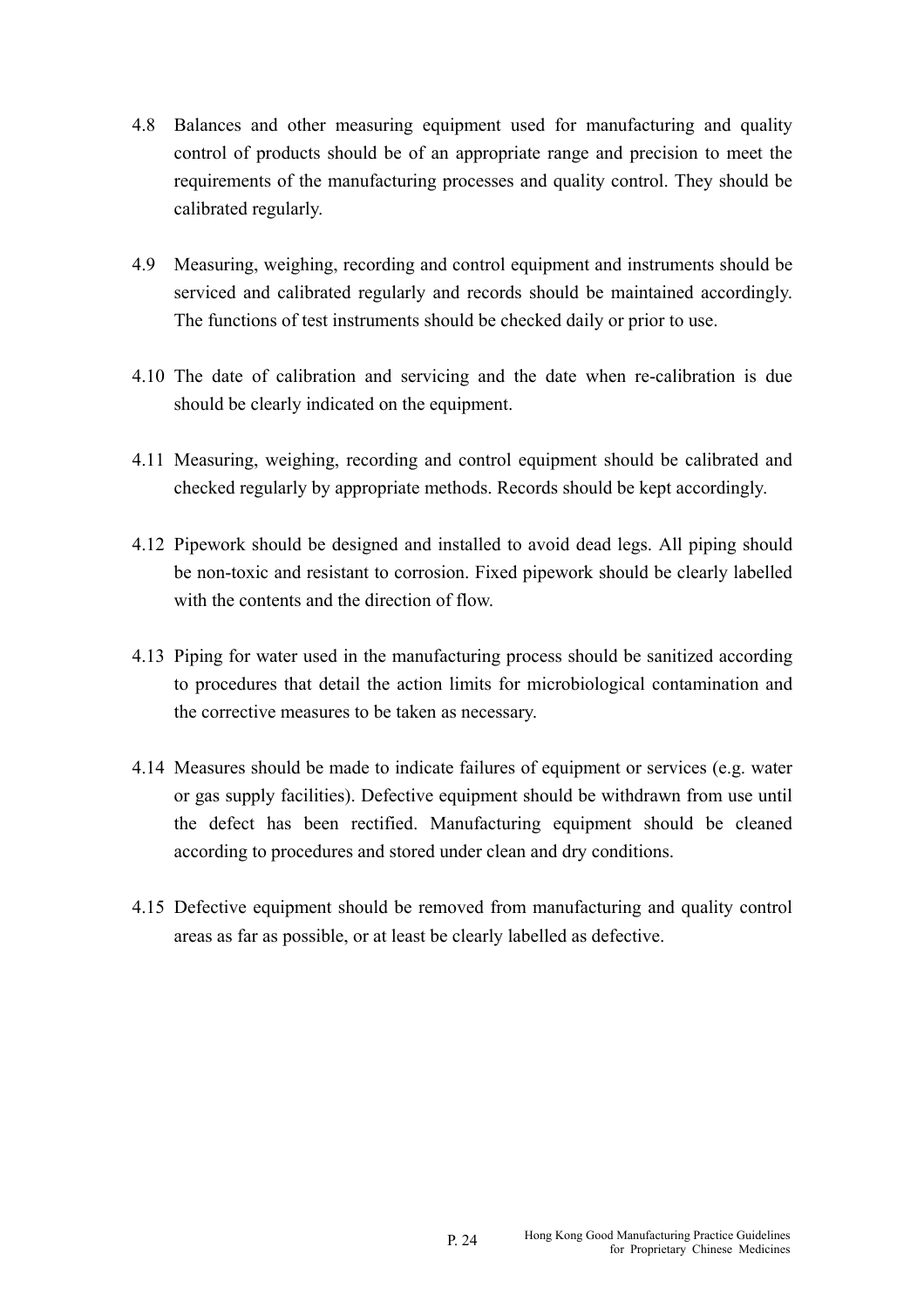# **Chapter 5 Documentation**

# Principle

Documentation is a fundamental part of the quality assurance system and, as such, should be related to all aspects of the requirements of GMP. The provision of a good documentation system is aimed to define the specifications for all materials and products, and methods of manufacture and quality control, to ensure that all personnel concerned with manufacture know what to do and when to do it, to ensure that the authorized person has all the information necessary to decide whether or not to release a batch of products for sale, and to provide information that will permit investigation of the history of any suspected defective batch. The manufacturer can design formats of documents and decide the use of such documents. In some circumstances, some or all of the documents described below may be brought together, but they will usually be separate.

# General

- 5.1 Documents should be designed, prepared, reviewed and distributed with care.
- 5.2 Documents should be approved, signed and dated by the relevant responsible personnel. No document should be changed without approval.
- 5.3 Documents should have unambiguous contents and should be laid out in an orderly fashion and be easy to read. The title, nature and purpose should be clearly stated on documents. For each category of document, there should be a coding system and a date, to differentiate these documents and their nature. Reproduced documents should be clear and legible. The reproduction of working documents from master documents should assure that no error would be introduced during the reproduction process.
- 5.4 Documents should be regularly reviewed and revised. After a document has been revised, inadvertent use of the superseded documents should be prevented.
- 5.5 Where documents require the entry of data, sufficient space should be provided and these entries should be clear, legible and indelible.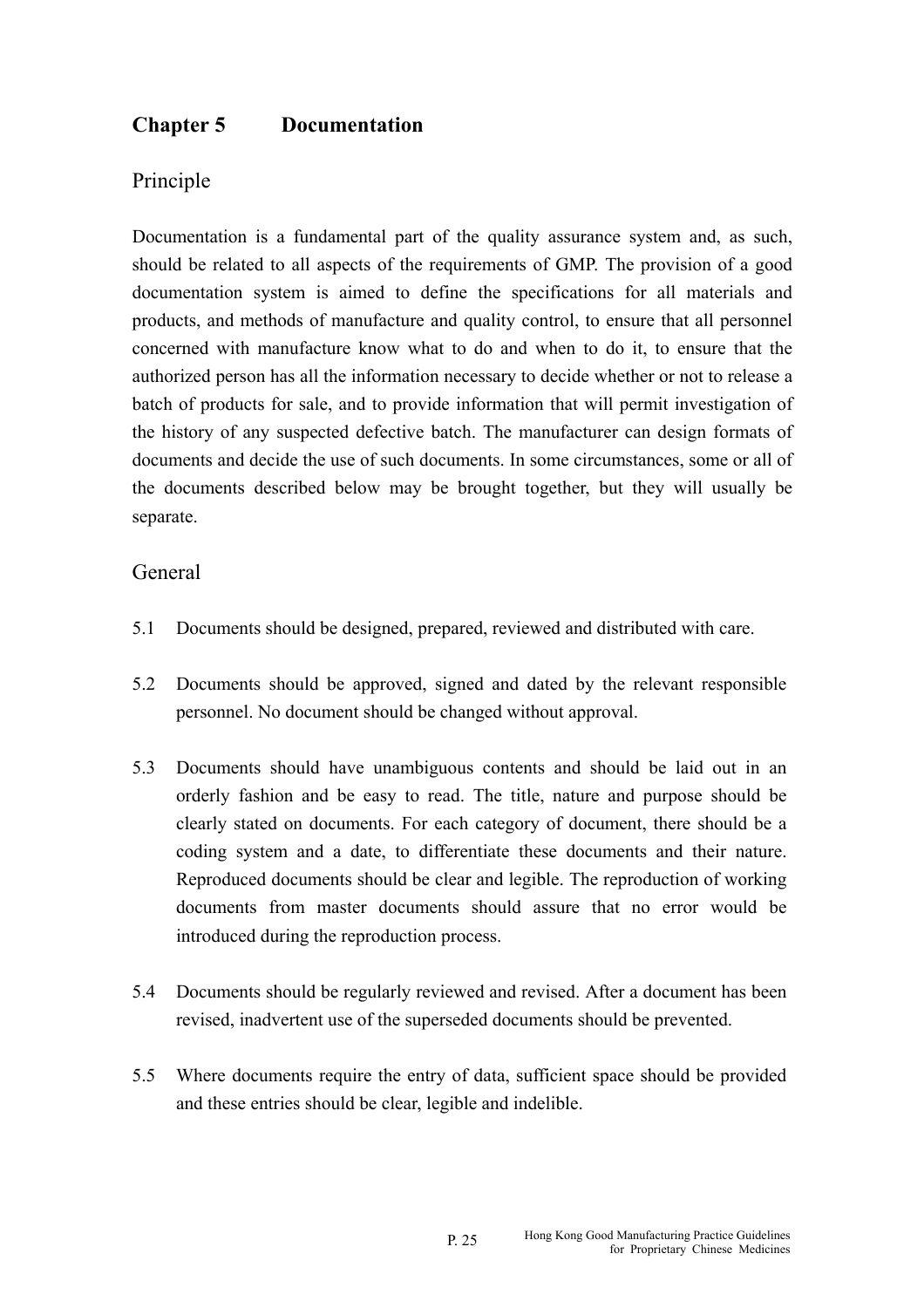- 5.6 Any alteration made to a document should be signed and dated by the relevant responsible personnel. The alteration should permit the reading of the original information. When necessary, the reason for the alteration should be stated.
- 5.7 Any action taken during the course of manufacture should be recorded, so that all significant activities concerning the manufacture of product can be traced. Relevant records and standard operating procedures should be retained for at least two years after the expiry date of the products.
- 5.8 Data may be recorded by electronic data processing systems or by photographic or other reliable means. Detailed standard operating procedures relating to the data recording should be available and the accuracy of the records should be checked. If documentation is retained by electronic data processing methods, only approved personnel should be able to enter or modify data in the electronic data processing systems. There should be records of changes and deletions. Access to the electronic data processing system should be restricted by passwords or other means. The entry of critical data should be independently checked by another personnel. Batch records electronically stored should be protected by back-up transfer on magnetic tape, microfilm, paper print-outs, or other means. During the period of retention, the data should be readily available.

# Documents Required

# *Specifications*

5.9 Specifications should be available for starting materials, packing materials and finished products and should include methods of identification and of quality testing. When applicable, these should also be available for intermediate products or bulk products. Appropriate specifications for water, solvents and reagents (e.g. acids and bases) used in manufacturing processes should be included. The specifications should be approved, signed and dated by the relevant responsible personnel.

# *Specifications for Starting and Packing Materials*

- 5.10 Specifications for starting materials and primary or printed packing materials should include the following, if applicable:
	- a. the name of materials and the internal reference number;
	- b. the reference to a pharmacopoeia or to a standard recognized by the Chinese Medicines Board under the Chinese Medicine Council (if any); and
	- c. the quality parameters with acceptable limits stated.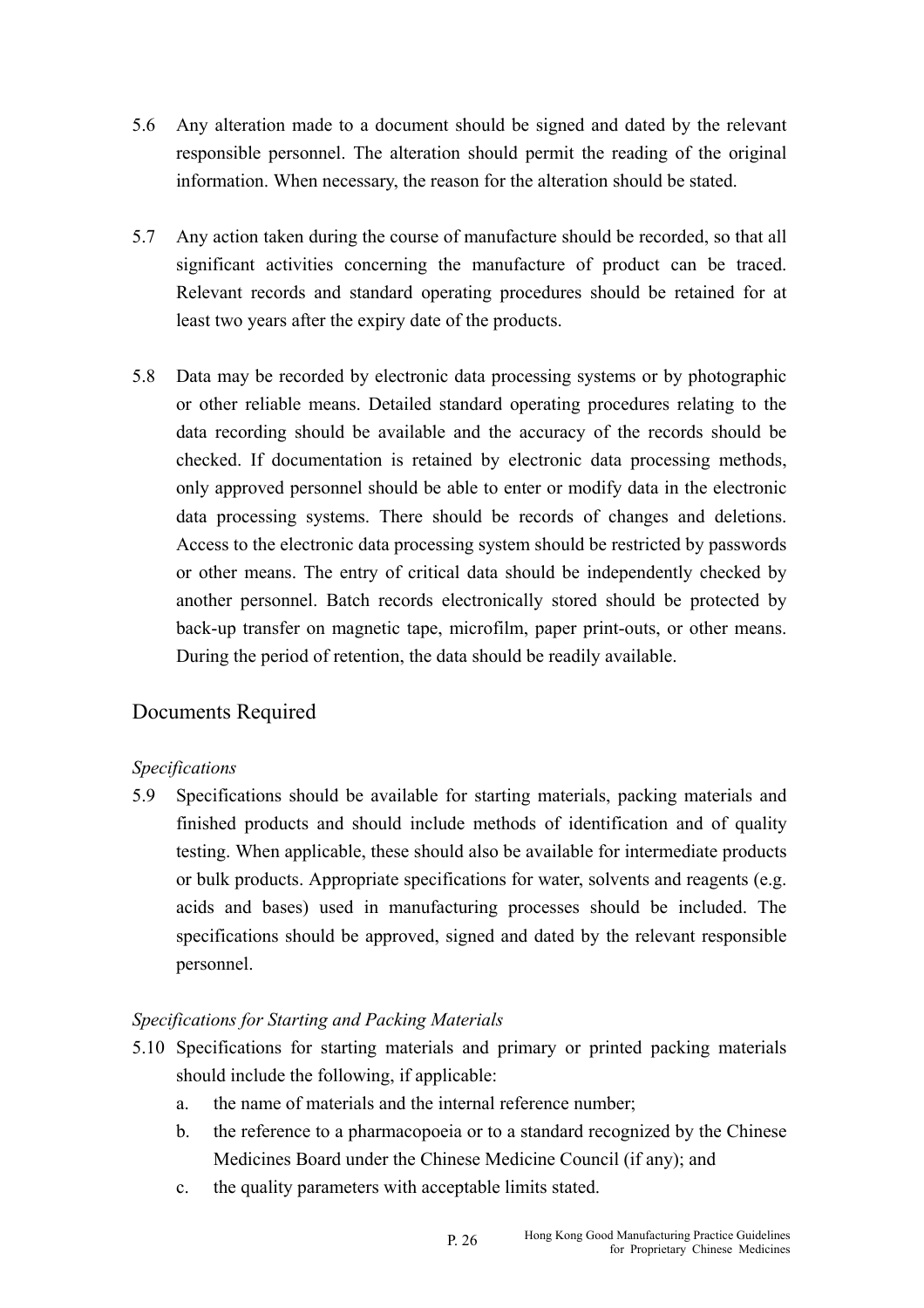Depending on the manufacturer's practice, the following information may be stated on the specifications, such as:

- a. the name(s) of the supplier(s) and the producer(s) of the materials;
- b. a specimen of printed packing materials;
- c. the methods of sampling and testing, or a reference to such procedures;
- d. the storage conditions and precautions; and
- e. the maximum period of storage before rechecking.

Packing materials should conform to the requirements of their specifications and should be compatible with the proprietary Chinese medicines they contain. The packing materials should be checked for critical and major physical defects as well as for correctness of identity markings.

5.11 As different starting materials have different stabilities, all test procedures should state the required frequency for retesting each starting material.

# *Specifications for Intermediate Products and Bulk Products*

5.12 Specifications for intermediate products and bulk products should be established if they are acquired from purchase or to be dispatched, or if quality data obtained from the intermediate products would be used in the evaluation of the finished product. The specifications should be similar to the specifications for starting materials or for finished products, as appropriate.

# *Specifications for Finished Products*

- 5.13 Specifications for finished products should include:
	- a. the name of the finished product and the reference number (if any);
	- b. the name(s) of the active ingredient(s);
	- c. the complete formula;
	- d. the dosage form and package details;
	- e. the methods of sampling and testing or a reference to such procedures;
	- f. the quality parameters with acceptable limits stated;
	- g. the storage conditions and precautions (if any); and
	- h. the shelf-life.

# *Master Formulae*

5.14 Master formula should be set out for each product and the batch size to be manufactured.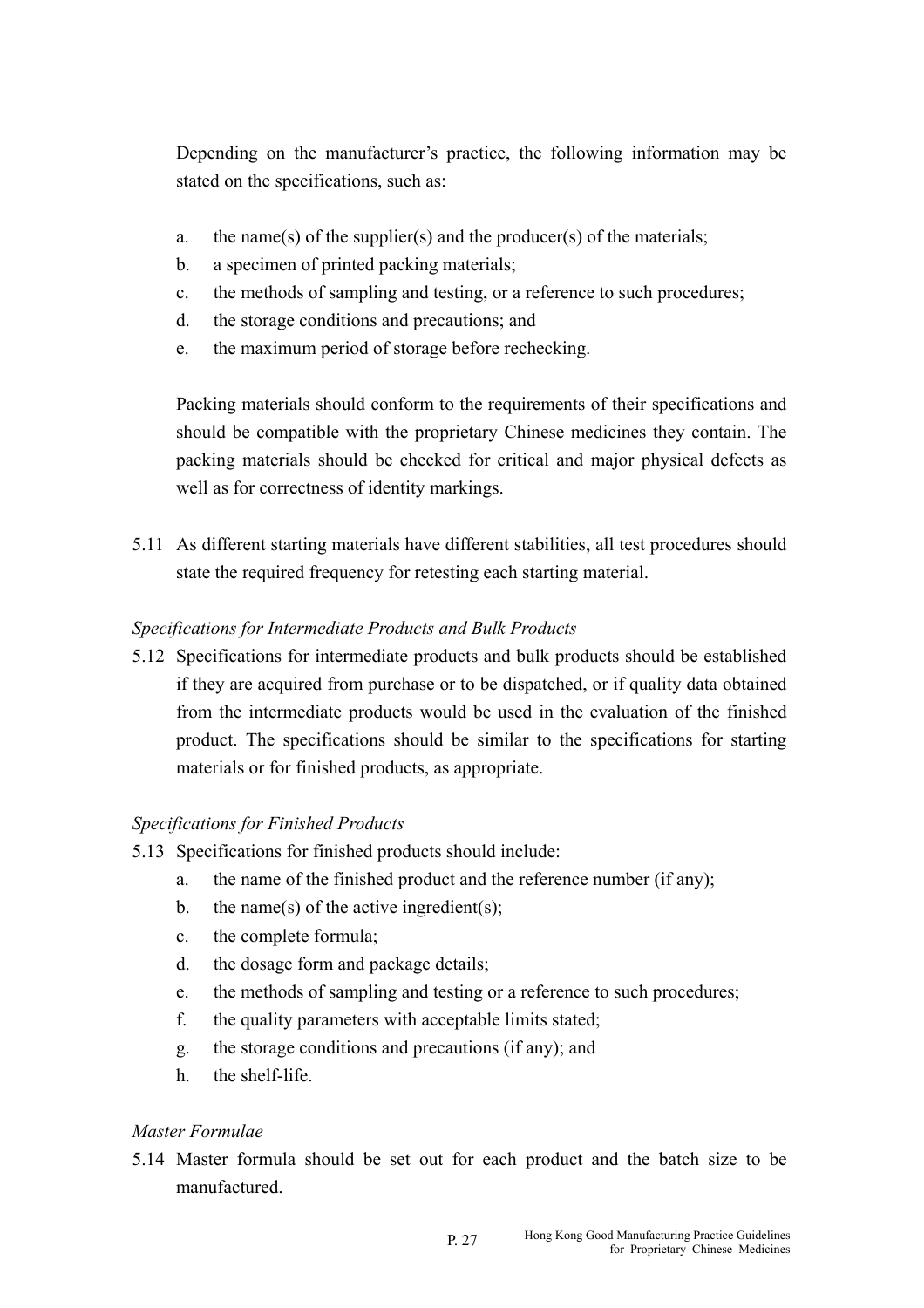- 5.15 The master formula should include:
	- a. the name of the product, with a reference number of its specifications;
	- b. the dosage form, the content of each dosage form and the batch size of product;
	- c. the names of all starting materials (including materials that may disappear during the course of process) to be used in the production process, with the amount of each, and references to the materials;
	- d. the expected final yield with acceptable limits stated, and relevant intermediate product yields (if any);
	- e. the areas for producing products and the principal equipment to be used;
	- f. the methods, or reference to the methods, of preparing the critical equipment for its use, for example, cleaning (especially when the manufacturer changes the product to be produced), assembling, calibrating and sterilizing;
	- g. a detailed description of the production process, for example, checks on materials, pre-treatment of materials, sequence for adding materials, mixing times, and temperatures;
	- h. the instructions for in-process controls with their acceptable limits stated;
	- i. where necessary, the requirements for storage of the bulk products, (including the container, the labelling and any special storage conditions); and
	- j. any special precautions needed to be observed.

# *Packing Instructions*

- 5.16 Formally approved packing instructions should be available for each finished product, its pack size and type. These should normally include:
	- a. the name of the finished product;
	- b. the dosage form, the content of each dosage form and the method of application;
	- c. the pack size, expressed in terms of the number, weight or volume of the product in the final container;
	- d. a list of the packing materials required for packing a batch of finished products including names, quantities, sizes and types, with the reference number relating to the specifications for each packing material;
	- e. where appropriate, specimens or reproduction of the relevant printed packing materials, indicating where the batch number and expiry date of the product have been marked;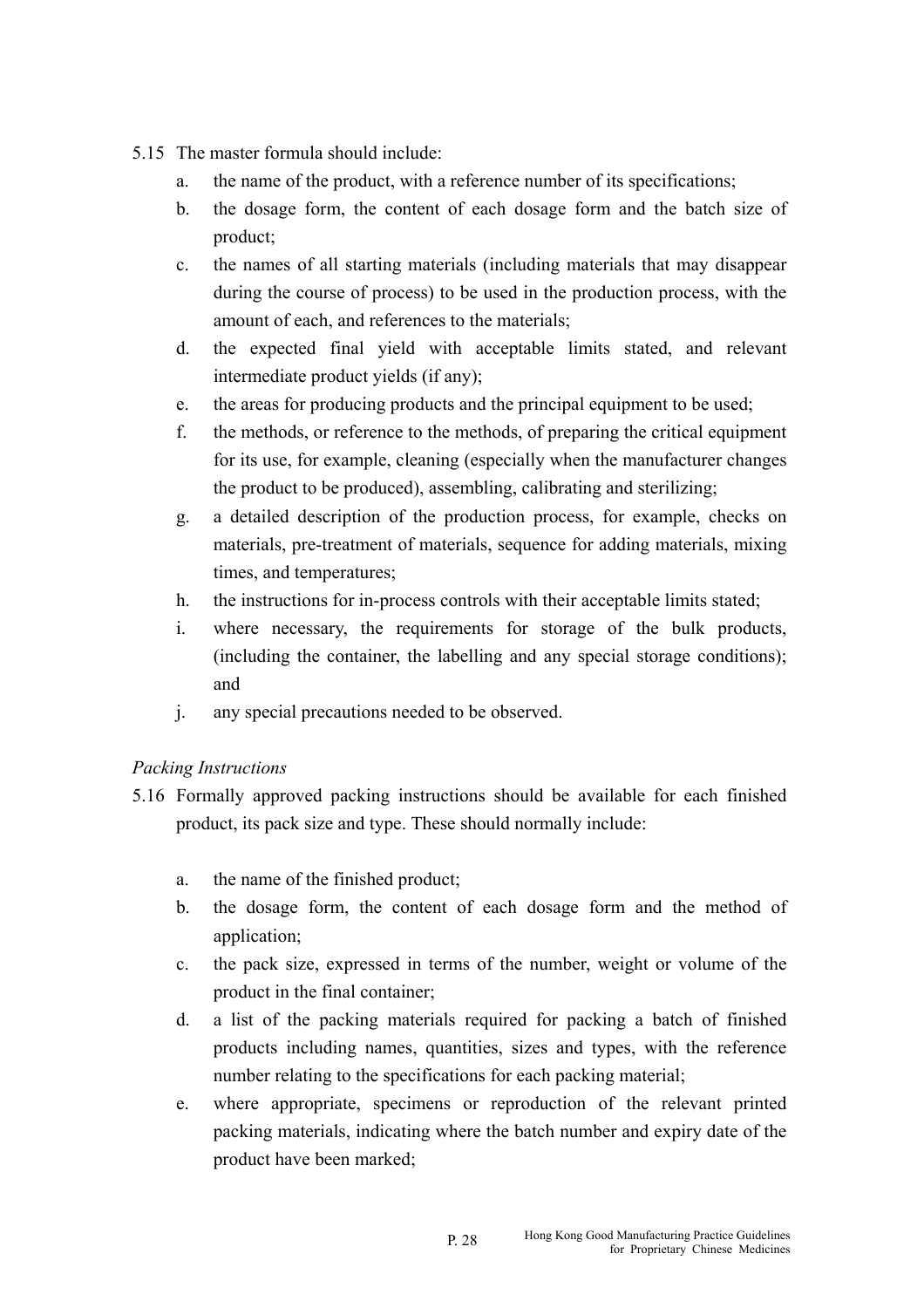- f. special precautions to be observed, including a careful check of the packing area and packing equipment in order to ascertain clearance before packing processes begin;
- g. a description of the packing process, including any significant subsidiary processes, and the equipment to be used; and
- h. instructions for sampling, and details of in-process controls with acceptable limits stated.

### *Batch Production Records*

5.17 A batch production record should be kept for each batch of product. It should be set out according to the relevant parts of the currently approved master formula. The method of preparing such records should be designed to avoid errors of transcription.

Before any production process begins, a check should be made to determine if previous products, documents or materials not required for the planned production process have been cleared and if the equipment is clean and suitable for use.

Records should be made at the time each action is taken during the course of production and, after completion, the record should be signed and dated by the person responsible for the production process.

Batch production records should include:

- a. the name of the product;
- b. the batch number of the product;
- c. the dates and times of commencement of critical production processes, and of completion of production;
- d. the name of the person responsible for each production process;
- e. the names of the operators engaged in the critical production processes and, of the person(s) who checked each of these processes (if any);
- f. the batch number and/or test control number and the quantity of each starting material (including recovered or reprocessed material) added during the course of production;
- g. any relevant production process or event and the major equipment used;
- h. the in-process controls performed, the results obtained and the names of the persons carrying them out;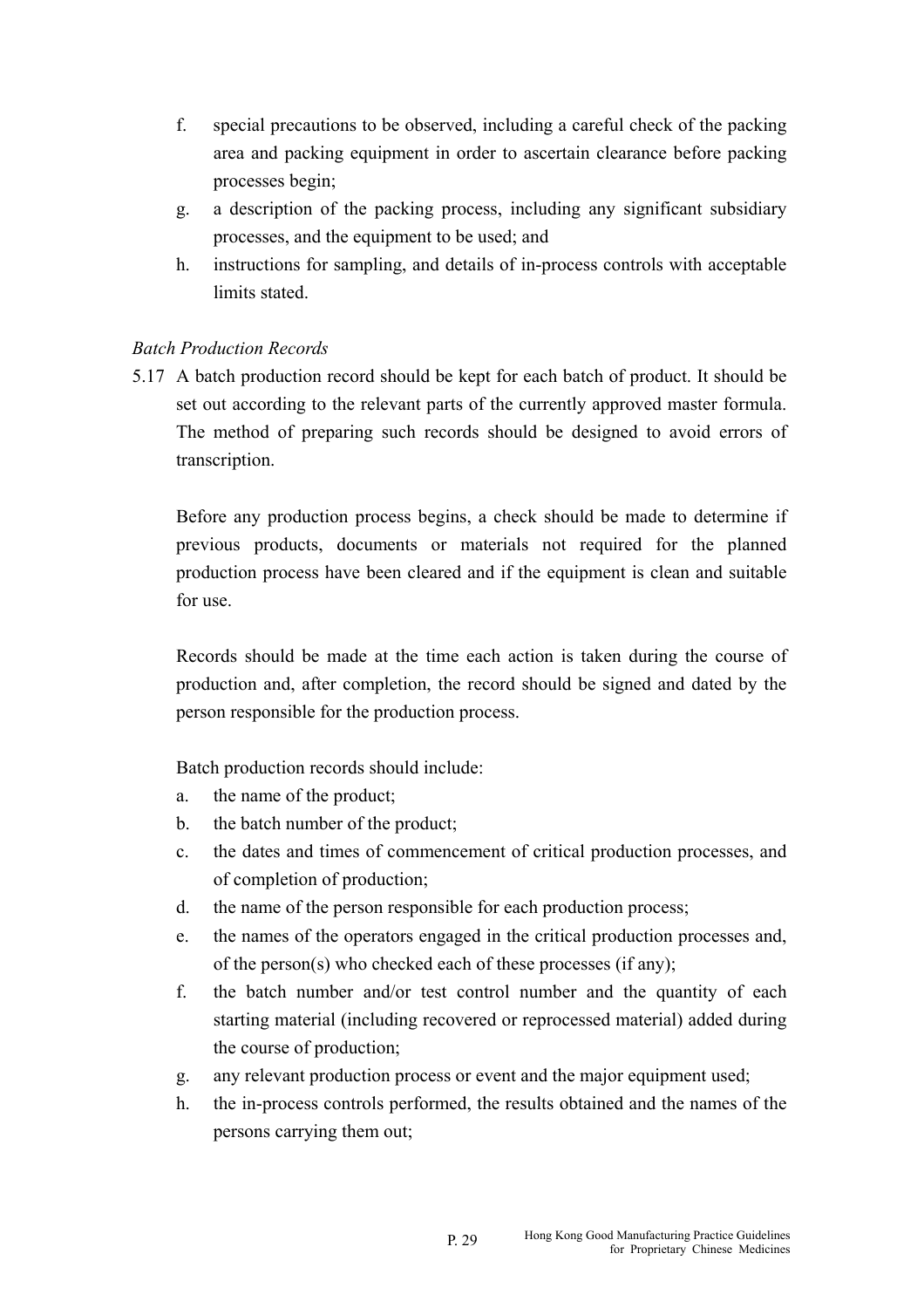- i. the amount of products obtained at different and pertinent production processes (the yield) together with comments or explanations for significant deviations from the expected yield; and
- j. notes on special problems including details, with signed approval for any deviation from the master formula.

# *Batch Packing Records*

5.18 A batch packing record should be kept for each batch or part of a batch, of finished products. It should be set out according to the relevant parts of the packing instructions The method of preparing such records should be designed to avoid errors of transcription.

Before any packing process begins, a check should be made to determine if previous products, documents or materials not required for the planned packing process have been cleared and if the equipment is clean and suitable for use.

Records should be made at the time each action is taken during the course of packing and, after completion, the record should be signed and dated by the person responsible for the packing process.

Batch packing records should include:

- a. the name of the finished product; the name, batch number and quantity of the bulk product to be packed; the batch number, and the planned quantity of finished product that will be obtained; the quantity actually obtained; and any reconciliation;
- b. the date(s) and time(s) of the packing process;
- c. the name of the person responsible for the packing process;
- d. the names of the operators engaged in the critical packing processes;
- e. the checks made for identity and conformity with the packing instructions, including the results of in-process controls;
- f. details of the packing process, including equipment and the packing lines used and, when necessary, the instructions for keeping the bulk products unpacked, or a record of returning bulk product that has not been packed to the storage area;
- g. whenever possible, samples of the printed packing materials used, including specimens bearing the batch number, expiry date and any additional overprinting;
- h. notes on any special problems, including details of any deviation from the packing instructions, with signed approval; and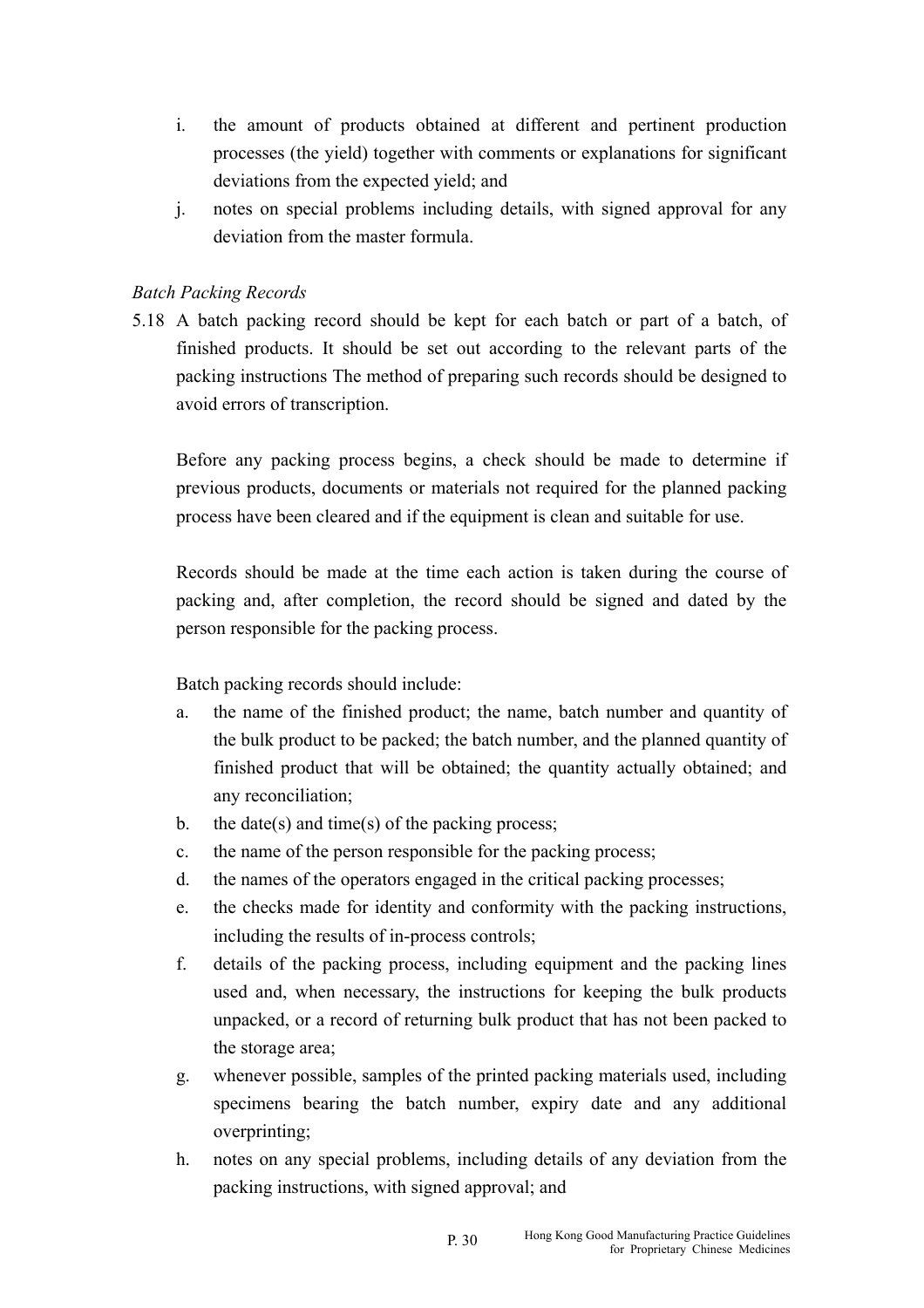i. the quantities and reference numbers of printed packing materials and bulk product issued, used, destroyed and returned to stock, and the quantities of finished product obtained to permit an adequate reconciliation.

# *Standard Operating Procedures (SOPs) and Records*

# *Receipts*

- 5.19 There should be standard operating procedures and records for the receipt of starting material and primary or secondary packing material.
- 5.20 The records of the receipt of materials should include:
	- a. the name of the material on the delivery note and the containers;
	- b. the "in-house" name and/or reference number of material, if different from  $(a)$ :
	- c. the date of the receipt of materials;
	- d. the supplier's name and, the producer's name (if any);
	- e. the batch number or reference number assigned by the supplier/producer;
	- f. the total quantity and number of containers received:
	- g. the batch number assigned after receipt; and
	- h. any relevant comment (e.g. state of the containers).
- 5.21 There should be appropriate standard operating procedures for the internal labelling, quarantine and storage of starting materials, packing materials, and other materials.
- 5.22 Standard operating procedures should be available for each instrument and piece of equipment and placed in close proximity to the instrument or equipment.

# *Sampling*

5.23 There should be standard operating procedures for sampling which specify the person(s) approved to take samples, the methods of sampling and equipment to be used, and any precautions to be observed, to prevent contamination of the materials and products, or any deterioration in their quality (please refer to Chapter 8 "Quality Control").

# *Batch Numbering*

5.24 There should be a standard operating procedure describing the details of the batch numbering system, to ensure that each batch of materials, intermediate products, bulk products or finished products is identified with a unique batch number.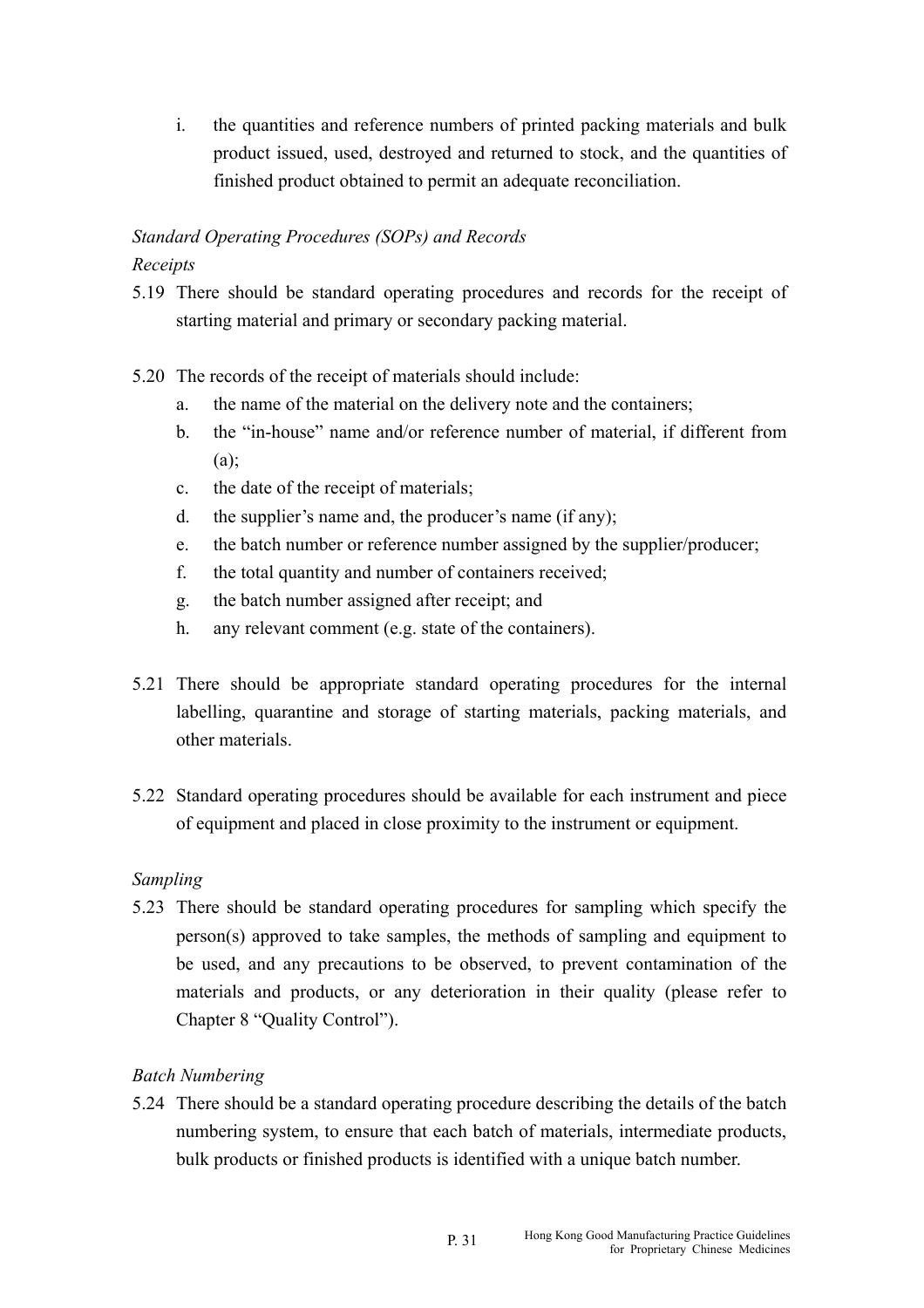- 5.25 The batch numbering system should ensure that batch numbers allocated to the products from respective manufacturing processes are related to each other.
- 5.26 The batch numbering system should ensure that the same batch number would not be repeatedly used. This also applies to batch number of reprocessed product.
- 5.27 For each batch number allocation, the date of allocation, product name and batch size should be recorded in a logbook.

#### *Testing*

5.28 There should be procedures for testing materials and products, with descriptions of the test methods and equipment to be used. The test results should be recorded (please refer to Chapter 8 "Quality Control").

#### *Others*

- 5.29 There should be standard operating procedures for the release and rejection of materials and products. Standard operating procedures should be available for authorized person to release finished product for sale.
- 5.30 Sales records should be maintained for each batch of product, to facilitate the recall of the batch, if necessary.
- 5.31 Standard operating procedures and associated records of measures taken, or conclusions reached, should be available for:
	- a. equipment assembly and validation;
	- b. test instrument and calibration;
	- c. clearing of workplace and equipment which had been used for manufacturing products of previous batch, maintenance, cleaning and disinfection;
	- d. personnel matters including qualification, training, clothing and hygiene;
	- e. environmental monitoring;
	- f. pest control;
	- g. complaints handling;
	- h. product recalls; and
	- i. returned products handling.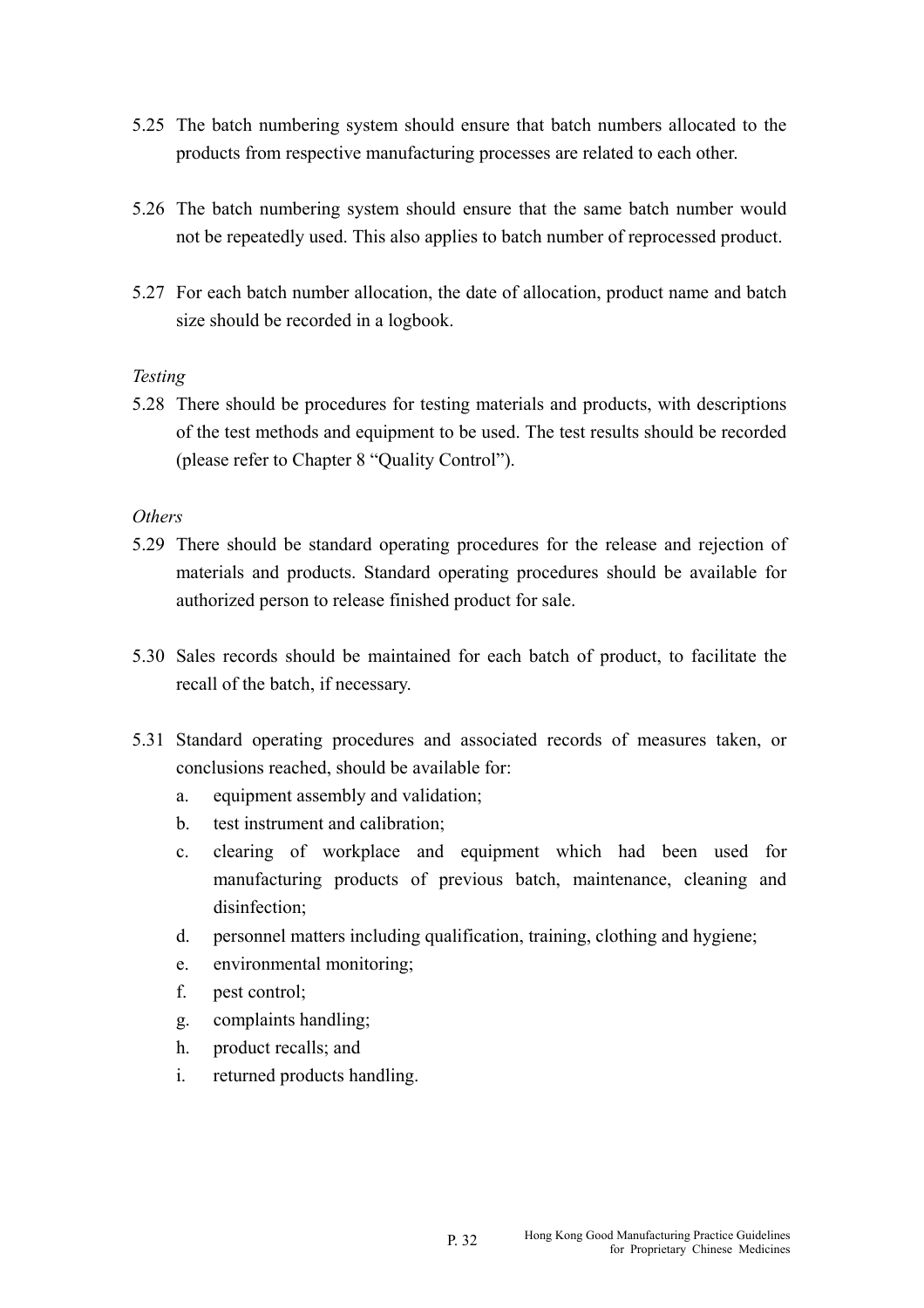- 5.32 There should be cleaning procedures, which describe the responsibilities of all personnel involved in maintaining sanitation, cleaning schedules, cleaning methods, equipment and agents used for cleaning, and the facilities and tools to be cleaned. These procedures should be strictly enforced.
- 5.33 Logbooks should be kept for major and critical equipment to record any validations, calibrations, maintenance, cleaning or repair operations, including dates and signature(s) of the person(s) who carried out these operations.
- 5.34 The use of major and critical equipment, and the manufacturing areas where products have been processed, should be recorded according to chronological order of the manufacturing processes.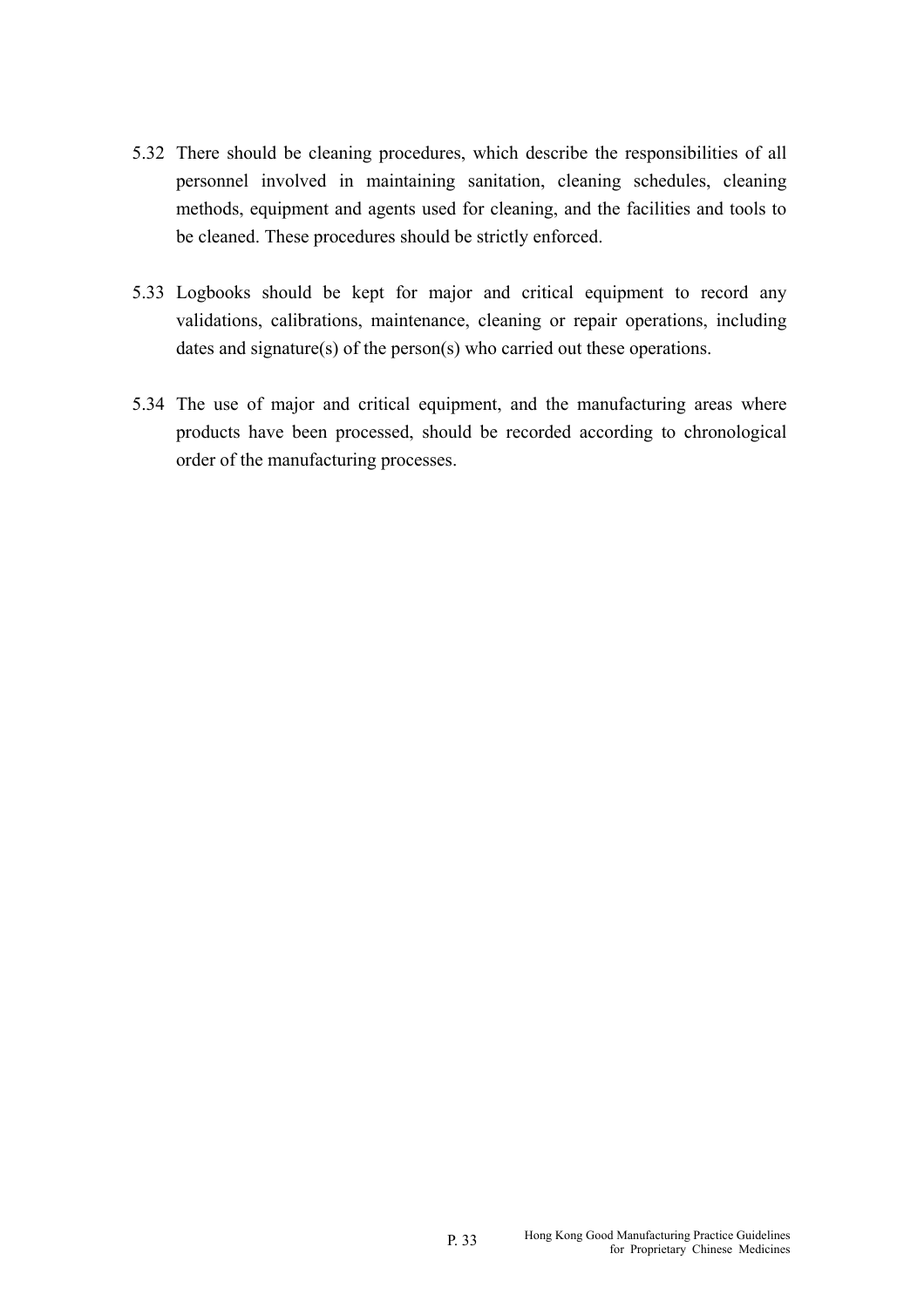# **Chapter 6 Manufacture**

# Principle

Manufacturing processes must follow clearly defined procedures and comply with the principles of GMP and the conditions stated in the manufacturer licence in proprietary Chinese medicines, to ensure that products of the requisite quality are obtained.

# General

- 6.1 All handling of materials and products, such as receipt, quarantine, sampling, storage, labelling, dispensing, production, packing and distribution, should be done in accordance with procedures or instructions and, where necessary, recorded.
- corresponds to the order. Containers should be cleaned where necessary and 6.2 All incoming materials should be checked to ensure that the consignment labelled.
- 6.3 Damage to containers and any other problem that might adversely affect the quality of material should be recorded, and reported to the quality control department for investigation.
- 6.4 All incoming materials and finished products should be stored in quarantine area immediately after receipt. They should be released for use or distribution only after approval is given by the quality control department.
- 6.5 Intermediate products and bulk products should be handled on receipt as though they were starting materials.
- 6.6 All materials and products should be stored under the appropriate conditions established by the manufacturer, and in a way which permit batch segregation for the storage of materials and products, and stock rotation on a "first-in, first-out" or "first-expired, first-out" basis for the release of materials and products.
- 6.7 Checks on yields and reconciliation of quantities of materials and products should be carried out as necessary to determine whether there are discrepancies beyond the acceptable limits.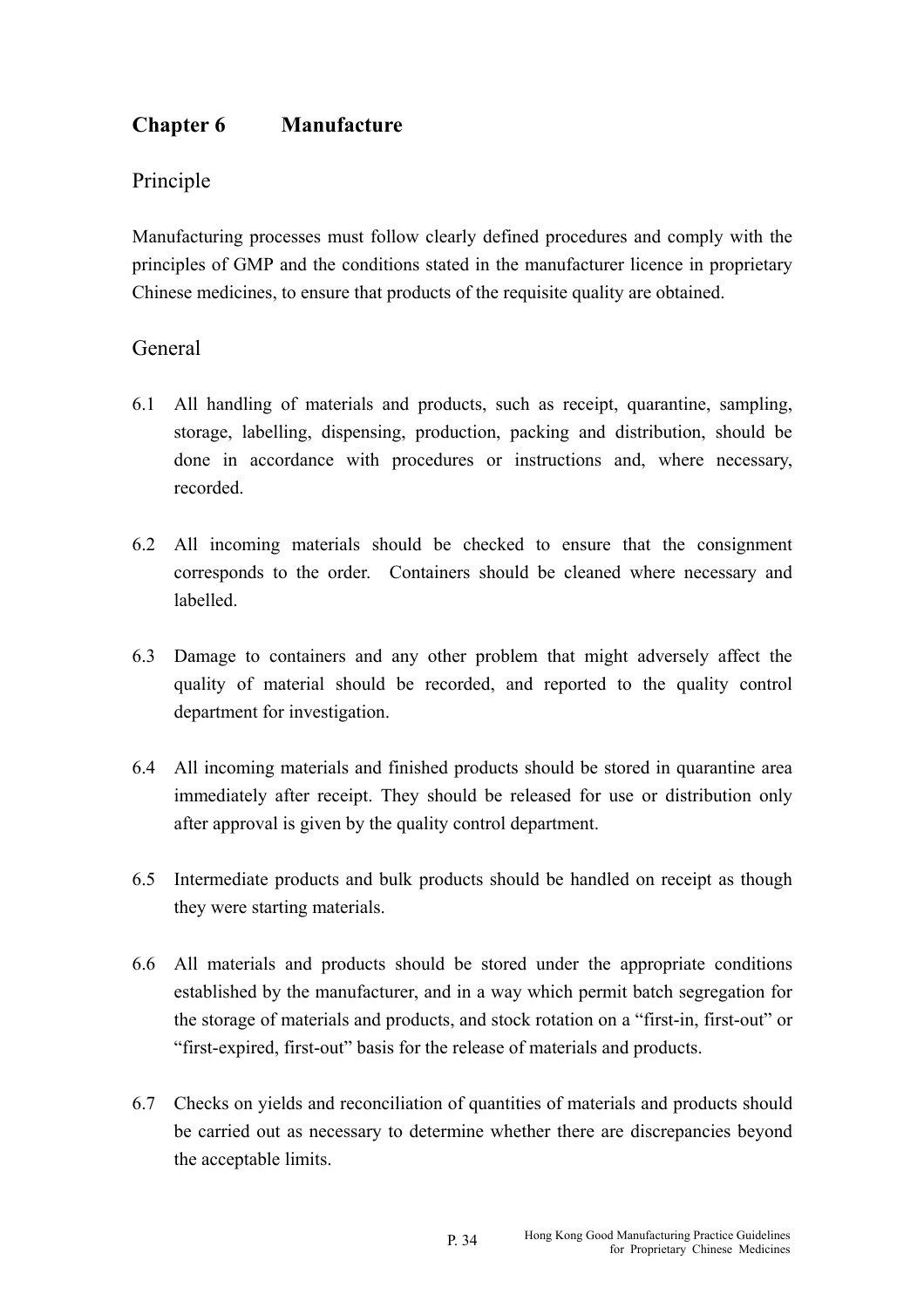- 6.8 The manufacture of different products should not be carried out simultaneously or consecutively in the same area, unless adequate measures have been taken to prevent any risk of mix-up or cross-contamination.
- 6.9 In every manufacturing process, measures should be taken to protect products and materials from microbiological and other contamination.
- 6.10 While handling dry materials and products, special measures should be taken to prevent the generation and dissemination of dust.
- 6.11 During the course of manufacture, all manufacturing areas, major items of equipment, containers of materials and bulk containers, should be labelled with the name of the product or material being processed or stored, its contents (if any) and the batch number. Where applicable, the labelling should also state the manufacturing process.
- 6.12 Labels applied to containers, equipment or manufacturing areas should be unambiguous, using the format prescribed by the manufacturer. In addition to the wording on the labels, colours can also be used to indicate the status of materials, equipment or manufacturing areas, such as quarantined, released, rejected, cleaned, etc.
- 6.13 Checks should be carried out to ensure that pipelines, and equipment used for the transportation of products, are connected in the correct manner.
- 6.14 Any operation deviated from the instructions or procedures should be avoided. If such operations have to be carried out, they should be approved in writing by a designated person, with the approval from the quality control department, where appropriate.
- 6.15 Access to manufacturing areas should be restricted to approved personnel.
- 6.16 Normally, the use of the same areas and equipment for manufacture of proprietary Chinese medicines, and of medicines not classified as proprietary Chinese medicines, should be avoided.

Measures to Prevent Cross-contamination and Bacterial Contamination during the course of manufacture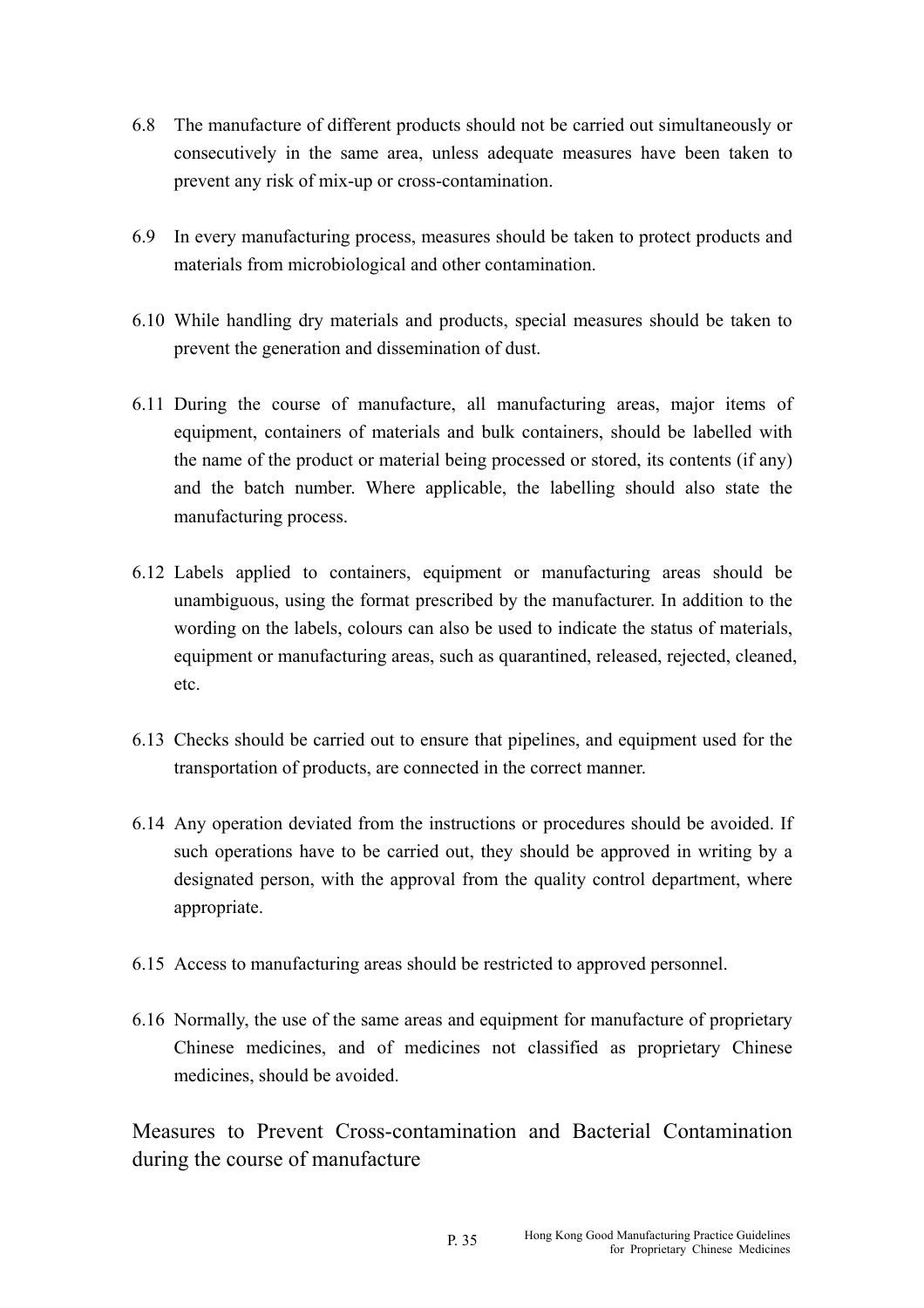- 6.17 Contamination of a starting material or a product by another starting material or product should be avoided during the course of manufacture. Cross-contamination can arise from the release of dust, gases, vapours, sprays or organisms from starting materials and products, from residues on equipment, from intruding insects and from substances shed from personnel's clothing and skin, etc. The significance of this risk varies with the types of contaminant and of the product being contaminated. The most hazardous contaminants are highly sensitizing materials and biological preparations (such as living organisms, certain hormones, cytotoxic substances and other highly active substances). Products in which contamination is likely to be most significant are those administered by injection or applied to open wounds, and those given in large doses and/or over a long time.
- 6.18 Cross-contamination should be prevented by appropriate technical or organizational measures, for example:
	- a. providing appropriate airlocks, pressure differentials and air extraction;
	- b. minimizing the risk of contamination by preventing the re-entry or recirculation of untreated, or insufficiently treated, air;
	- c. wearing protective clothing when products with contamination likely to be most significant are manufactured;
	- d. using cleaning and decontamination procedures of known effectiveness, as ineffective cleaning of equipment is a common source of cross-contamination;
	- e. using a "closed system" for manufacturing product;
	- f. preventing herbal medicines, or processed herbal medicines, from making direct contact with the floor;
	- g. strengthening the measures to prevent cross-contamination when products with toxic herbal medicines are manufactured:
	- h. using running water to wash screened herbal medicines, or processed herbal medicines. Used water must not be re-used. Different herbal medicines, or processed herbal medicines, must be washed separately;
	- i. avoiding drying washed herbal medicines or processed herbal medicines under conditions of exposure to weather;
	- j. checking residues on equipment;
	- k. establishing a labelling system to indicate the cleanliness status of equipment;
	- l. undergoing periodic microbiological monitoring in areas where products in which contamination is likely to be most significant, are manufactured; and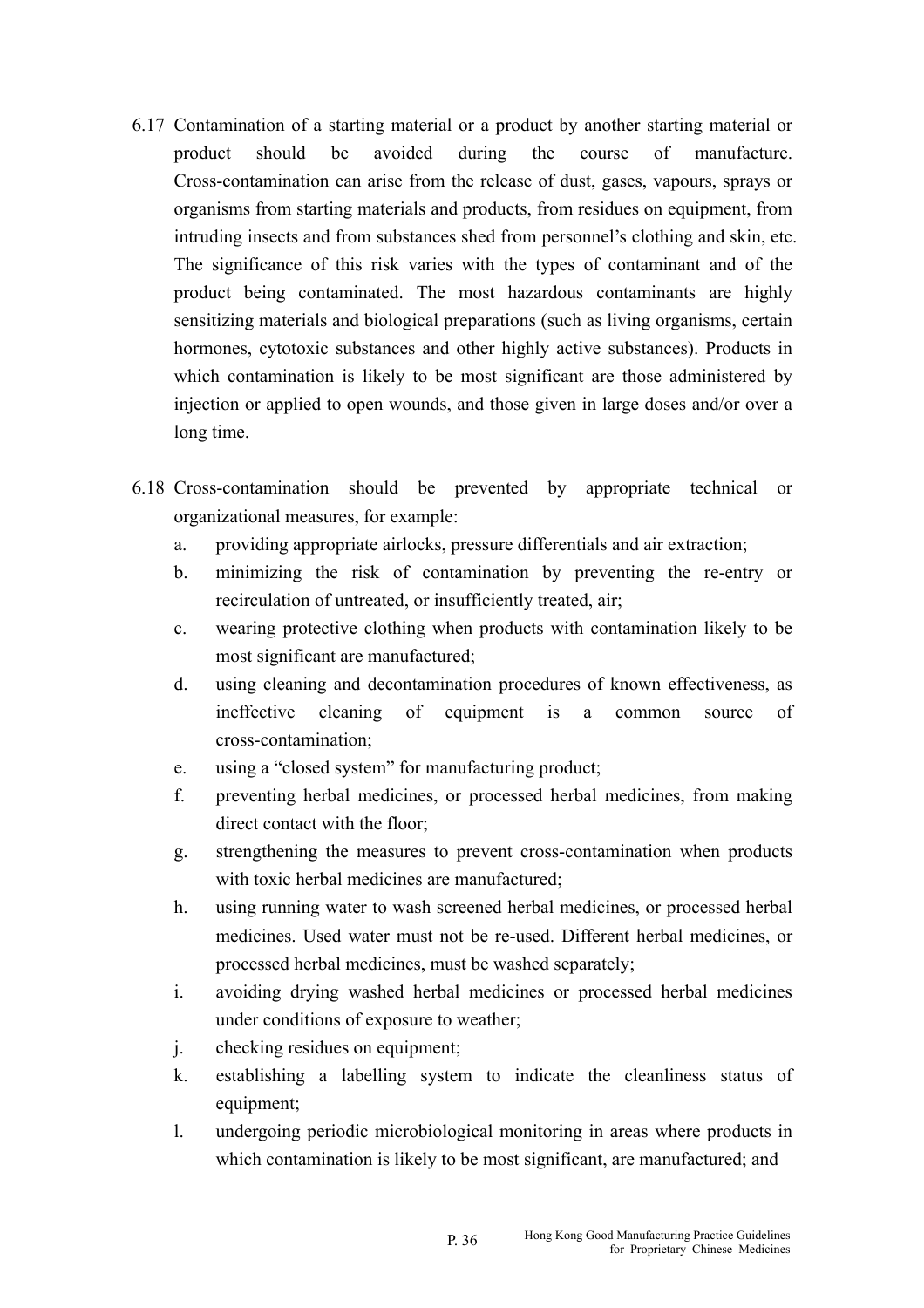- m. using water used in the manufacturing process that complies with the requirements of its specifications, and testing the water quality at defined intervals, with reference to the validation results of the water system. The test results should be recorded.
- 6.19 Measures taken to prevent cross-contamination and their effectiveness should be checked periodically according to standard operating procedures.

# Starting Materials

- 6.20 The purchase of starting materials is an important operation that should involve personnel having particular and thorough knowledge of the starting materials and material suppliers. Starting materials should be purchased in accordance with the requirements of their specifications. Suppliers should be able to supply materials of a consistent quality.
- 6.21 Starting materials should be purchased only from designated suppliers or from their producers. A quality certificate issued by the material producer with precise details of the quality of the starting materials must be available. The specifications, handling, labelling and packing requirements, as well as complaints handling and rejection procedures of starting materials, should be established by the manufacturer and the suppliers. If the supplier is not able to provide a quality certificate issued by the producer, the manufacturer should be responsible for testing the starting materials, to ensure that the requirements of their specifications are complied.
- 6.22 For each receipt of starting materials, the integrity and seal of the packages should be checked, as well as the correspondence between the order, the delivery note and the containers' labels.
- 6.23 If a delivery of material is made up of different batches, each batch should be considered as separate for sampling, testing and release.
- 6.24 Starting materials in the storage area should be appropriately labelled. Labels should bear at least the following information:
	- a. the name of starting materials and the internal reference number (where applicable);
	- b. the batch number(s) given by the supplier and any identification number(s) given by the manufacturer on receipt;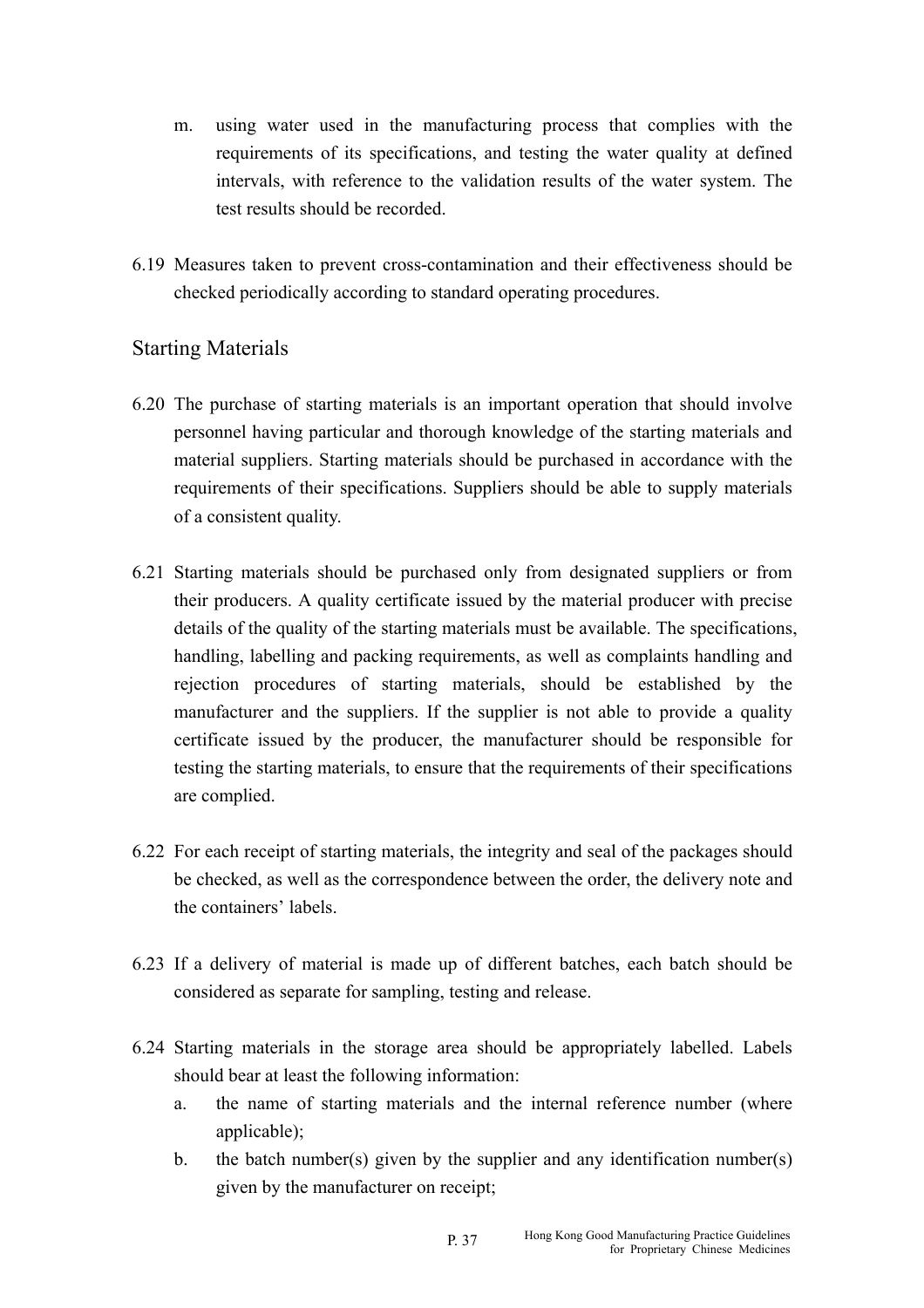- c. the status of the starting materials (e.g. on quarantine, on test, released, rejected)(where appropriate);
- d. an expiry date or a date beyond which retesting is necessary (where appropriate);
- e. the quantities; and
- f. when the starting materials are herbal medicines or processed herbal medicines, the label should also indicate the place of cultivation, place of origin and date of collection or processing (where applicable).

If computerized systems are used throughout to record the storage information of starting materials, not all of the information listed above needs to be indicated on the label.

- 6.25 The frequency for retesting of starting materials should be stated in the test procedures, having regard to the stability of the starting materials.
- 6.26 Containers storing toxic herbal medicines, or processed herbal medicines and materials presenting special risks of fire or explosion, should be clearly labelled.
- 6.27 There should be appropriate procedures or measures to ensure that the starting materials in each container have been identified. Bulk containers, from which samples have been drawn, should be indicated.
- 6.28 Only starting materials released by the quality control department and within their shelf-life should be used.
- 6.29 Herbal medicines should be screened, sorted, cut, scraped, processed and washed according to prescribed procedures, before being released for use. During moistening, the herbal medicines should be moistened thoroughly with an adequate amount of water.
- 6.30 Starting materials should be accurately weighed or measured, and issued only by designated personnel according to prescribed procedures. The materials issued should be stored into clean and properly labelled containers.
- 6.31 Each starting material issued, and the weight or volume of it, should be checked independently, and recorded.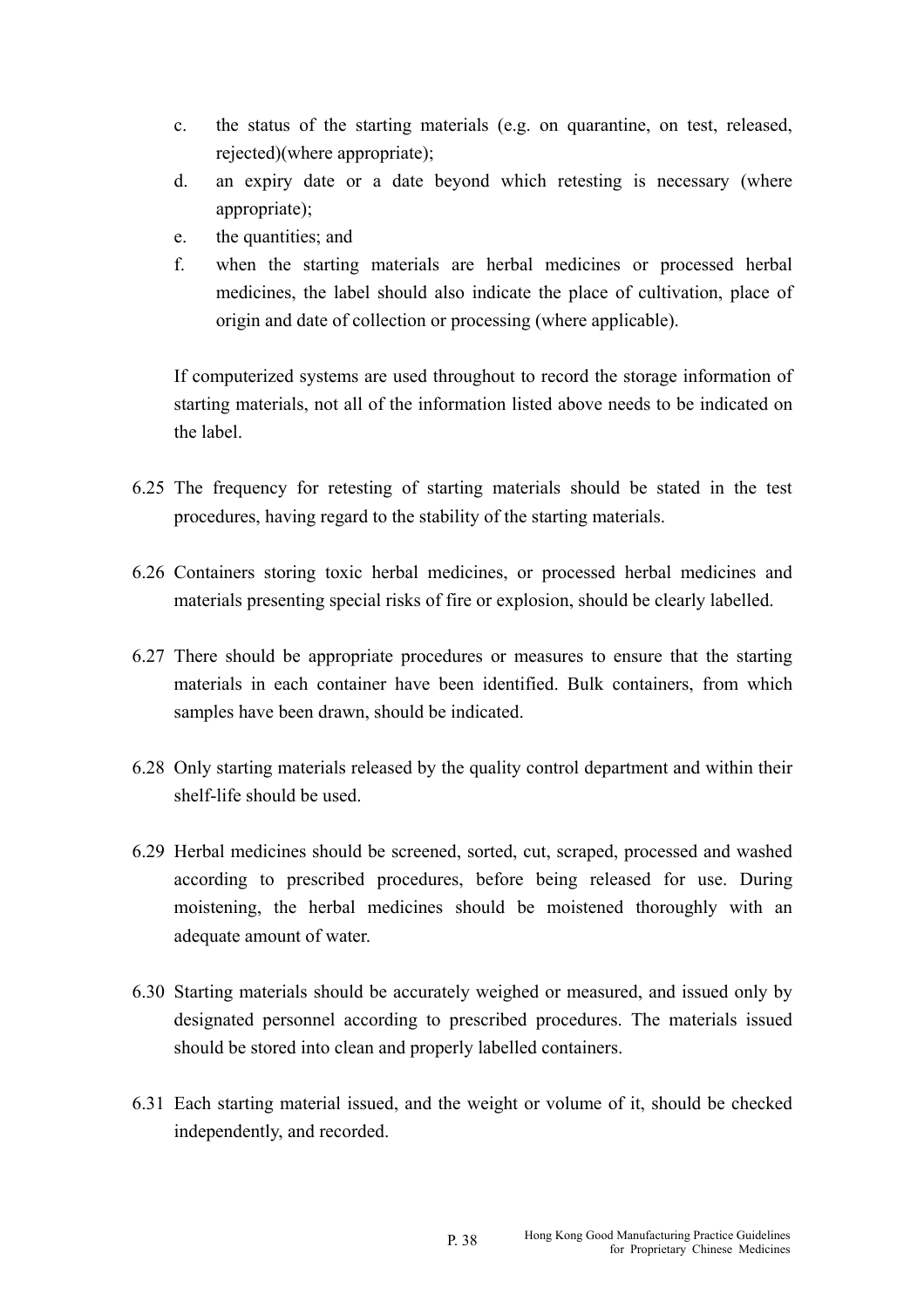6.32 Starting materials used for producing a batch of the product should be kept together and conspicuously labelled as such.

### Production Processes: Intermediate Products and Bulk Products

- 6.33 Before any production process is started, the manufacturing area and equipment should be checked to ensure that these are clean and free of any starting materials, products, product residues, labels or documents not relevant to the current production process.
- 6.34 Intermediate products and bulk products should be stored under appropriate conditions.
- 6.35 The critical manufacturing process should be validated (please refer to Chapter 7 "Validation").
- 6.36 Any necessary in-process controls and environmental monitoring should be carried out and recorded.
- 6.37 If the actual yield significantly deviated from the expected yield, it should be recorded and investigated.

### Packing Materials

- 6.38 The purchase, handling and quality control of primary packing materials and printed packing materials should make reference to the provisions for starting materials.
- 6.39 Printed packing materials should be stored in separate conditions to prevent access by personnel without approval. Cut labels and other loose printed packing materials should be stored and transported in separate closed containers, to avoid mix-ups. Packing materials should be accurately issued for use only by designated personnel, following the procedures and requirements of packing instructions.
- 6.40 Each batch of primary packing materials or printed packing materials should be given a specific reference number or identification mark.
- 6.41 Outdated or obsolete primary packing materials or printed packing materials should be destroyed and their disposal recorded.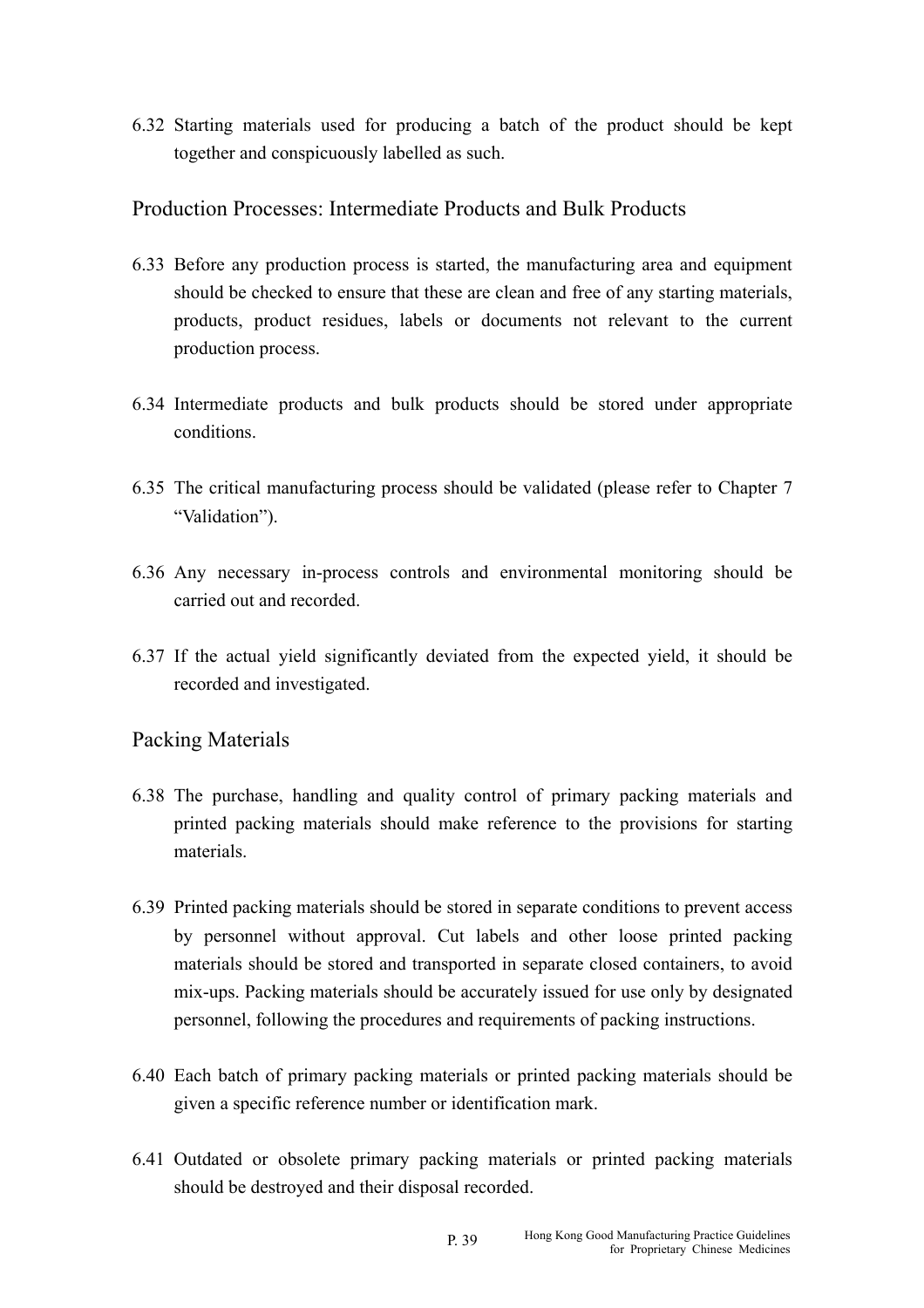# Packing Processes

- 6.42 When the packing processes are being set up, particular attention should be given to minimizing the risk of cross-contamination, mix-ups or substitutions. Different products should not be packed in close proximity unless proper segregation measures or electronic surveillance system are employed.
- 6.43 Before any packing process is started, the work area, packing lines, printing machines and other equipment should be checked to ensure that these are clean and free of any products, materials or documents not relevant to the current packing process. This line clearance should be performed according to an appropriate checklist and recorded.
- 6.44 Upon receipt by the packing department, bulk products and packing materials should be checked on their quantity, identity and for their conformity with the packing instructions.
- 6.45 The name and batch number of the product being handled should be displayed at each packing station or line.
- 6.46 Primary packing materials should be cleaned before the packing processes. Attention should be given to avoiding and removing any contaminants such as glass fragments and metal particles.
- 6.47 Filling and sealing should be followed as quickly as possible by labelling. If labelling is delayed, appropriate procedures should be made to prevent mix-ups or mislabelling.
- 6.48 The accuracy of any printing operation (e.g. the printing of batch numbers or expiry dates) done separately, or during the course of packing, should be checked and recorded. Attention should be paid to manual printing, which should be rechecked at regular intervals.
- 6.49 Special care should be taken when cut labels are used and when overprinting is carried out off-line and during hand-packing operations. Generally speaking, roll-feed labels are preferable to cut labels to avoid mix-ups. On-line checking of all labels by an electronic surveillance system can be helpful in preventing mix-ups. However, it should ensure that any electronic code readers, label counters or similar devices are operating properly.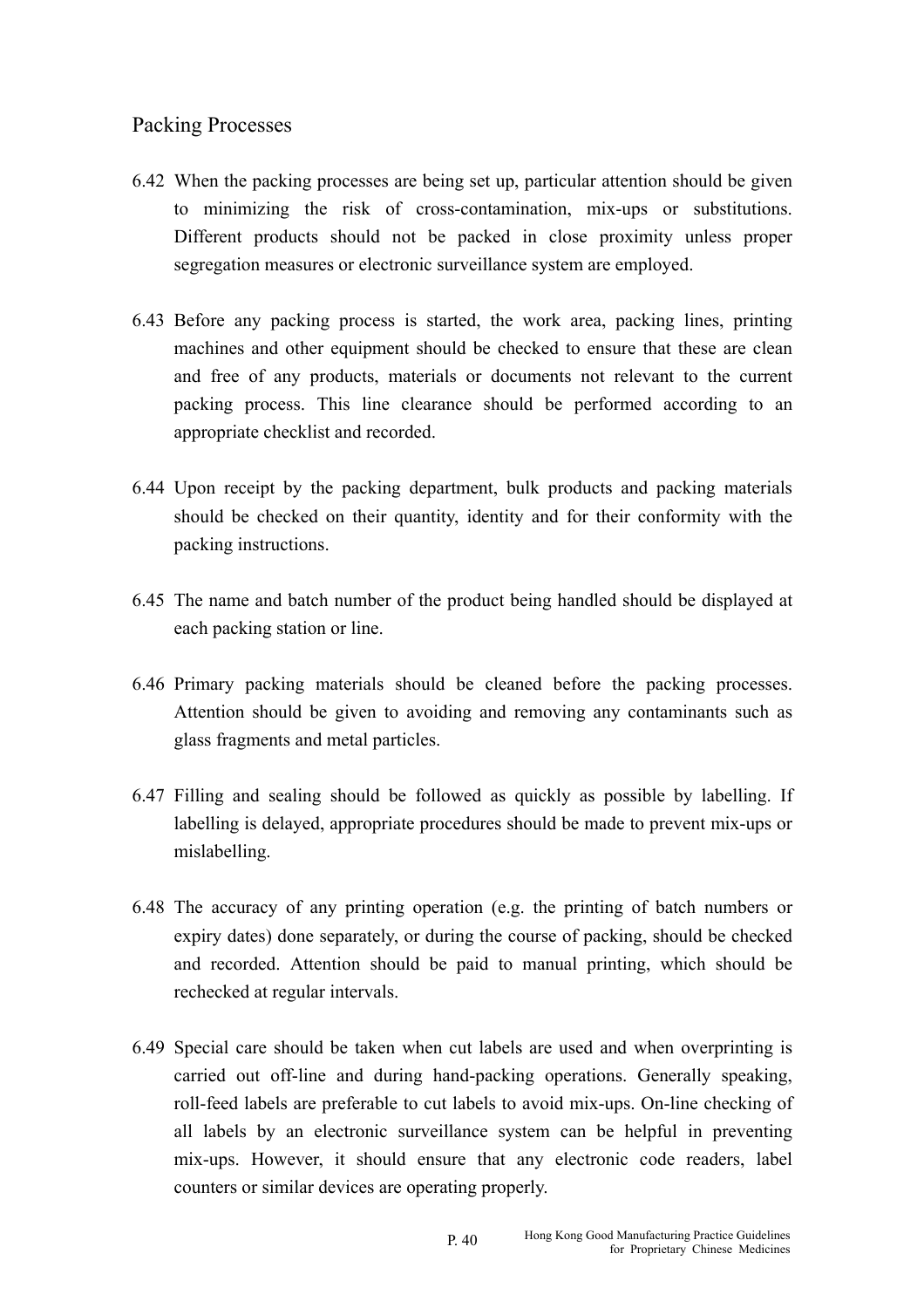- 6.50 Printed and embossed information on packing materials should be clear and resistant to fading or erasing.
- 6.51 On-line control of the product, during the course of packing, should at least include checks on:
	- a. the general appearance of the packages;
	- b. whether the packages are complete;
	- c. whether the correct bulk products and packing materials are used;
	- d. whether any printing is correct (e.g. batch numbers or expiry dates); and
	- e. the correct functioning of line monitors of any electronic surveillance system used (where appropriate).

Samples taken away from the packing line should not be returned.

- 6.52 Unusual events during the course of packing should be checked and investigated by designated personnel. Products that have been involved in the events should be reintroduced into the packing line only upon approval by a designated personnel. Detailed records should be kept in such events.
- 6.53 Any significant discrepancy observed during reconciliation of the amount of bulk products, printed packing materials and finished products should be investigated and satisfactorily accounted for, before release of the finished products.
- 6.54 Upon completion of a packing process, any unused batch-coded printed packing materials should be destroyed, and the destruction recorded. Procedures should be followed, if uncoded printed packing materials are returned to storage area.

# Finished Products

- 6.55 Finished products should be stored in quarantine area before their final release, and should be stored under conditions as established by the manufacturer.
- 6.56 The evaluation of finished products, and the documentation necessary for release of products for sale, are described in Chapter 8 "Quality Control".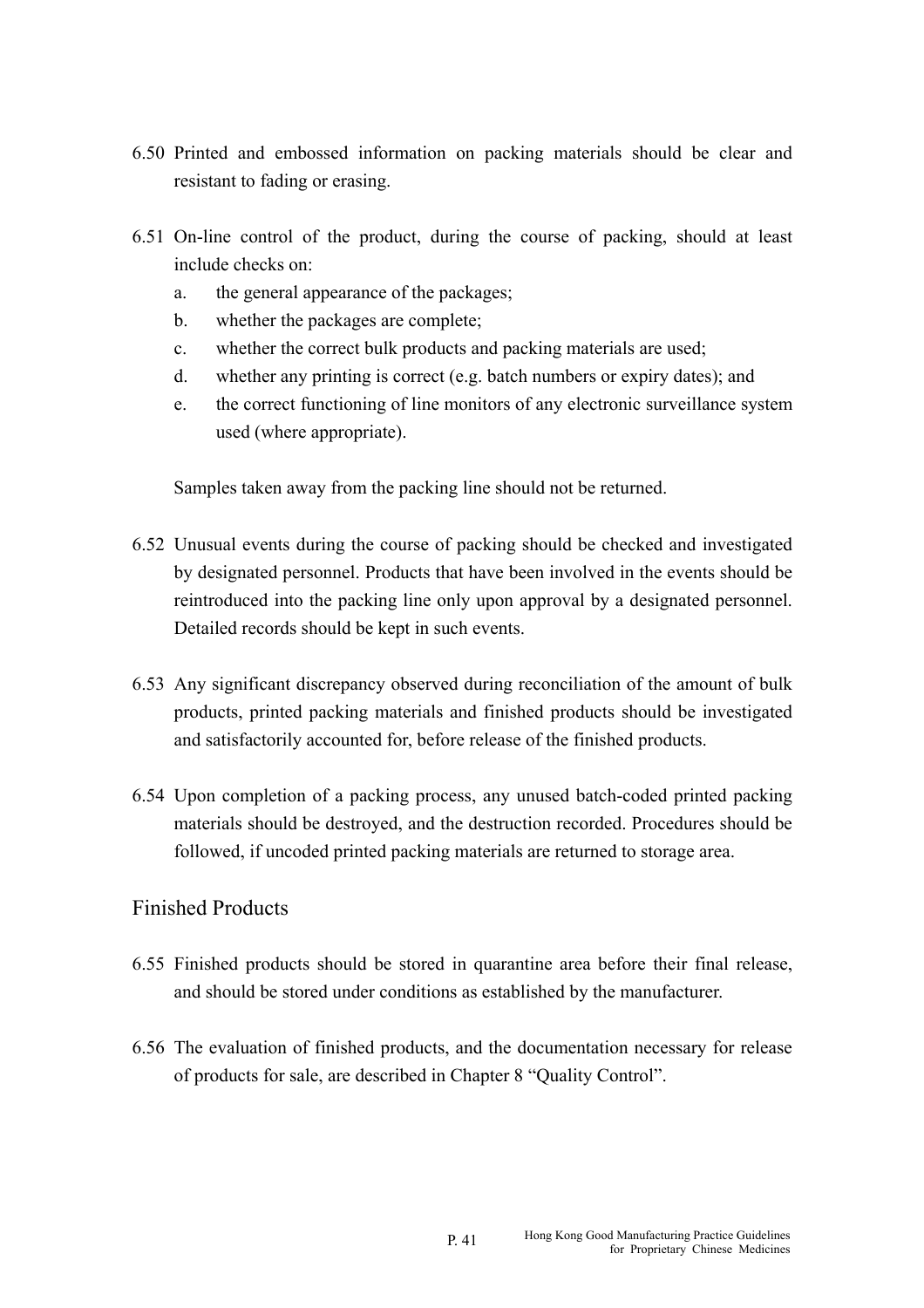# Rejected and Recovered Materials and Products

- 6.57 Rejected materials and products should be clearly marked as such and stored separately, in restricted areas. They should be returned to the suppliers, reprocessed or destroyed. These arrangements should be approved by a designated personnel and recorded.
- specifications and be given a new batch number. 6.58 There should be exceptional justifications for reprocessing the rejected products. Reprocessing should not affect the quality of the final product. The risk of an adverse effect on the quality of the product should be evaluated before reprocessing. Reprocessing should be performed in accordance with a defined and approved procedure. Manufacturing records of the reprocessed products should be kept. The reprocessed products should meet the requirements of their
- 6.59 The introduction of all, or part, of previous batches of the required quality into a batch of the same product at a defined manufacturing process should be approved in advance. The risk of an adverse effect on the quality of the product (including any possible effect on shelf-life) should be evaluated before recovery. The recovery should be performed in accordance with a defined procedure, and should be recorded.
- 6.60 The need for additional tests of any finished product that has been reprocessed, or into which a recovered product has been incorporated, should be considered by the quality control department.

### Returned Products

6.61 Products returned from the market should be destroyed unless it is certain that their quality complies with the requirements. They may be considered for re-sale, relabelling or introducing into a subsequent batch only after they have been critically assessed by the quality control department in accordance with a written procedure. The nature of the product; any special storage conditions required; its conditions and history, and the time elapsed since it was released should all be taken into account in this assessment. Where any doubt arises over the quality of the product, it should not be considered suitable for release again or recovery, although the active ingredient of the products may be recovered. Arrangements on handling of returned products should be appropriately recorded.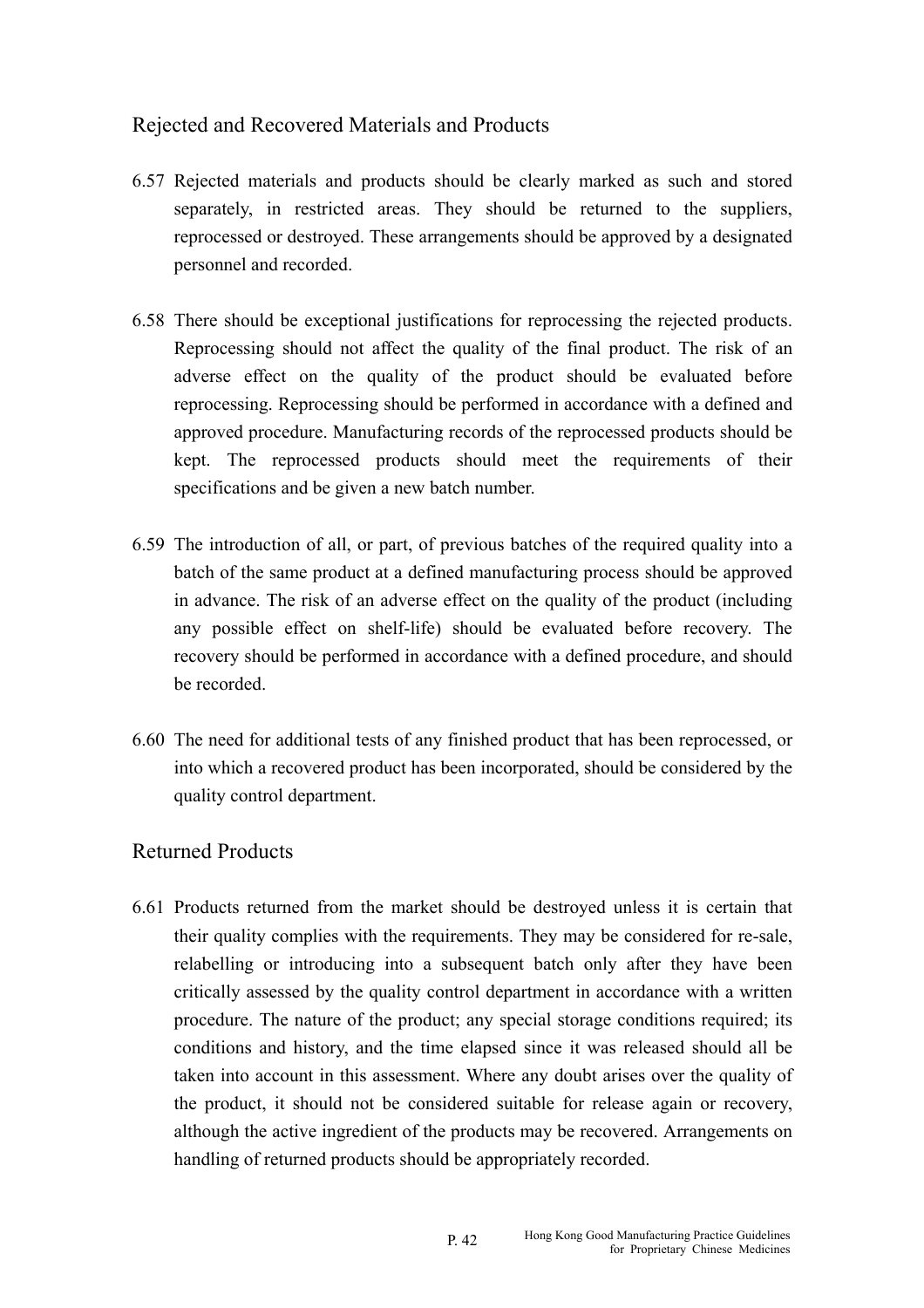### Waste Materials

- 6.62 Waste materials awaiting disposal should be properly and safely stored. Toxic and inflammable materials should be stored in separate and enclosed cupboards.
- 6.63 Waste materials should not be allowed to accumulate, so as to maintain sanitation of the premises. They should be stored in suitable containers and removed to waste collection points, in a safe manner, at regular intervals.

### Miscellaneous

6.64 Rodenticides, insecticides, fumigating agents and sanitizing agents should not be permitted to contaminate equipment, starting materials, packing materials, intermediate products, bulk products or finished products.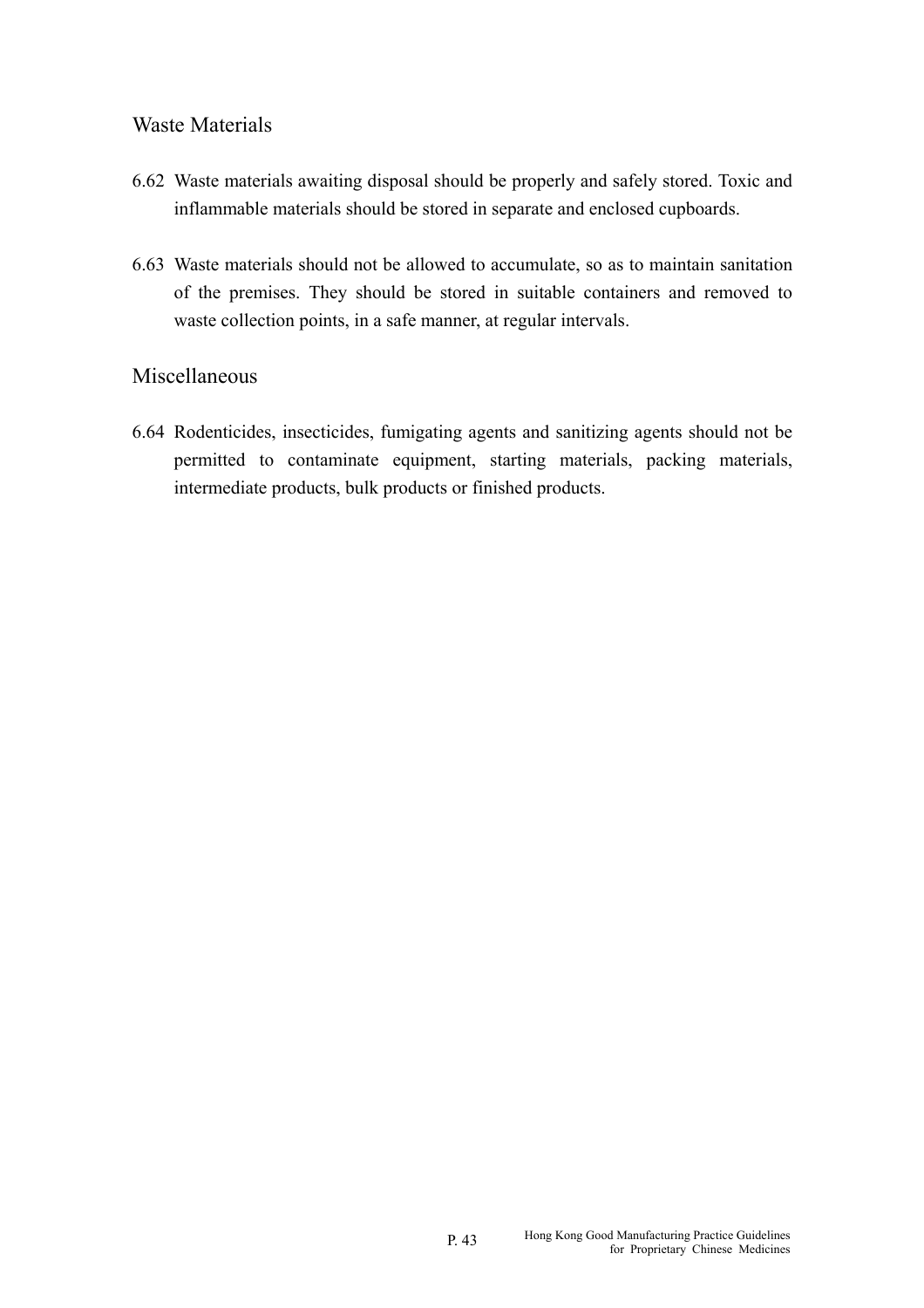# **Chapter 7 Validation**

# Principle

Validation is a fundamental part of GMP. It is the documented act of proving that any procedure, manufacturing process, equipment, material, activity or system actually leads to the expected results. Validation should be conducted in accordance with pre-defined protocols. A written report summarizing the results and conclusions of validation should be prepared and kept. Manufacturing processes and procedures should be established on the basis of validation, and should undergo periodic revalidation to ensure that they remain capable of achieving the intended results. Particular attention should be accorded to the validation of manufacturing processes, test procedures and cleaning procedures.

### General

- 7.1 Validation should include installation, operation and performance qualifications of premises, facilities and equipment, and product validation.
- 7.2 Critical manufacturing processes should be validated, prospectively or retrospectively.
- 7.3 When any new master formula or new method of manufacture is adopted, validation should be taken to demonstrate its suitability for routine manufacture. This can ensure that under the defined manufacturing process and using the specified materials and equipment, products can be consistently manufactured of the requisite quality.
- 7.4 Significant amendments to manufacturing process, including any change in the equipment or materials that may affect product quality and/or the reproducibility of the process, should be validated.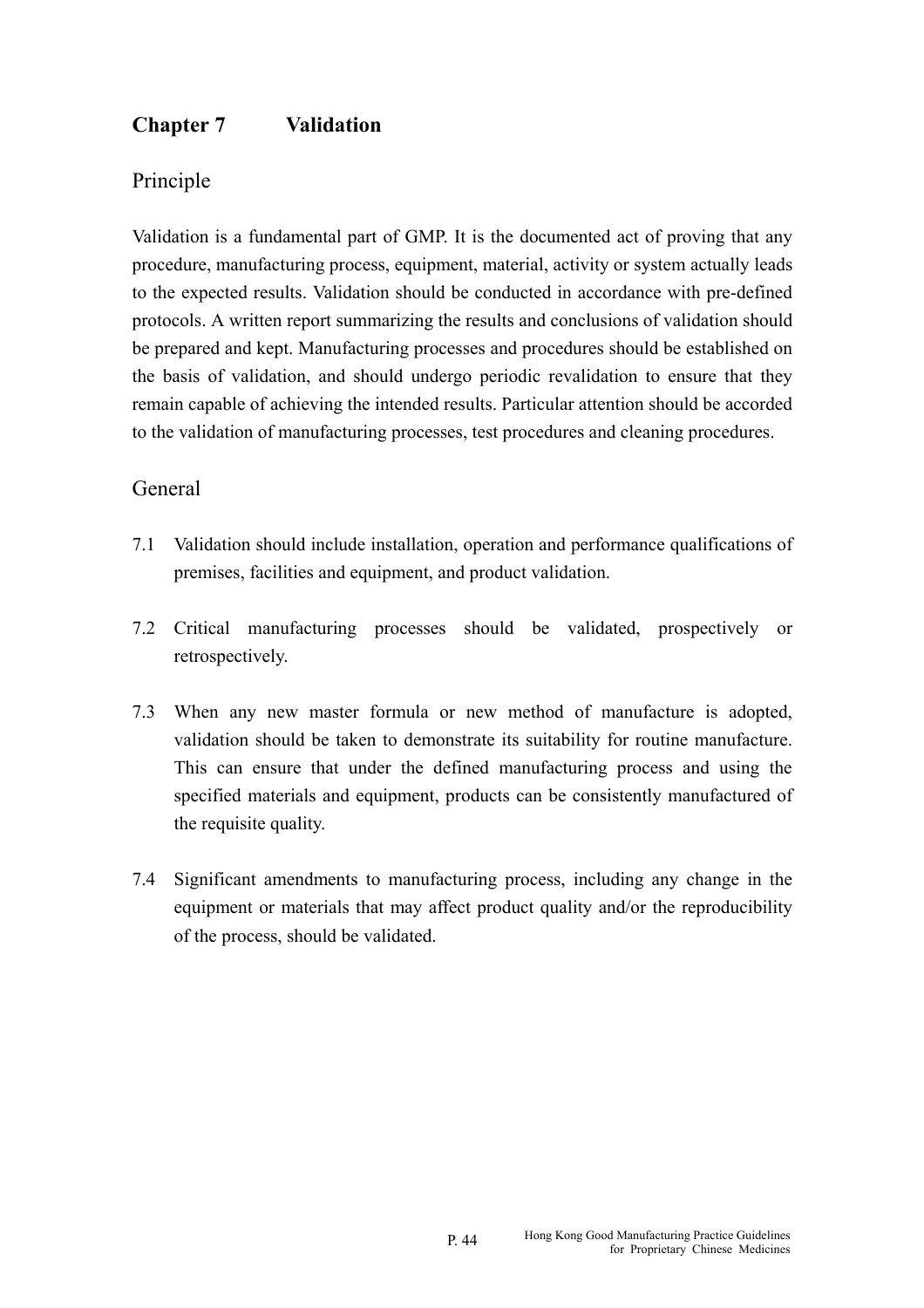# **Chapter 8 Quality Control**

### Principle

Quality control is concerned with sampling, making specifications and testing, and with the organized system, documentation and release procedures, which ensure that the necessary and relevant tests are actually carried out and that only materials and products with satisfactory quality are released for use, and for sale or supply respectively. Quality control is not confined to laboratory operations. It must be involved in all decisions that concern the quality of the product. The independence of the quality control department from the manufacturing department is vital.

### General

- 8.1 Each licensed proprietary Chinese medicines manufacturer (except for a manufacturer performing contract manufacture only, please refer to Chapter 9 "Contract Manufacture and Test") should have a quality control department. The independence of the quality control department from manufacturing department is considered fundamental. The quality control department should be independent of other departments, and be under the management of a person with appropriate qualifications and experience, who has access to one or several quality control laboratories at his or her disposal. Adequate resources must be available to ensure that all the quality control operations are effectively and reliably carried out.
- 8.2 The principal duties of the head of the quality control department are described in section 2.7. The quality control department as a whole will also have other duties, such as to establish, validate and implement all quality control procedures; to store, evaluate and maintain the quality of the reference standards; to ensure the correct labelling of containers of materials and products; to monitor the stability of the active ingredients and products; to investigate complaints related to the quality of products, and to monitor the environment. All these duties should be carried out in accordance with written procedures and, where necessary, recorded.
- 8.3 The assessment of finished products should embrace all relevant factors, including the manufacturing conditions; the results of in-process control; the manufacturing (including packing) documentation; compliance with the requirements of specifications for the finished product, and a check on the finished product.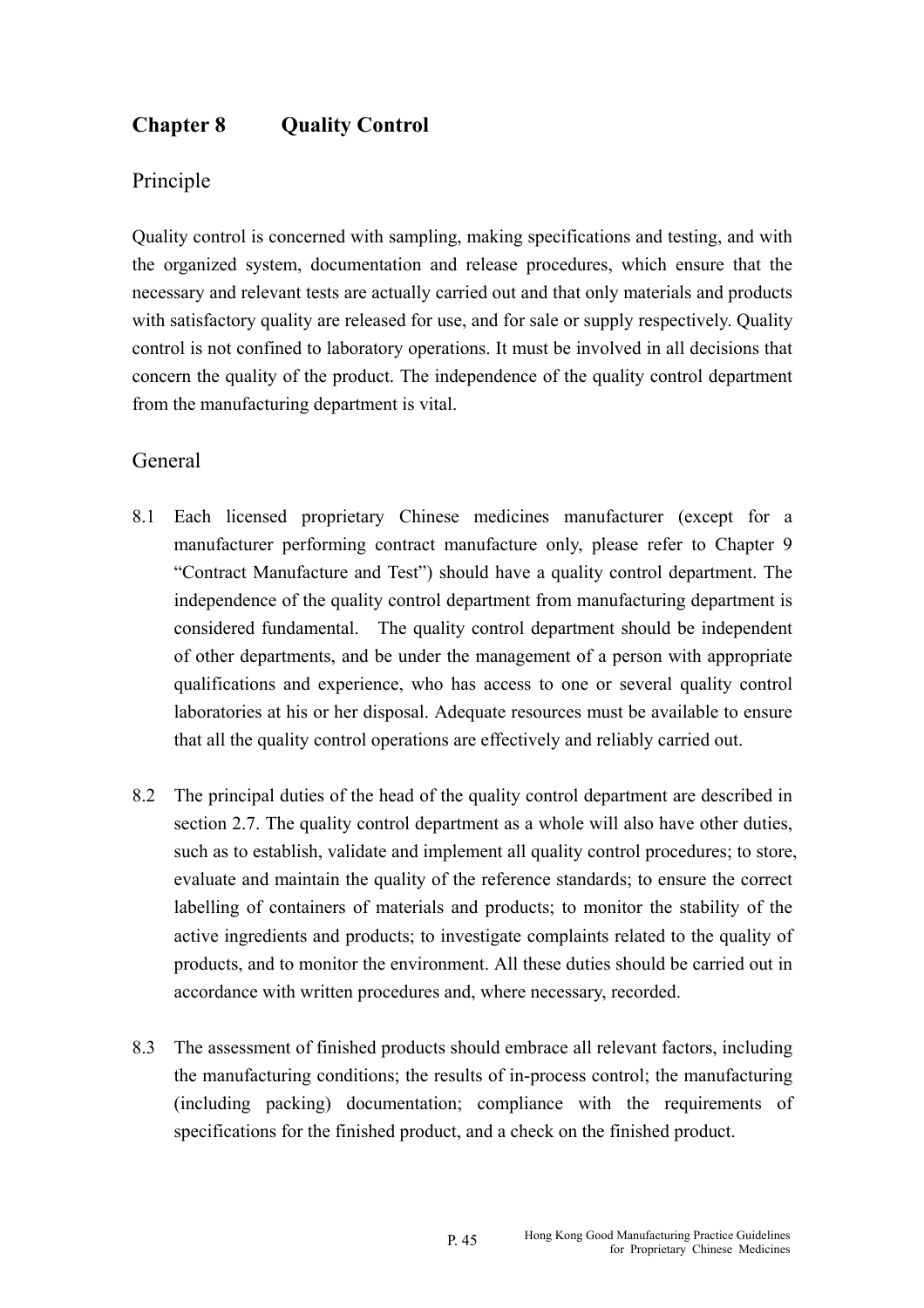- 8.4 Quality control personnel must have access to manufacturing areas for sampling and necessary investigation.
- 8.5 Reference materials, relevant to the tests carried out, should be available in the quality control laboratory.
- 8.6 Each specification should be approved by the quality control department. The contents required in the specifications for starting materials, intermediate products, bulk products and finished products are referred to sections 5.10 to 5.13.
- 8.7 The specifications may be revised regularly to comply with the latest edition of the appropriate pharmacopoeias or standards recognized by the Chinese Medicines Board under the Chinese Medicine Council.

### Documentation

- 8.8 Ouality control documentation should follow the requirements set out in Chapter 5 "Documentation". The quality control department should maintain the following documents:
	- a. specifications;
	- b. sampling procedures;
	- c. test procedures and records (including test worksheet and/or laboratory notebooks);
	- d. test reports and/or quality certificates;
	- e. data from environmental monitoring, when required;
	- f. validation records of test methods (if any);
	- g. procedures for, and records of, the calibration of instruments; and
	- h. procedures for, and records of, the maintenance of equipment.

### Sampling

- 8.9 Samples should be taken in accordance with the approved procedure and should be representative of the batches of material or product.
- 8.10 Sampling instructions should include:
	- a. the method of sampling and the sampling plan;
	- b. the equipment to be used;
	- c. any precautions to avoid contamination or any deterioration in quality of the materials or products;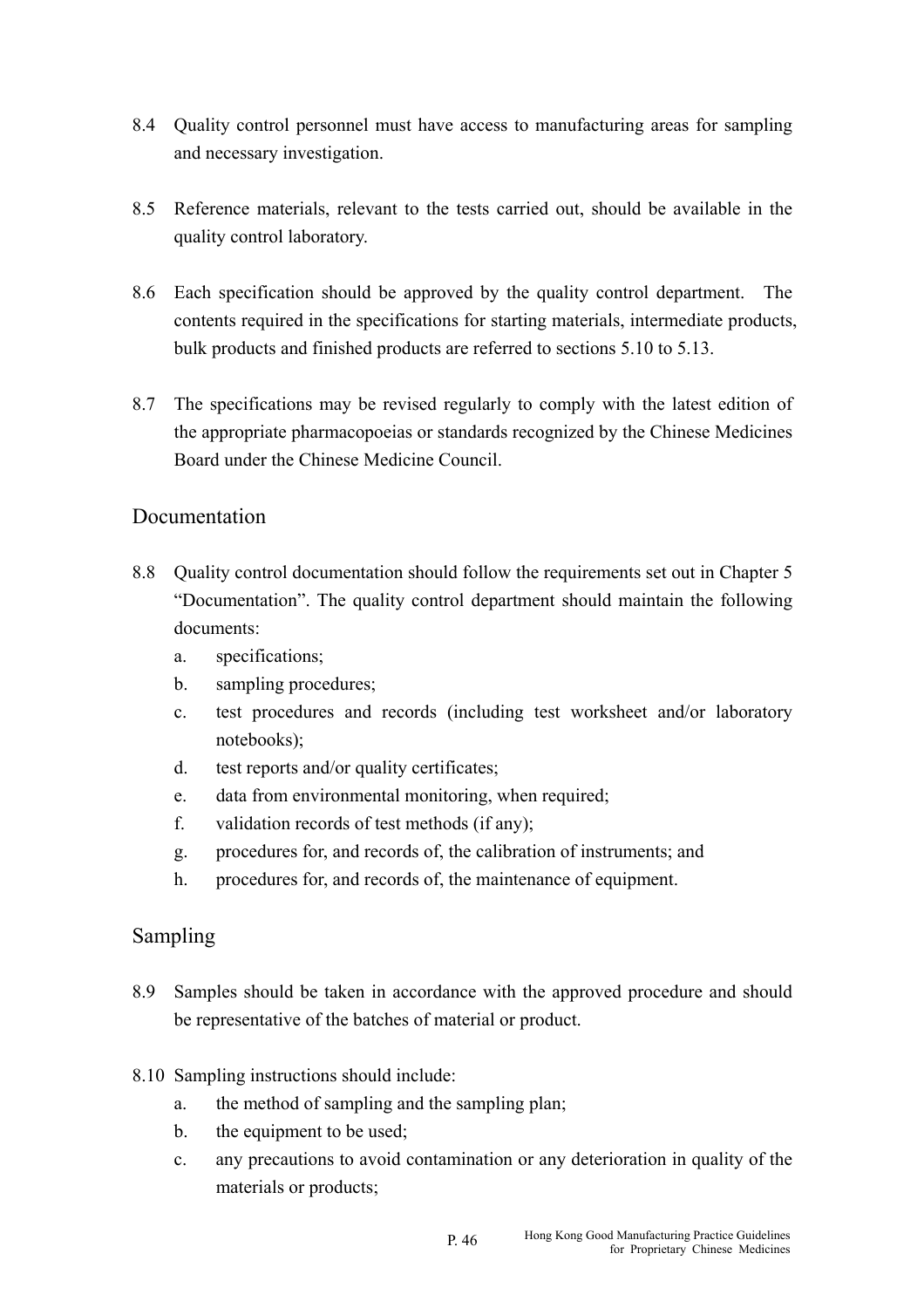- d. the amount of sample to be taken;
- e. instructions for any required subdivision of the sample;
- f. the type of sample container to be used for normal sampling or for aseptic sampling; and
- g. any specific precautions to be observed, especially in regard to the sampling of sterile or toxic materials.
- 8.11 Sampling should be carried out in a manner to avoid contamination, or other adverse effects, on the quality of materials or products. The containers which have been sampled should be marked accordingly, and carefully resealed after sampling.
- 8.12 The contamination, or mix-up of materials or products should be avoided during sampling. All sampling equipment that will have contact with the material or product should be clean. Special precautions are necessary when handling particularly hazardous or potent materials or products.
- 8.13 Sampling equipment should be cleaned and, if necessary, sterilized before and after use, and stored separately from other laboratory equipment.
- 8.14 Each sample container should bear a label indicating:
	- a. the name of the sample;
	- b. the batch number;
	- c. the number of the container from which the sample has been taken;
	- d. the signature of the person who has taken the sample; and
	- e. the date of sampling.
- 8.15 Retention samples from each batch of product should be kept for at least two years after the expiry date. Retention samples should be kept in the final package of the product and stored under the conditions recommended by the manufacturer. If the package of the product is exceptionally large, the product may be divided into smaller samples which are stored in appropriate containers. Retention samples should be of a size sufficient to permit at least two full retests.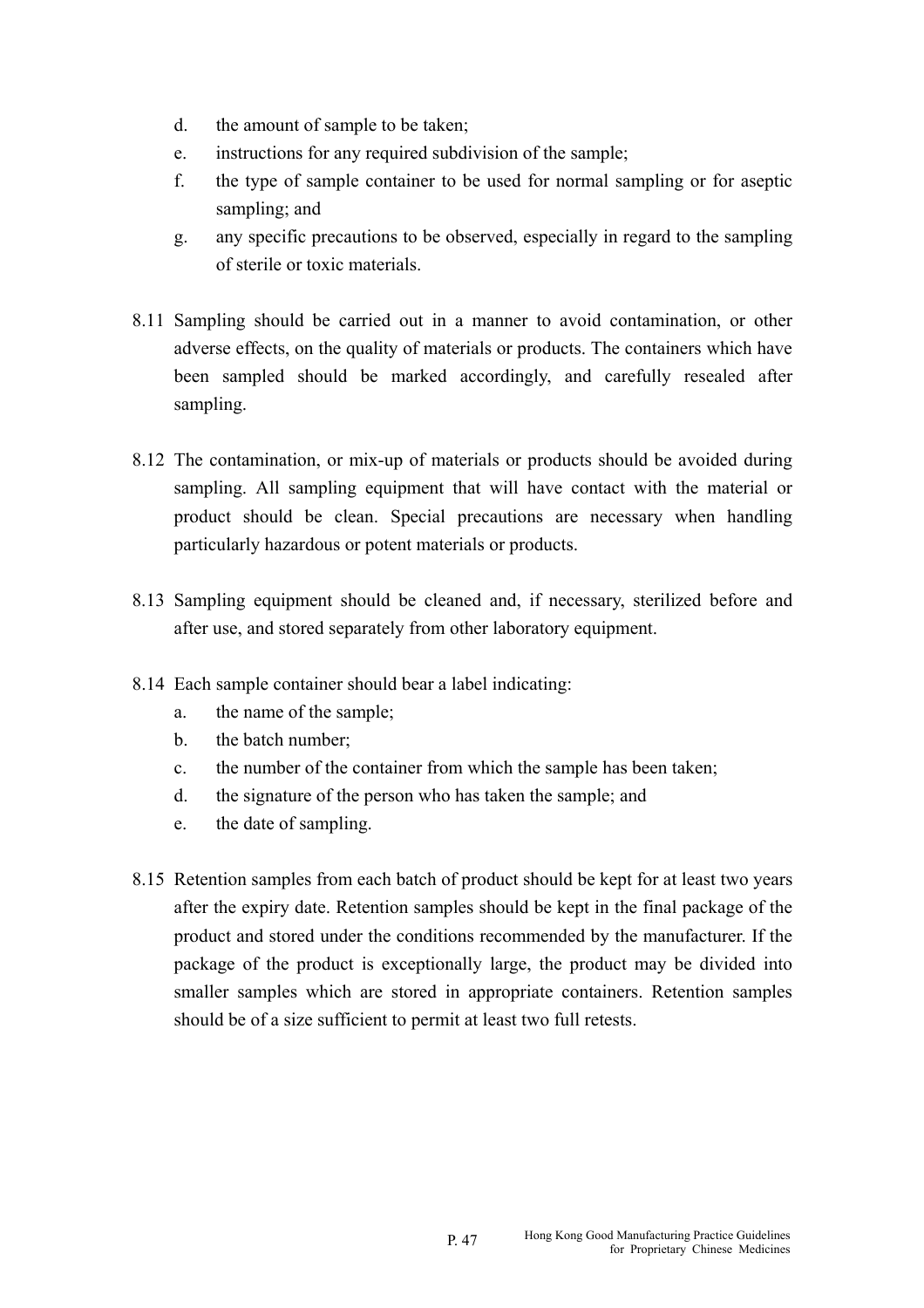8.16 If the active ingredients are stable, samples of active ingredients should be retained for at least two years beyond the release for sale of the corresponding products. Other stable starting materials (other than solvents, gases and water) should be retained for a minimum of two years. If the materials are unstable, this period may be shortened according to their stability, as mentioned in the relevant specifications. Retention samples should be of a size sufficient to permit at least two full retests.

### Test Requirements

- 8.17 Test procedures should be validated in the context of the available facilities and equipment before use.
- 8.18 Materials or products should be tested according to relevant test procedures. The test results should be checked by the head of the quality control department before he or she decides on the release, or rejection, of the materials or products.
- 8.19 Test records should include at least the following:
	- a. the name of the material or product and, the dosage form (if any);
	- b. the batch number of the material or product and, where appropriate, the name of producer and/or supplier;
	- c. references to the relevant specifications and test procedures;
	- d. test results, including observations and calculations, and any prescribed requirements of specifications (limits);
	- e. dates of tests;
	- f. the names of the persons who performed the tests;
	- g. the names of the persons who verified the test results and the calculations (where appropriate); and
	- h. a clear statement of release, rejection or other status of the product or material, made by the designated responsible person, and bearing his or her signature and the date of that signature.

#### *Starting Materials and Packing Materials*

8.20 Before releasing starting materials or packing materials, the head of the quality control department should ensure that the materials have been tested for identity and with other quality parameters which comply with the requirements of specifications.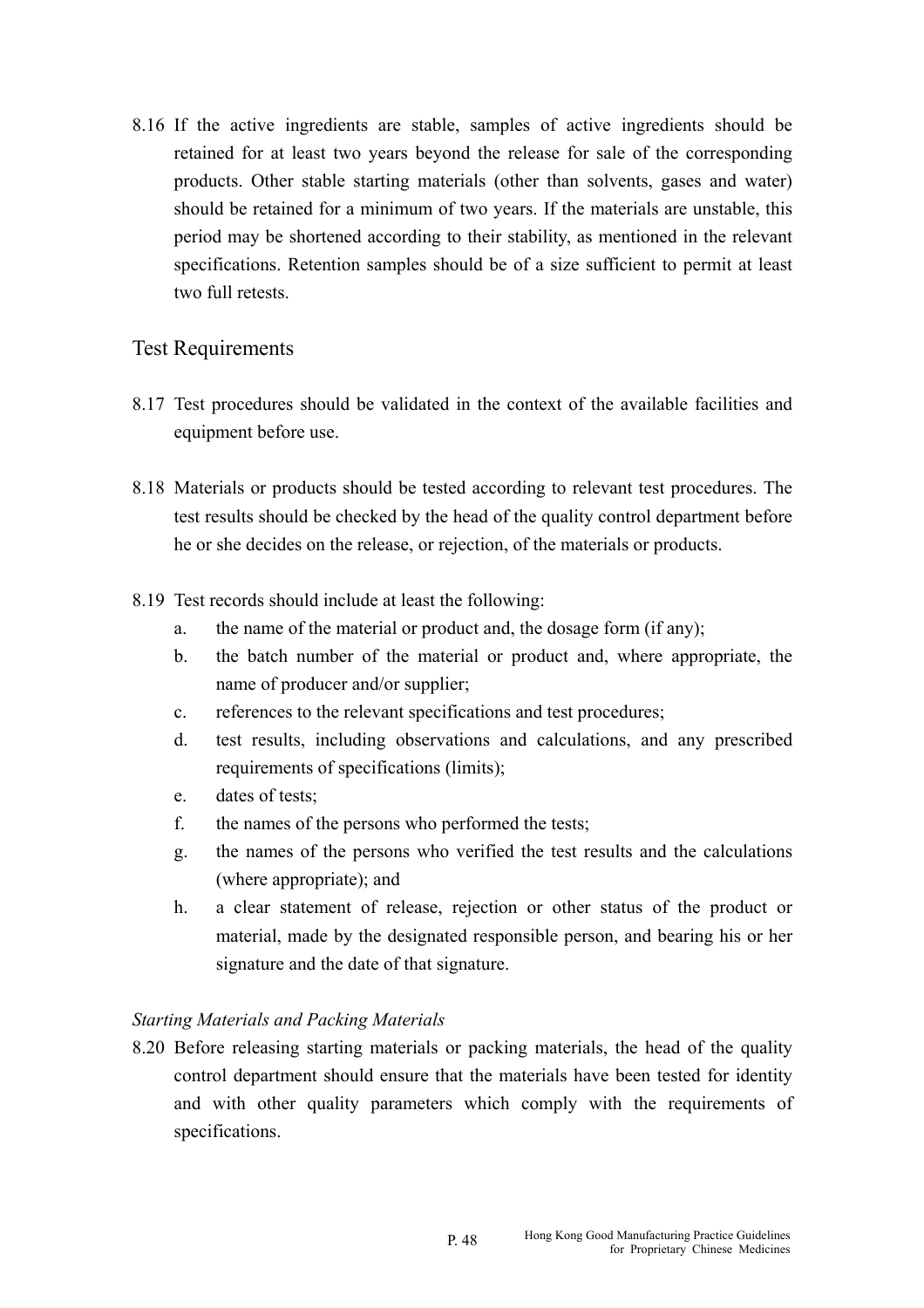- 8.21 A test to ensure identity should be conducted on each container of starting material (please refer to section 6.27).
- 8.22 A microbiological test should be conducted on the powder of herbal medicines, or processed herbal medicines, directly used for manufacturing proprietary Chinese medicines. Limits of microbiological contamination should be established, for control purposes.
- 8.23 Each batch of printed packing materials (e.g. labels, package inserts, etc), must be checked upon its receipt.
- 8.24 The manufacturer is exempted from performing tests (except tests required in section 8.21), provided that the manufacturer establishes the reliability of the supplier's test results through periodic validation of the supplier's test results, and through on-site audits of the supplier's capabilities (please refer to sections 12.7 and 12.8). Quality certificates must be originals or certified copies. Quality certificates must contain the following information:
	- a. the name of the person who issues the certificate, the signature of the competent official and his or her qualifications;
	- b. the name and batch number of the material, or product, tested;
	- c. specifications and test methods; and
	- d. test results and the date of test.

#### *Finished Products*

- 8.25 Before release, the test results of each batch of finished product should comply with the requirements of specifications for the finished product.
- 8.26 Only finished products that meet the requirements of specifications can be released. For rejected finished products, reprocessing may be performed but the reprocessed finished products should be ensured to meet the requirements of their specifications, prior to their release.

### In-Process Control

8.27 In-process control records should be maintained, and should form part of the batch records.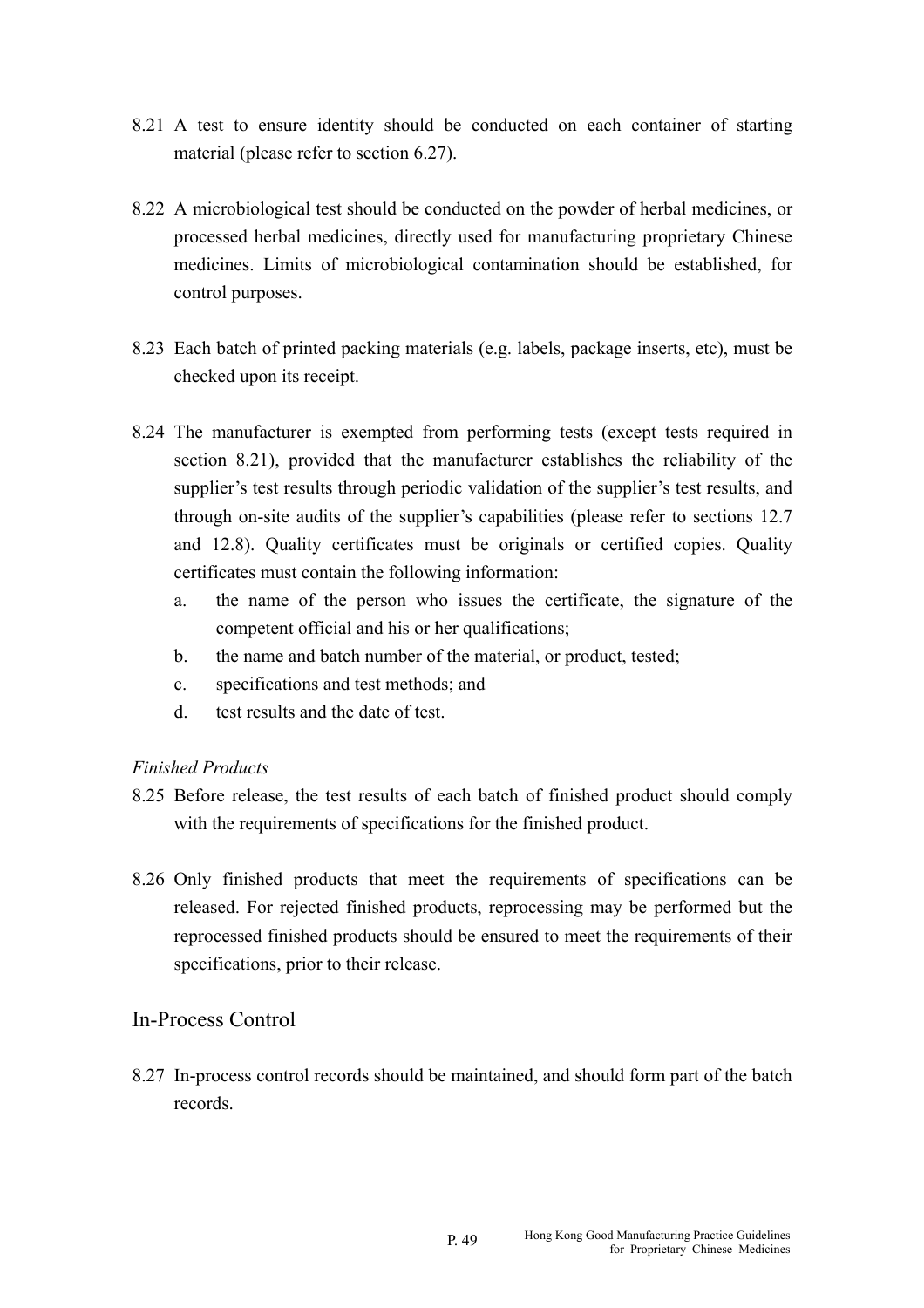# Batch Record Review

8.28 Batch records and quality control records should be examined. When any discrepancy in the manufacturing process or failure of a product in meeting the requirements of its specifications is identified, other batches of the same product and other associated products should be investigated, if necessary. The results of such investigation, the conclusion, and any follow-up action should be recorded.

# Stability Tests

- 8.29 The quality control department should evaluate the quality and stability of finished products and, when necessary, the quality and stability of starting materials and intermediate products.
- 8.30 The quality control department should establish the expiry dates and shelf-life of products on the basis of the results of stability tests related to storage conditions.
- 8.31 A programme for on-going stability tests should be developed and implemented. The programme should include elements such as:
	- a. a complete description of the product;
	- b. the methods and parameters of the tests on the quality and physical characteristics of the products and documented evidence that these tests can reliably indicate stability of the products;
	- c. the number of batches to be tested;
	- d. the test schedule for each product;
	- e. the special storage conditions;
	- f. the quantity of the retention samples; and
	- g. a summary of all the data generated, including the evaluation and the conclusions of the test.
- 8.32 Stability of products should be determined prior to marketing or following any significant changes that may affect their stability.

### Reagents and Culture Media

8.33 The date of receipt, or preparation, of all reagents and culture media should be recorded.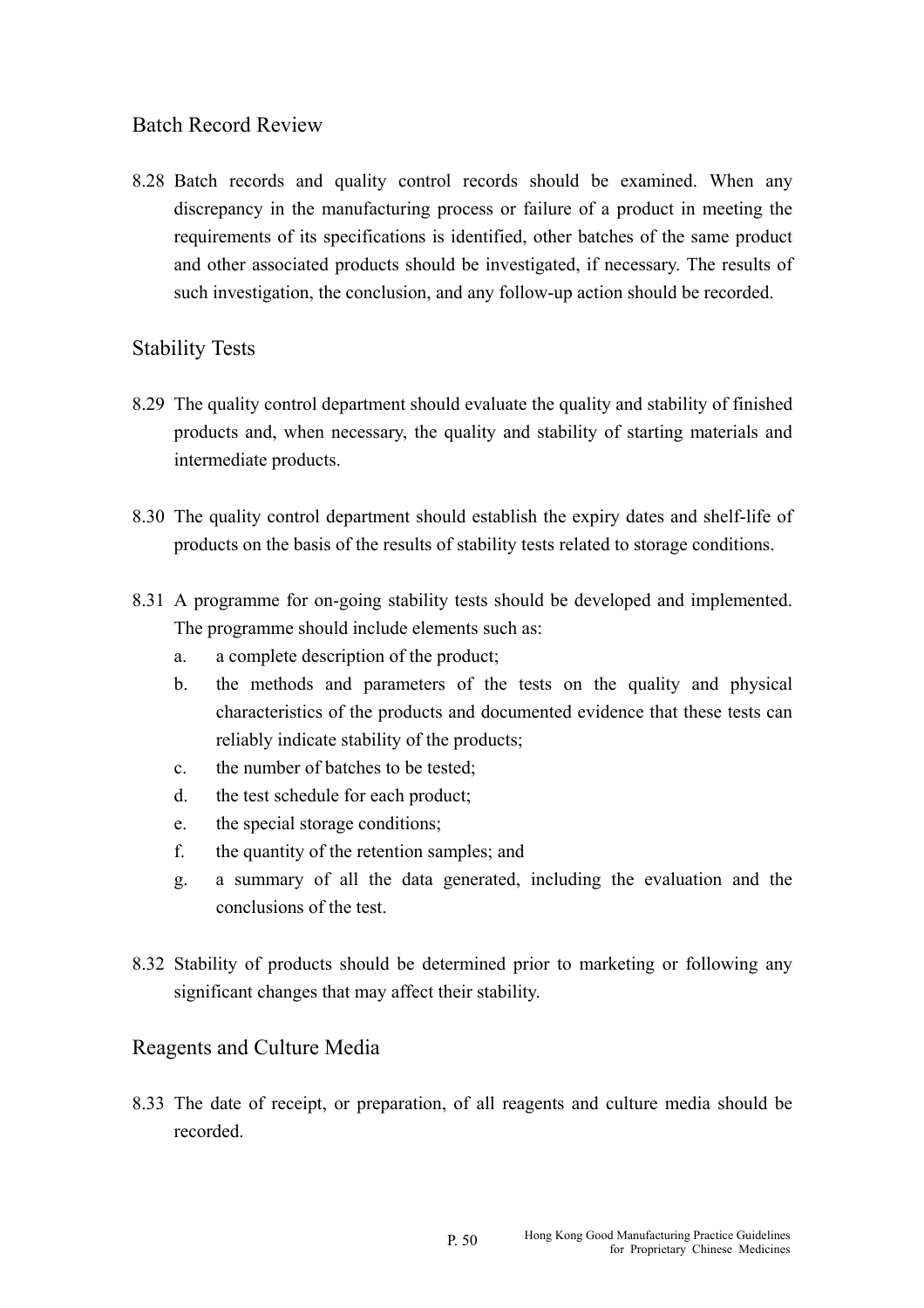- 8.34 Reagents should be prepared according to procedures, and appropriately labelled. The label should indicate the concentration, standardization factor, shelf-life, re-standardization due date, and the storage conditions of the reagents. The label should be signed and dated by the person preparing the reagent.
- 8.35 Both positive and negative controls should be applied to validate the suitability of culture media. The size of the inoculum used in positive controls should be appropriate to the sensitivity required.

### Reference Standards

- 8.36 For reference standards, the label or accompanying document should indicate concentration, date of manufacture, expiry date, the date that the closure is first opened, and storage conditions, where appropriate.
- 8.37 Reference standards may be available in the form of official reference standards. Reference standards prepared in-house should be tested, released and then stored in the same way as official referene standards. They should be kept under the responsibility of a designated person, in a secure and segregated area.
- 8.38 Official reference standards should be used only for the purpose described in the appropriate standard.
- 8.39 Secondary or working standards should be checked at regular intervals to ensure standardization. The secondary or working standards should be standardized on the basis of official reference standards (if any).
- 8.40 All reference standards should be stored, and used, in a manner that will not adversely affect their quality.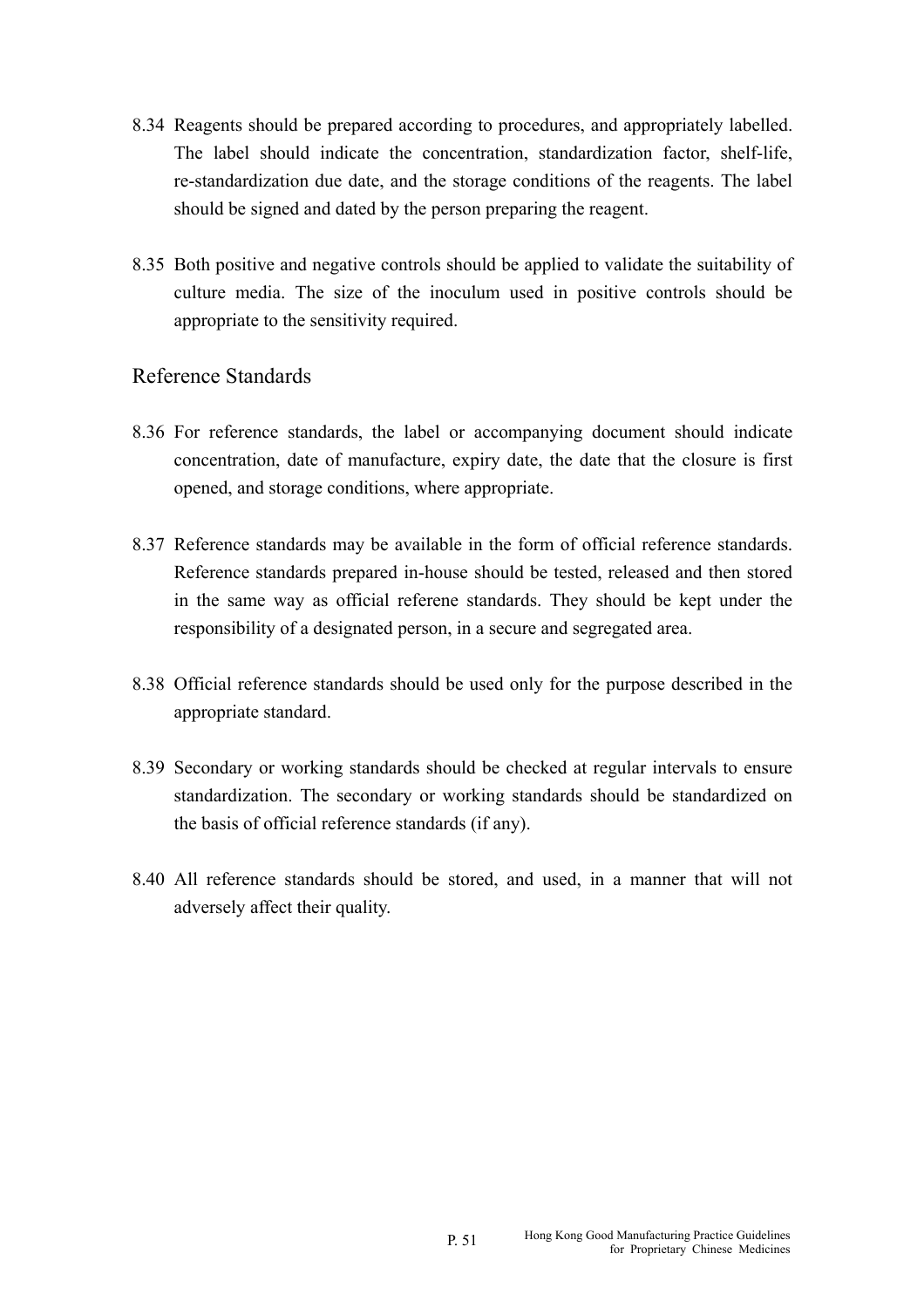# **Chapter 9 Contract Manufacture and Test**

### Principle

When a manufacturer contracts out the manufacture of a product to another manufacturer or contracts out the tests of materials or products to a test organization, the contract manufacture and test must be clearly defined and managed, to avoid any misunderstandings between the parties to the contract that could affect the quality of the product, manufacture operation or tests. There must be a written contract between both parties, which clearly establishes the duties of each party. The contract must clearly state the way in which the authorized person, in releasing each batch of product for sale or issuing the quality certificate, exercises his or her full responsibility.

### General

- 9.1 Contract manufacture and test, including any proposed changes in technical or other arrangements, should be established in accordance with the product particulars registered with the Chinese Medicines Board under the Chinese Medicine Council.
- 9.2 There should be a written contract covering the manufacture and/or test arranged under contract and any technical arrangements made in connection with it.
- 9.3 The contract should authorize the contract giver to audit the facilities of the contract accepter.
- 9.4 In the case of a contract test, the contract should specify that the final approval for releasing the product for sale must only be given by the authorized person of the contract giver.

### The Contract Giver

9.5 The contract giver is responsible for assessing the competence of the contract accepter in successfully carrying out the work required, and for ensuring by means of the contract that the principles of GMP described in these guidelines are followed.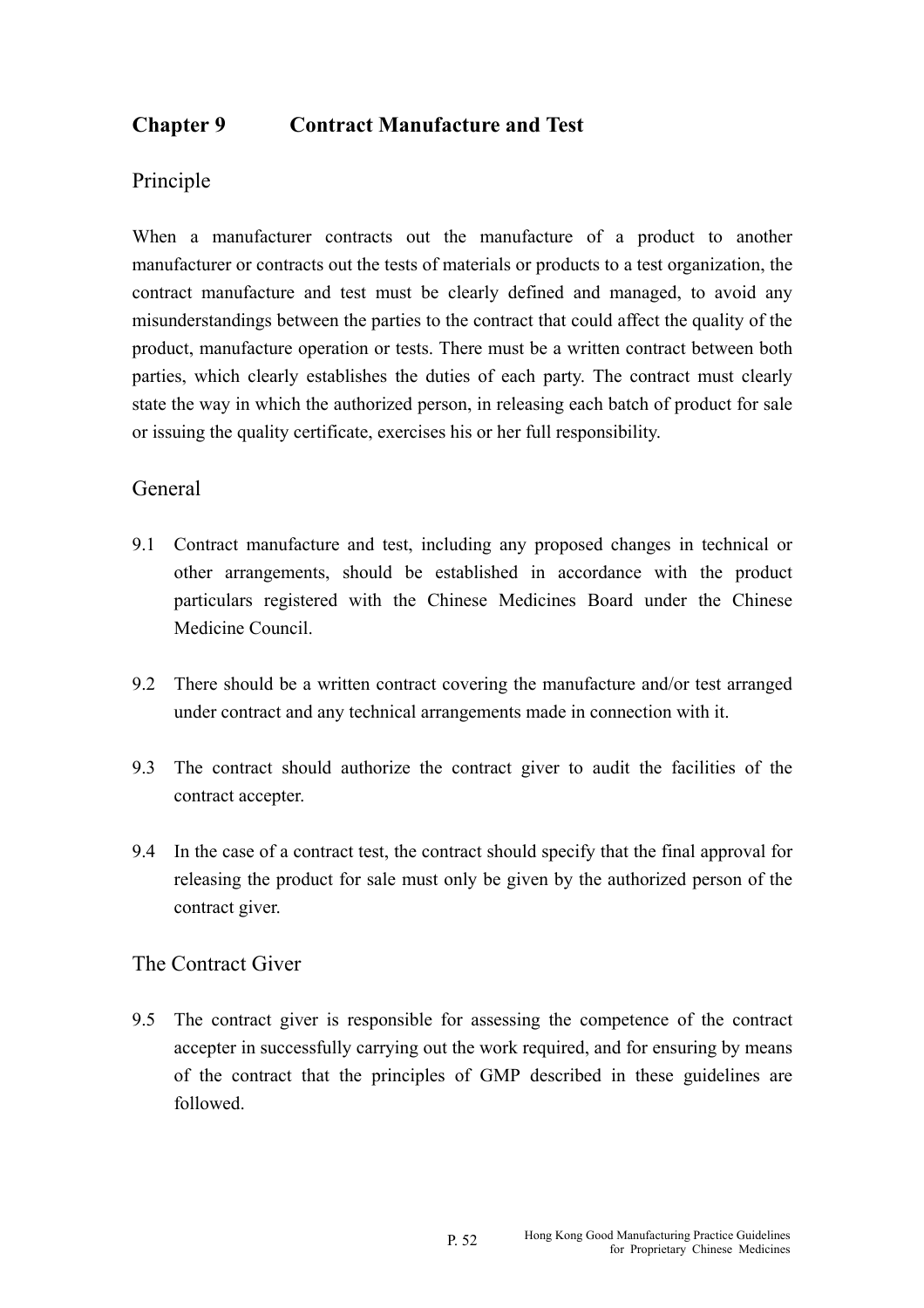- 9.6 The contract giver should provide the contract accepter with all the information necessary to carry out the contract work correctly. The contract giver should ensure that the contract accepter is fully aware of any problems associated with the product, work or tests that might pose a hazard to the premises, equipment, personnel, other materials or other products.
- 9.7 The contract giver should ensure that all products and materials delivered to him or her by the contract accepter have complied with the requirements of their specifications or that the products and materials have been released by the authorized person of the contract accepter.

### The Contract Accepter

- 9.8 The contract accepter must have adequate knowledge and experience; suitable premises and equipment; and competent personnel, to carry out satisfactorily the work commissioned by the contract giver. The contract manufacture can only be undertaken by a manufacturer holding a manufacturer licence in proprietary Chinese medicines.
- 9.9 The contract accepter should not pass to a third party any work entrusted to him or her under the contract, without the contract giver's prior evaluation and approval of any such arrangements. The contract accepter should ensure that the manufacturing and testing information is made available to any third party in the same way as provided by the original contract giver.
- 9.10 The contract accepter should prevent causing any adverse affect on the quality of the product manufactured and/or tested for the contract giver.

### The Contract

9.11 A contract should be drawn up between the contract giver and the contract accepter specifying their respective responsibilities relating to the manufacture and quality control of the product. Technical aspects of the contract should be drawn up by competent personnel suitably knowledgeable in pharmaceutical technology, testing and GMP. All arrangements for contract manufacture and test must comply with the requirements of the Chinese Medicines Board under the Chinese Medicine Council.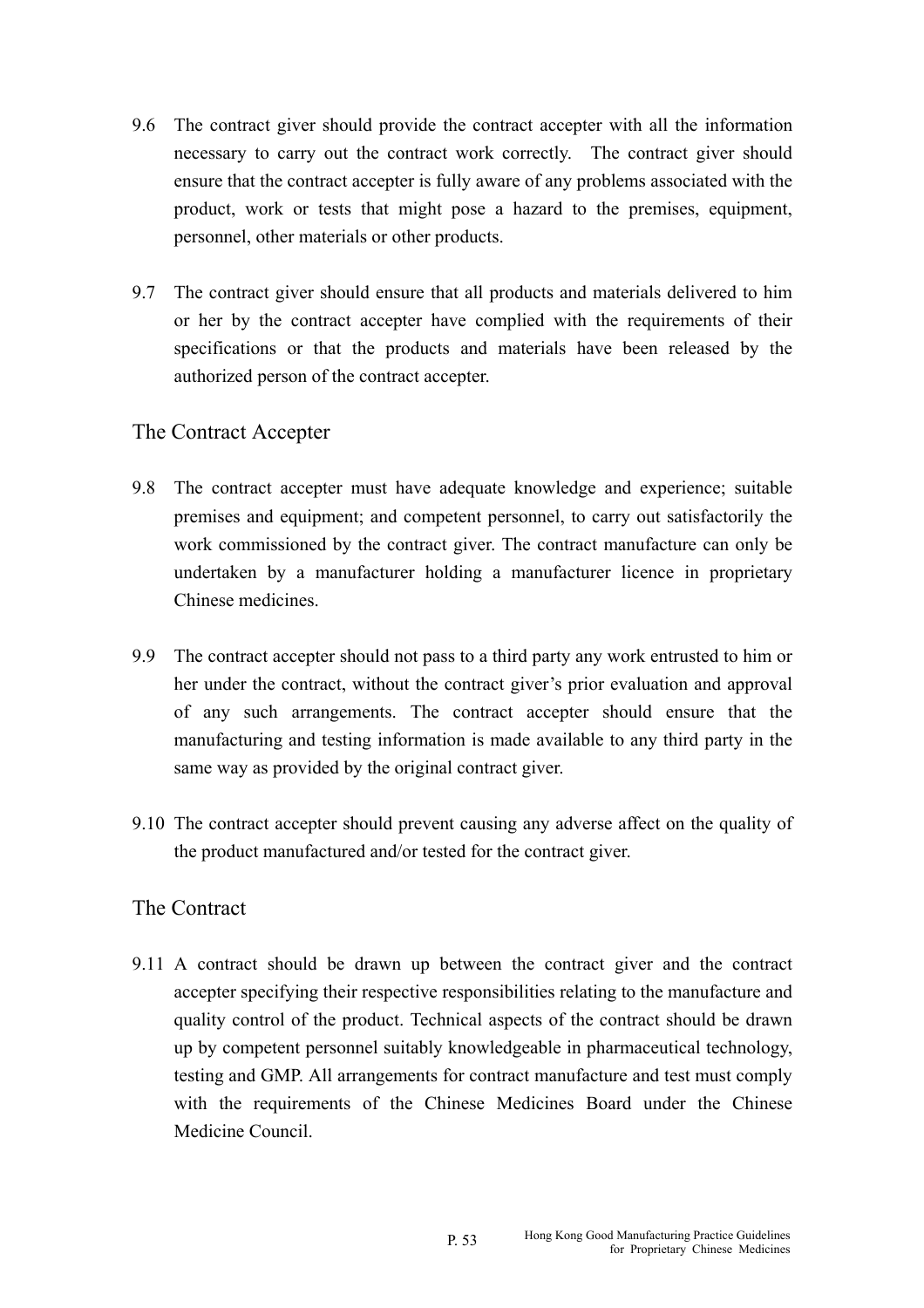- 9.12 The contract should specify the ways in which the authorized person releases the product for sale, to ensure that each batch is manufactured in compliance with the requirements of the Chinese Medicines Board under the Chinese Medicine Council.
- 9.13 The contract should clearly describe the responsibilities of both parties, including responsibilities of purchasing, testing and releasing materials and of undertaking manufacture and quality controls (including in-process controls), and of sampling and testing. In the case of contract test, the contract should state whether the contract accepter take samples at the premises of the contract giver.
- 9.14 Manufacturing records, test records, sales records and samples should be kept by, or be available to, the contract giver. The assessment of the quality of a product in the event of complaints or of a suspected defect, should be recorded and such records must be accessible to the contract giver. These arrangements should be specified in the procedures for handling defective product or product recall, of the contract giver.
- 9.15 The contract should specify the way of handling any rejected starting materials, intermediate products, bulk products and finished products. It should also specify the procedures whereby the test organization will notify contract giver, if the tested products are rejected.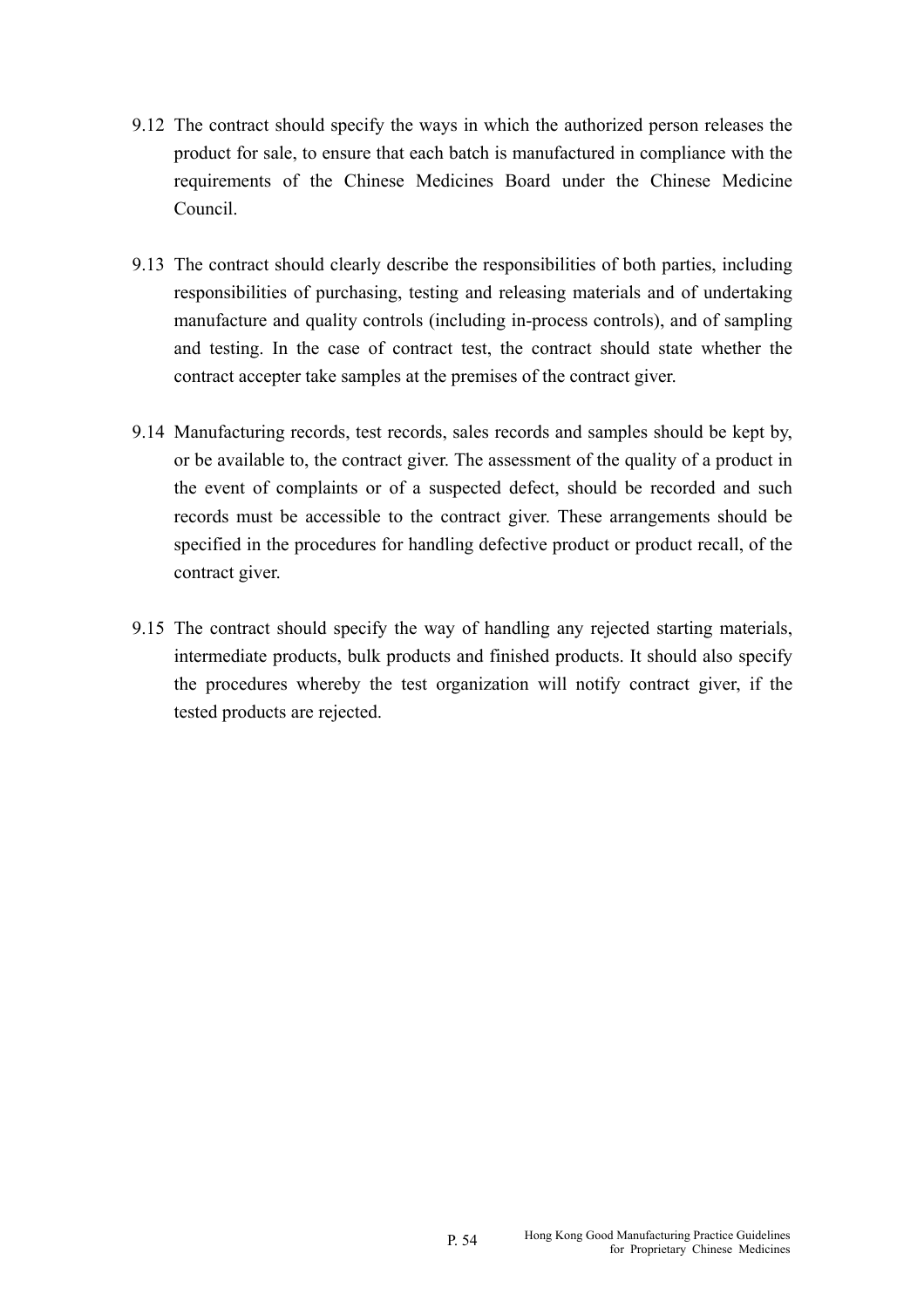# **Chapter 10 Complaints**

# Principle

All complaints and other information concerning potentially defective products must be carefully investigated, according to written procedures.

### General

- 10.1 A person responsible for handling the complaints and deciding the actions to be taken should be designated, together with sufficient supporting staff to assist him or her. If this person is different from the authorized person, the latter should be made aware of any complaint, investigation or product recall.
- 10.2 There should be written procedures describing the action to be taken, including the need to consider a recall, in the case of a complaint concerning a possible product defect.
- 10.3 Any complaint concerning a product defect should be recorded with all the original details and thoroughly investigated. Quality control personnel should be involved in such investigations.
- 10.4 If a product defect is discovered or suspected in a batch of product, consideration should be given to checking other batches of relevant products in order to determine whether their quality has also been affected. In particular, batches which have been reprocessed due to product defect found should be investigated.
- 10.5 Where necessary, appropriate follow-up action, including product recall, should be taken after investigation and evaluation of the complaint.
- 10.6 All the decisions and follow-up actions taken as a result of a complaint should be recorded and should be referenced to the corresponding batch records.
- 10.7 Complaint records should be regularly reviewed to identify any special or recurring problems requiring attention, so as to recall marketed products.
- 10.8 Where necessary, relevant distributors should be notified of the complaints.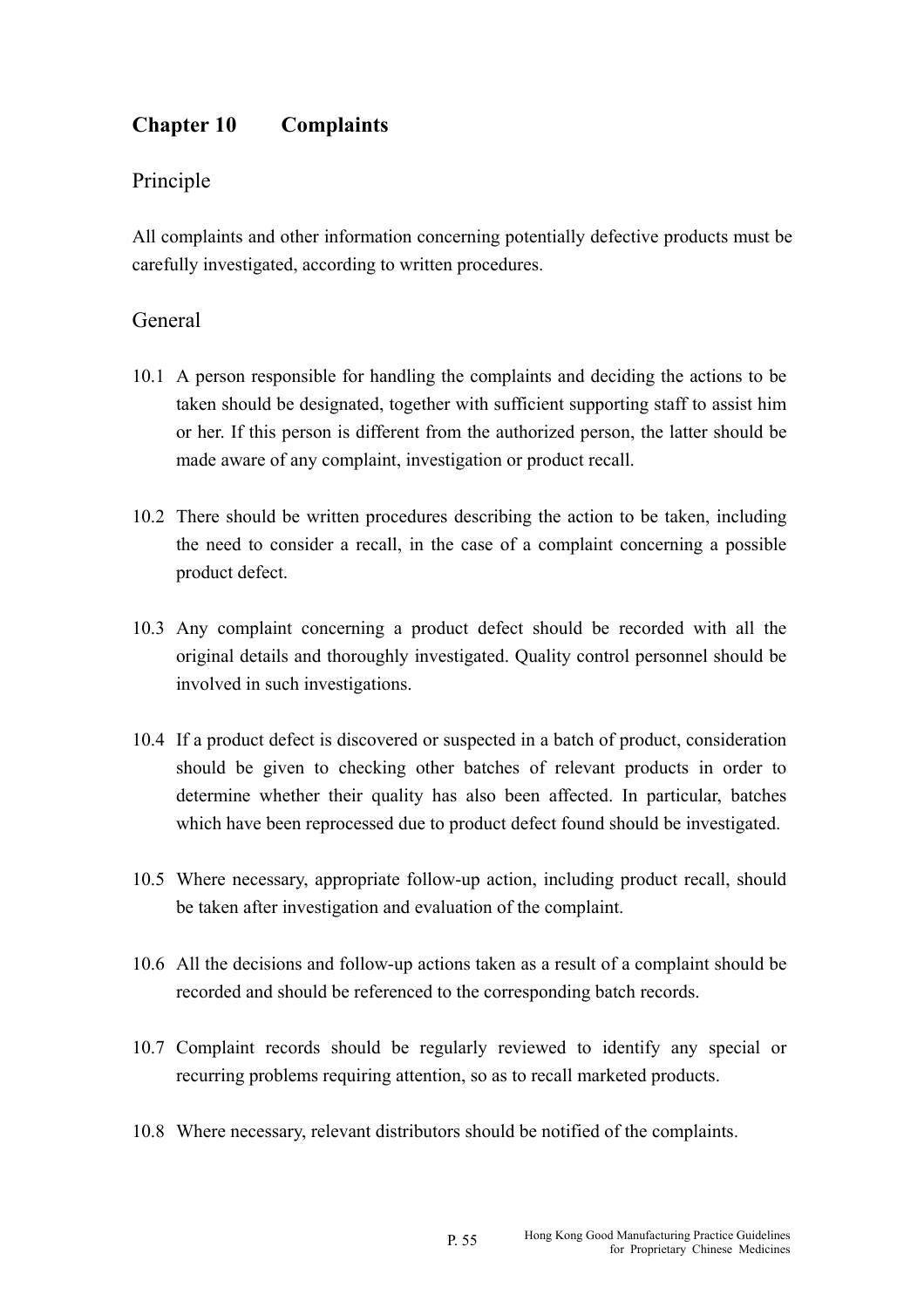10.9 The Chinese Medicines Board under the Chinese Medicine Council should be notified in case of any faulty manufacture, product deterioration or any other serious quality problems of a products.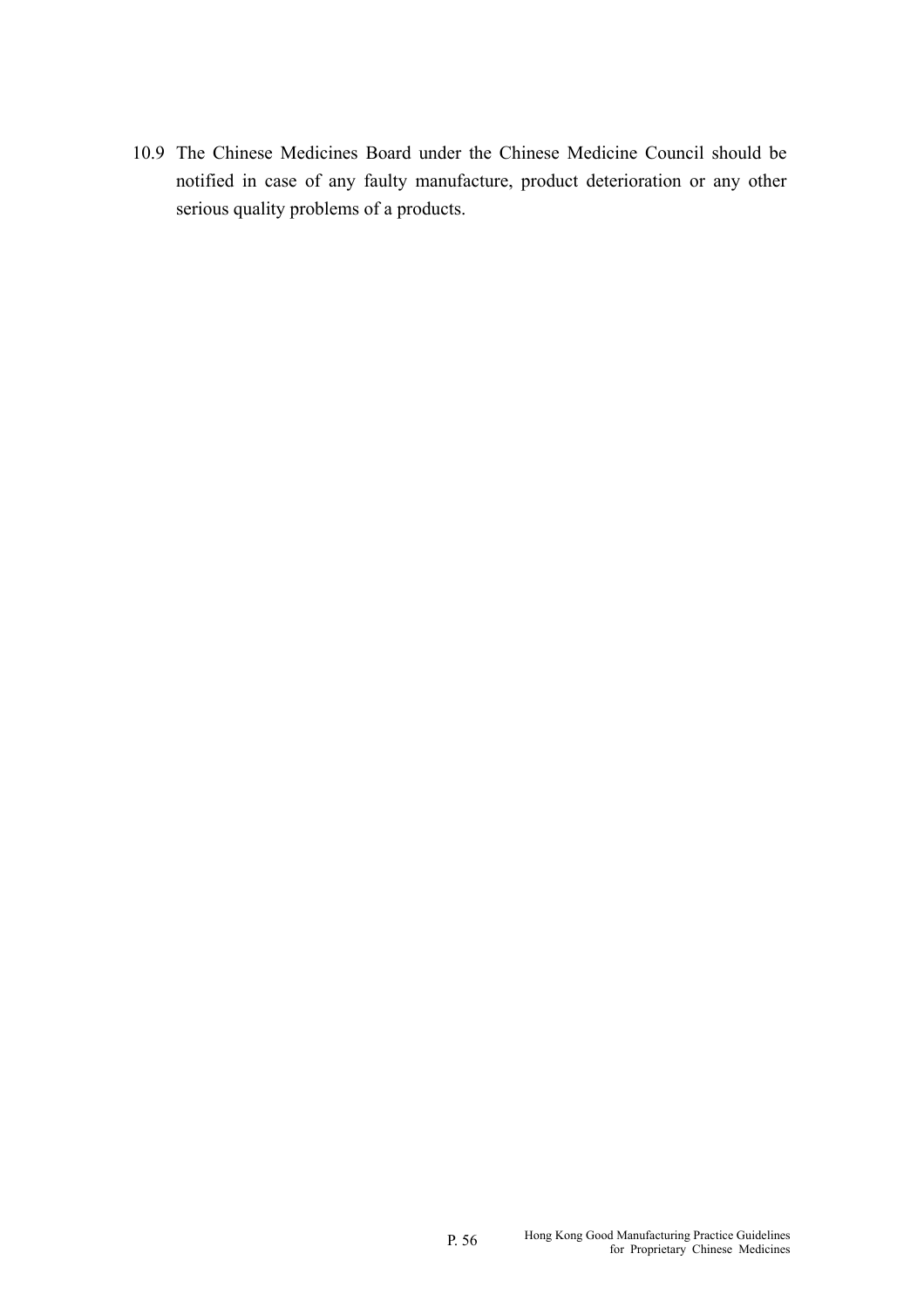# **Chapter 11 Product Recalls**

# Principle

There should be a product recall system to recall from the market, promptly and effectively, products known or suspected to be defective. When necessary, the Chinese Medicines Board under the Chinese Medicine Council may instruct the manufacturer to recall products.

### General

- 11.1 A person responsible for the execution and coordination of product recalls should be designated, to be supported by adequate staff, to handle the recalls, having regard to the emergency of the situation. This person should be independent of the sales and marketing departments. If this person is different from the authorized person, the latter should be made aware of any aspects of product recalls.
- 11.2 There should be established written procedures for product recall, and they should be regularly reviewed and revised. Through the recall system, recall should be capable of being initiated promptly, down to the level of the medical institutions, medical practitioners and retail outlets.
- 11.3 The Chinese Medicines Board under the Chinese Medicine Council should be notified before the product recall starts.
- 11.4 When a product recall is conducted, the relevant customers and consumers should be notified promptly of the arrangements.
- 11.5 During a product recall, the Chinese Medicines Board under the Chinese Medicine Council should be regularly informed of the progress of the recall, including detailed descriptions of quantities of products sold and recalled, to enable an evaluation of the effectiveness of the product recall to be conducted.
- 11.6 Local, mainland or overseas product suppliers and customers should be notified of the recall of defective or suspected to be defective products.
- 11.7 The competent authorities of all countries or regions to which the given products may have been distributed should be promptly informed of the recall of defective or suspected to be defective products.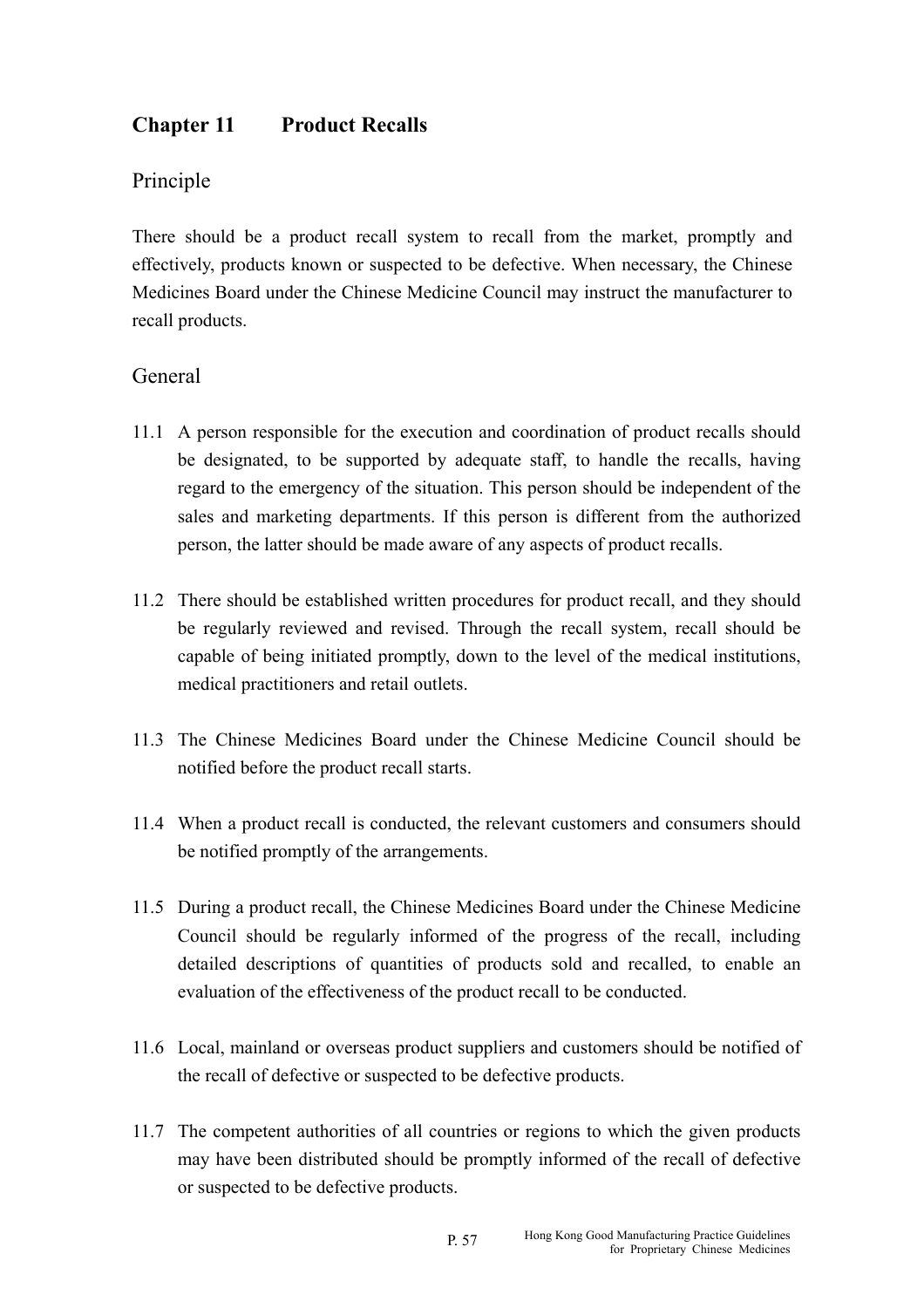- 11.8 For each batch of product, there should be sales records. The sales records should be readily available to the personnel responsible for recalls, to enable them to conduct the recall effectively. The records should contain sufficient information on wholesalers and customers directly supplied with the products (with addresses, phone and/or fax numbers inside and outside working hours, product names, batch number of the product and quantities of product sold). The same arrangement is applicable to exported products, samples for clinical tests and medical samples.
- 11.9 The progress of the recall should be recorded and a final report made, including reconciliation between the sold and recalled quantities of the product.
- 11.10 The effectiveness of the recall should be evaluated regularly.
- 11.11 An instruction should be given to store recalled products in a secure and segregated area, while their fate is being decided.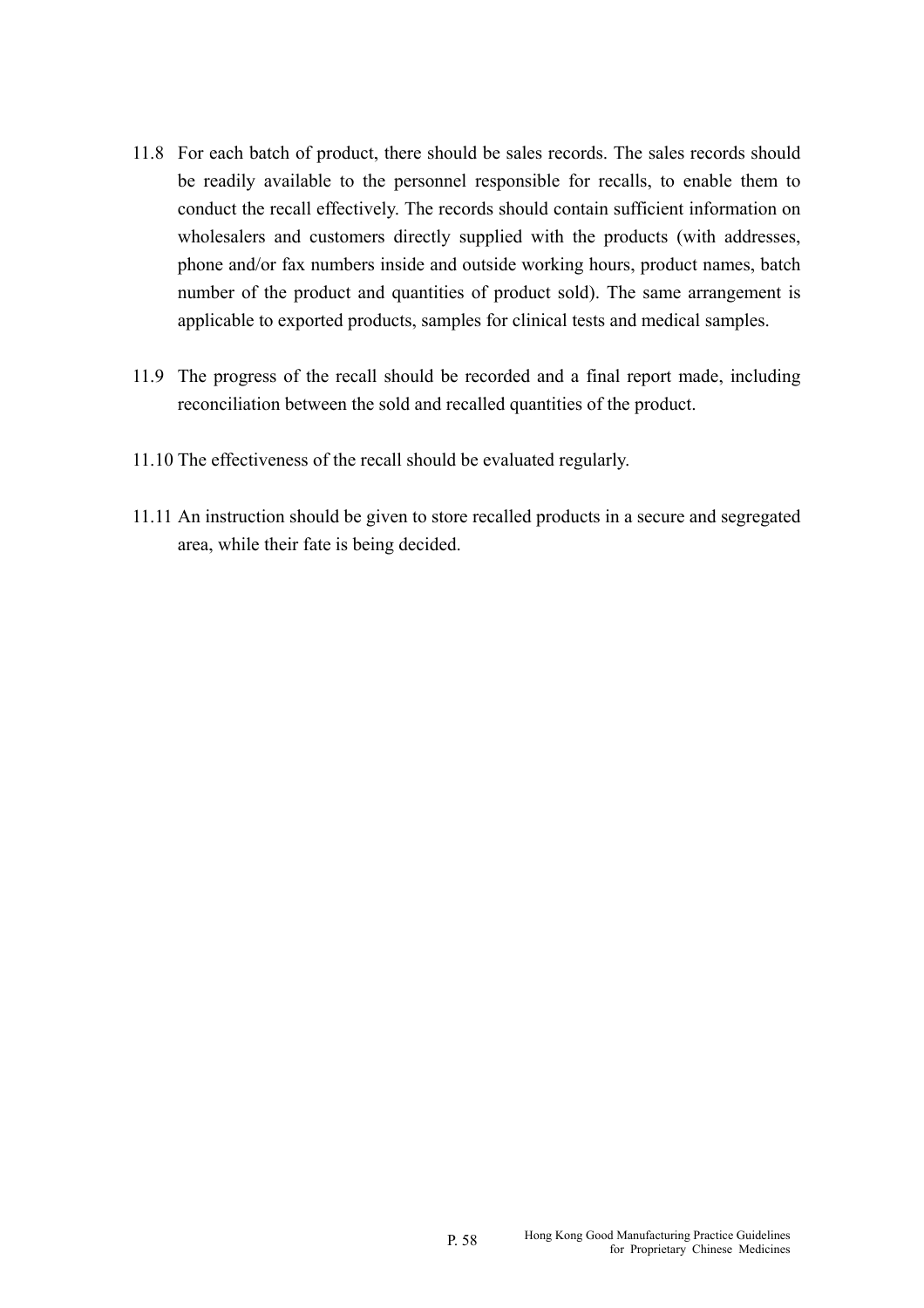# **Chapter 12 Self-Inspection and Quality Audits**

### Principle

The purpose of self-inspection is to evaluate the manufacturer's compliance with GMP requirements in all aspects of manufacture and quality control. Through the self-inspection programme, a manufacturer should be able to detect any items that do not meet the GMP requirements, and to recommend the corrective measures. Self-inspection should be performed routinely and may, in addition, be performed on special occasions, for example, after product recalls or repeated product rejections, or when an inspection by pharmacist inspectors appointed by the Chinese Medicines Board under the Chinese Medicine Council is being conducted. The team responsible for self-inspection should consist of personnel who can evaluate the implementation of GMP objectively. All recommended corrective measures should be implemented by the manufacturer. The procedures for self-inspection should be documented, and there should be an effective follow-up programme.

#### Items for Self-Inspection

- 12.1 Written instructions for self-inspection should be established and the minimum and uniform standards of the requirements should be stated. The written instructions should include questionnaires on GMP requirements covering at least the following items:
	- a. personnel;
	- b. premises (including personnel facilities);
	- c. maintenance of premises and equipment;
	- d. storage of starting materials and finished products;
	- e. equipment;
	- f. manufacture and in-process controls;
	- g. quality control;
	- h. documentation;
	- i. sanitation and hygiene;
	- j. validation and re-validation programmes;
	- k. calibration of instruments or measurement systems;
	- l. product recall procedures;
	- m. complaints handling; and
	- n. labels control.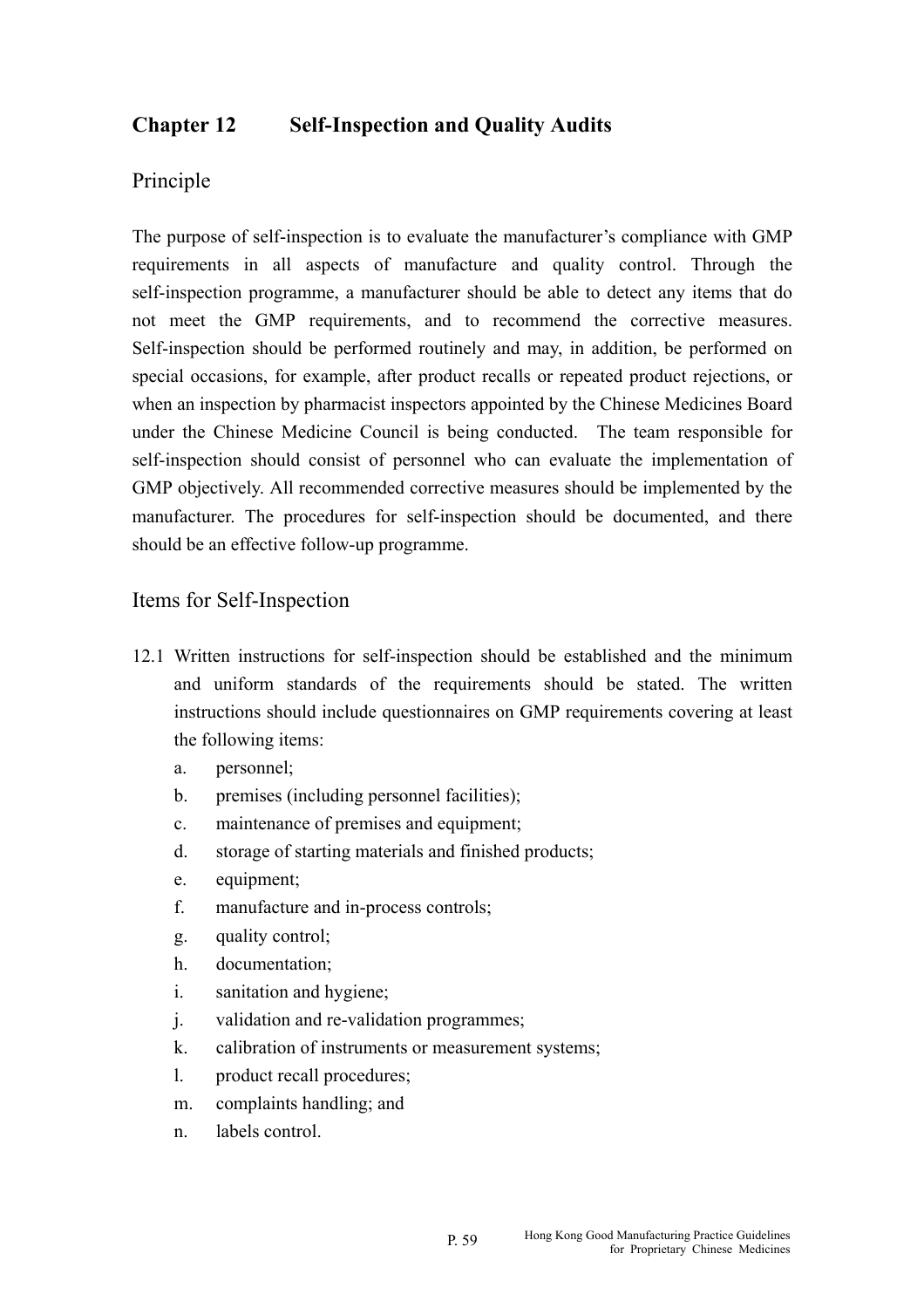# Self-Inspection Team

12.2 The management of the manufacturer should appoint a self-inspection team, consisting of staff who are experts in their own fields, and who are familiar with GMP. Suitable persons from outside the organization may be appointed to join the self-inspection team.

### Frequency of Self-Inspections

12.3 Manufacturer may determine the frequency of self-inspections, according to need.

### Self-Inspection Report

- 12.4 A report should be made on completion of a self-inspection. The report should include:
	- a. the self-inspection results;
	- b. an evaluation and conclusions; and
	- c. the recommended corrective measures.

### Follow-Up Action

12.5 The management of the manufacturer should evaluate both the self-inspection report and the corrective measures, as necessary.

# Quality Audit

12.6 It may be useful to supplement self-inspections with a quality audit. A quality audit consists of examination and assessment of all or part of a quality system with the purpose of improving it. A quality audit is usually conducted by outside and independent specialists or by a team specially designated by the management of manufacturer for this purpose. Such audits may also be extended to suppliers and contractors (please refer to Chapter 9 "Contract Manufacture and Test").

# Suppliers' Audits

12.7 The quality control department has the responsibility, together with other relevant departments, of recommending reliable suppliers for the supply of suitable starting materials and packing materials.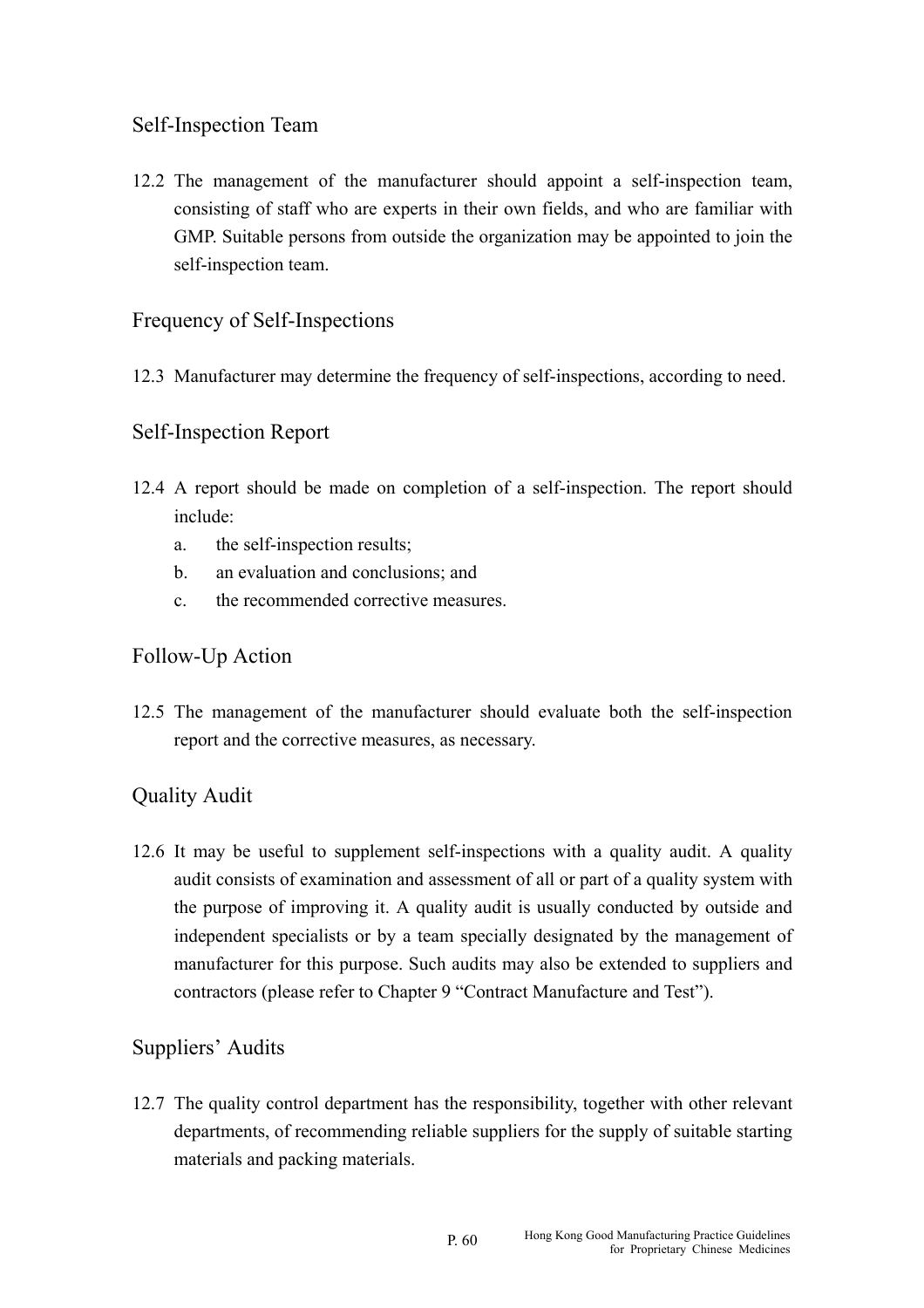12.8 Before a supplier is included in the specifications, the suppliers' history, and the nature of the materials to be supplied should be evaluated.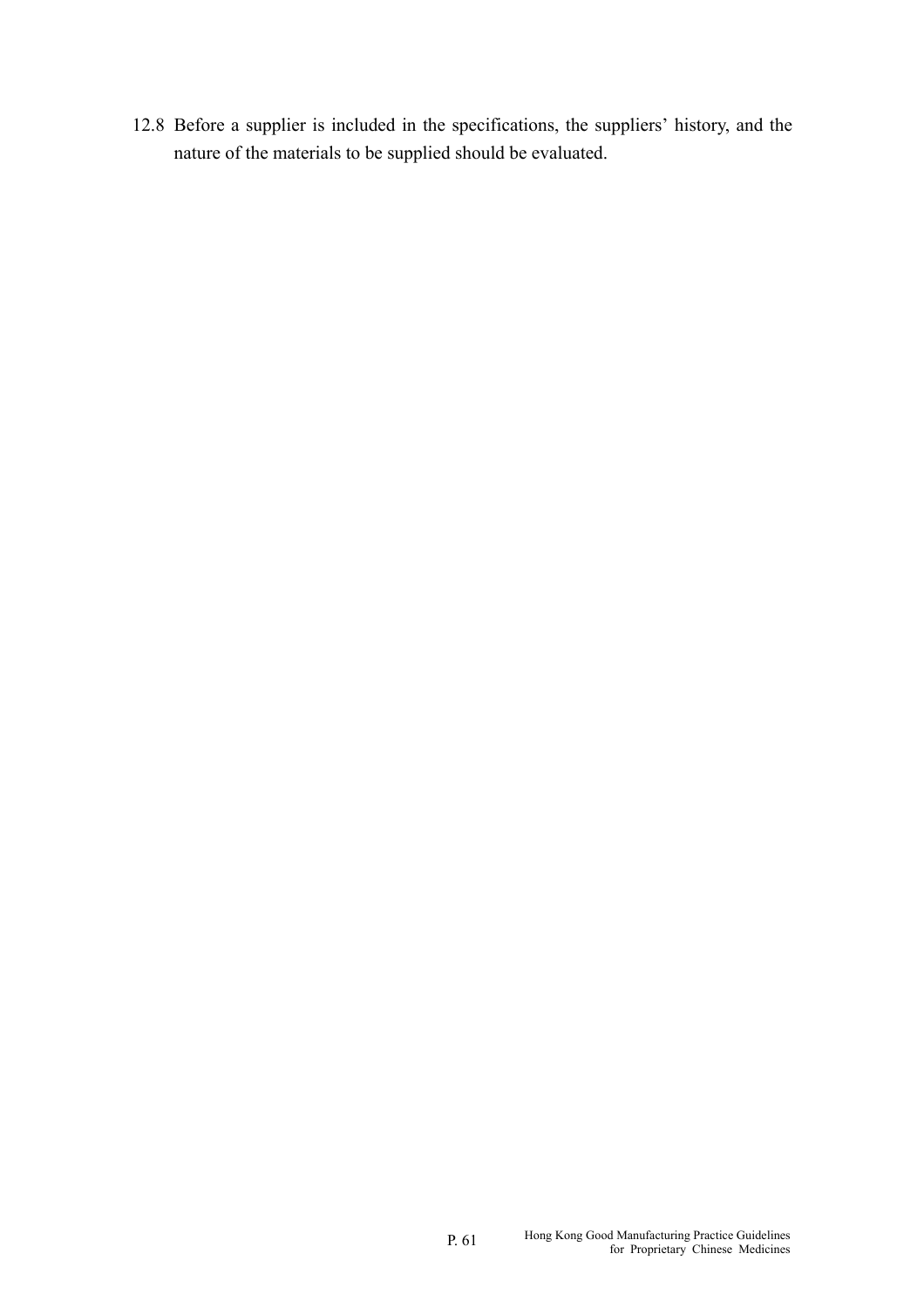# **Appendix Sterile Proprietary Chinese Medicines**

### Explanation

This appendix should not be taken to replace Chapters 1 to 12. It supplements special items that should be attended to during the manufacture of sterile proprietary Chinese medicines to minimize the risks of microbiological, particulate and pyrogen contamination.

### General

- 1. As a principle, methods of sterilizing herbal medicines, processed herbal medicines, intermediate products, bulk products and proprietary Chinese medicines should cause no change in the quality.
- 2. The manufacture of sterile products should be carried out in clean areas. The clean areas should be equipped with airlocks, through which personnel and/or materials can enter clean areas. The clean areas should be maintained to an appropriate grade of cleanliness and equipped with an air purifying system of appropriate efficiency.
- 3. The preparation of components (such as containers and closures), the product production process, the filling process and the sterilization process of products should each be carried out separately, in different areas within the clean area.
- 4. Clean areas for manufacturing sterile products are classified according to the required characteristics of the air, in grades A, B, C, and D (please refer to Table 1).
- 5. The manufacture of each category of sterile product requires an appropriate grade of air cleanliness to minimize the risks of particulate or microbiological contamination of the product or materials. Sections 7 to 10 of this appendix specify the minimum requirements of different sterile products on the air cleanliness grades in the manufacturing environment (please refer to Table 2). The particulate and microbiological conditions specific in Table 1 should be maintained in the zone immediately surrounding the product, whenever the product is exposed in the clean area. These conditions should be achieved throughout the environment even if no personnel are present in the clean area. If such conditions cannot be achieved, the clean area should be cleaned thoroughly to comply with the conditions.

Table 1: Air cleanliness grades of clean areas.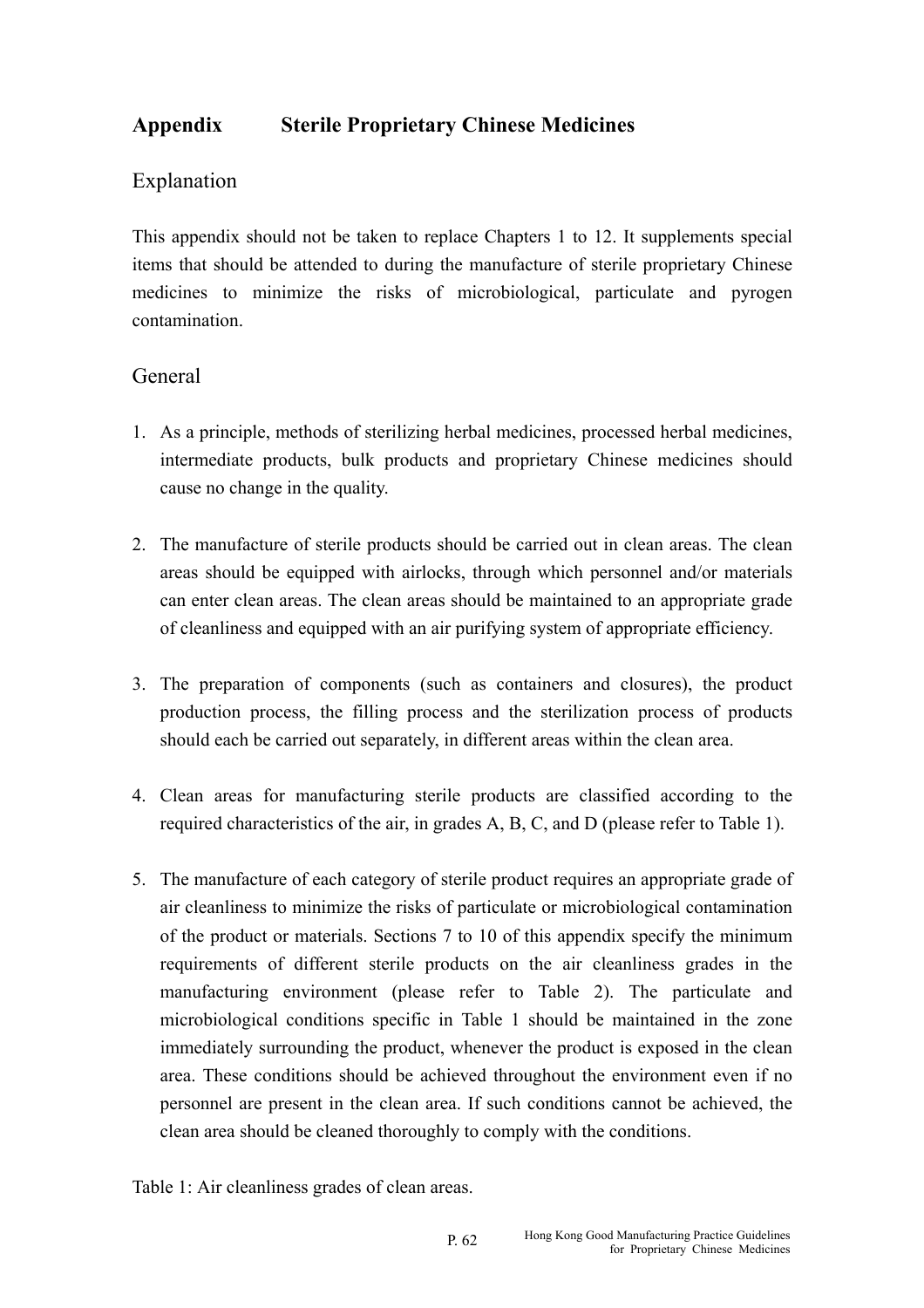|                          | Maximum number of particles |                | Maximum number of         |
|--------------------------|-----------------------------|----------------|---------------------------|
| <b>Cleanliness Grade</b> | permitted per cubic metre   |                | viable microorganisms     |
|                          | $\geq$ 0.5 $\mu$ m          | $\geq 5 \mu$ m | permitted per cubic metre |
| A                        |                             |                |                           |
| (Laminar<br>flow<br>air  | 3,500                       | None           | $\leq 1$                  |
| work station)            |                             |                |                           |
| B                        | 3,500                       | None           |                           |
| C                        | 350,000                     | 2,000          | 100                       |
|                          | 3,500,000                   | 20,000         | 500                       |

Notes:

- a. Laminar air flow work station should provide a homogeneous air speed of about 0.30 m/s for vertical flow and about 0.45 m/s for horizontal flow.
- b. The number of air changes should generally be higher than 20 per hour with a good air flow pattern and appropriate high-efficiency particulate air filters should be installed in grades B, C and D clean areas.
- c. Low values for contaminants are reliable only when a large number of air samples are tested.
- d. These guidelines given for the maximum permitted number of particles in different grades corresponds approximately to the United States Federal Standard as follows: Class 100 (grades A and B), Class 10, 000 (grade C), and Class 100, 000 (grade D).
- e. It may not always be possible to demonstrate full conformity with air particulate requirements at the point of fill when filling is in progress, owing to the generation of particles or droplets from the product itself.

# Manufacture of Sterile Products

6. Sterile products can be divided into three categories: (1) the products sealed in final containers and terminally sterilized; (2) the products sterilized by filtration; (3) the products that can be sterilized neither by filtration nor terminally in final containers and must be manufactured from sterile starting materials in an aseptic environment. Air cleanliness grades as specified in sections 7 to 10 for manufacturing products must be selected by the manufacturer on the basis of validation results of that manufacturing process (e.g. sterile media fills).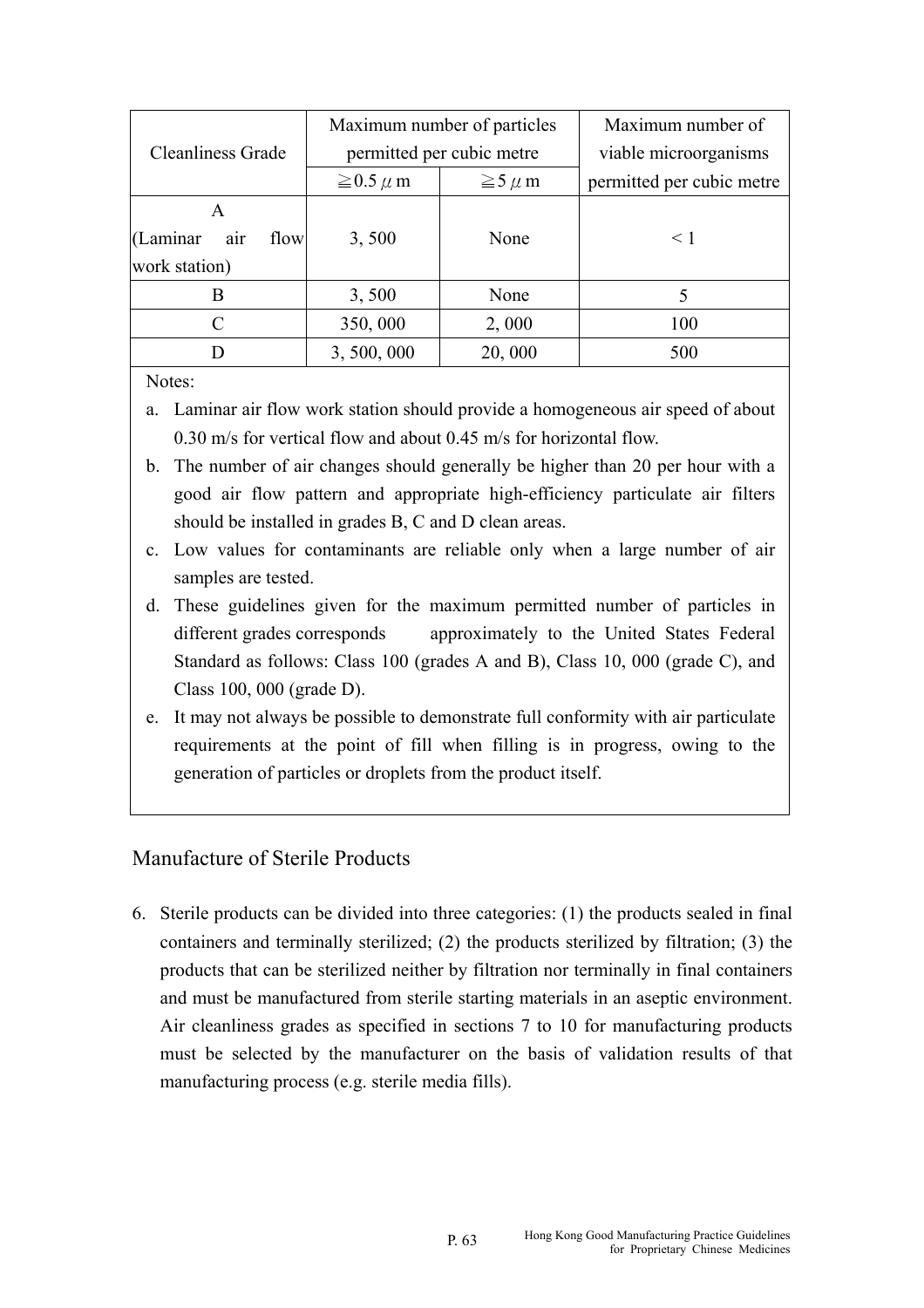# Terminally Sterilized Products

7. Solutions should generally be manufactured in a grade C environment to ensure low microbial and particulate counts for immediate filtration and sterilization. A solution could also be manufactured in a grade D environment if additional measures are taken to minimize the risk of contamination, such as the use of closed systems. For parenterals, filling should be done in a laminar air flow work station (grade A environment) in a grade C environment. The production and filling of other sterile products (e.g. creams, ointments, suspensions and emulsions), should generally be done in a grade C environment before terminal sterilization.

### Sterile Filtered Products

8. The handling of starting materials and the production of solutions should be done in a grade C environment. These activities could also be done in a grade D environment if additional measures are taken to minimize the risk of contamination, such as the use of closed systems prior to sterile filtration. After sterile filtration, the product must be handled and filled in a grade A or B environment, with a grade B or C background environment respectively.

Sterile Products Manufactured from Sterile Starting Materials in an Aseptic Environment

respectively. 9. The handling of starting materials and the manufacture of products should be done in a grade A or B environment, with a grade B or C background environment

# **Closed Systems**

10. The utilization of closed systems and automated equipment in the manufacture of sterile products can minimize human interventions and ensure the sterility of products. When such systems and equipment are used, the recommendations in this appendix, particularly those relating to air quality and monitoring still apply. The terms "work station" and "environment" should be suitably interpreted.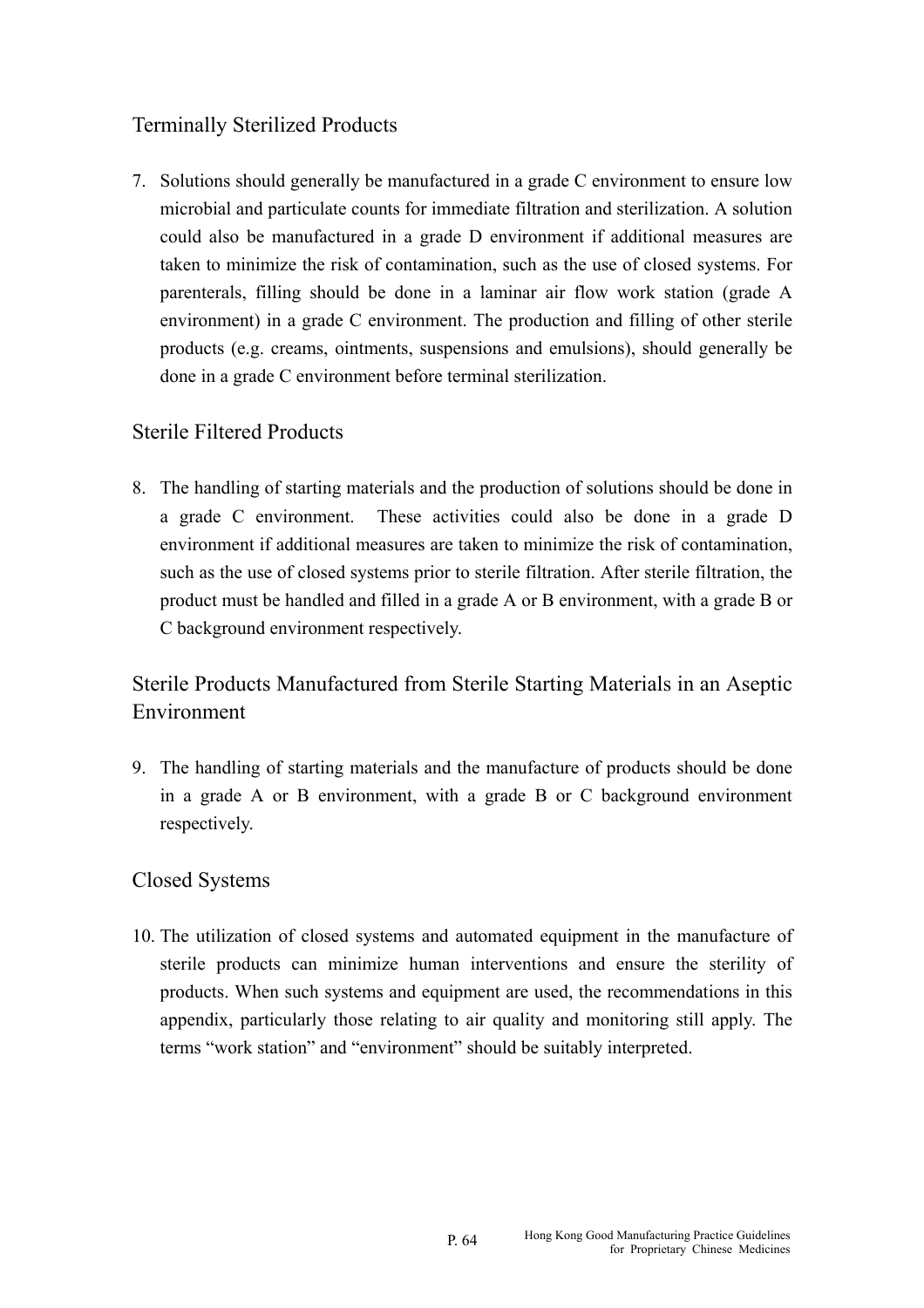| <b>Manufacturing Processes</b> |                                            | Manufacturing Environment           |  |
|--------------------------------|--------------------------------------------|-------------------------------------|--|
| (1)                            | <b>Terminally Sterilized Products</b>      |                                     |  |
|                                | a) Manufacture of solutions                | Grade C                             |  |
|                                |                                            | or                                  |  |
|                                |                                            | Grade D with additional measures to |  |
|                                |                                            | minimize the risk of contamination  |  |
|                                |                                            | (e.g. use of closed systems)        |  |
|                                |                                            |                                     |  |
|                                | b) Filling of parenterals                  | Grade A work station in Grade C     |  |
|                                | c) Production and filling of other sterile | Grade C                             |  |
|                                | products<br>(e.g. creams, ointments,       |                                     |  |
|                                | suspensions and emulsions)                 |                                     |  |
| (2)                            | <b>Sterile Filtered Products</b>           |                                     |  |
|                                | Handling of starting materials and<br>a)   | Grade C                             |  |
|                                | production of solutions                    | or                                  |  |
|                                |                                            | Grade D with additional measures to |  |
|                                |                                            | minimize the risk of contamination  |  |
|                                |                                            | (e.g. use of closed systems)        |  |
|                                |                                            |                                     |  |
|                                | b) Handling and filling of products after  | Grade A with Grade B background     |  |
|                                | sterile filtration                         | or                                  |  |
|                                |                                            | Grade B with Grade C background     |  |
| (3)                            | Sterile Products Manufactured from         |                                     |  |
|                                | Sterile Starting Materials in an Aseptic   |                                     |  |
|                                | Environment                                |                                     |  |
|                                | Handling of starting materials and         | Grade A with Grade B background     |  |
|                                | manufacture of products                    | or                                  |  |
|                                |                                            | Grade B with Grade C background     |  |

Table 2: Manufacture of sterile products and the corresponding manufacturing environment

# Personnel

11. Only the minimum number of personnel should be present in clean areas; this is particularly important during the aseptic manufacturing processes. Checks and quality controls should be conducted from outside the areas, as far as possible.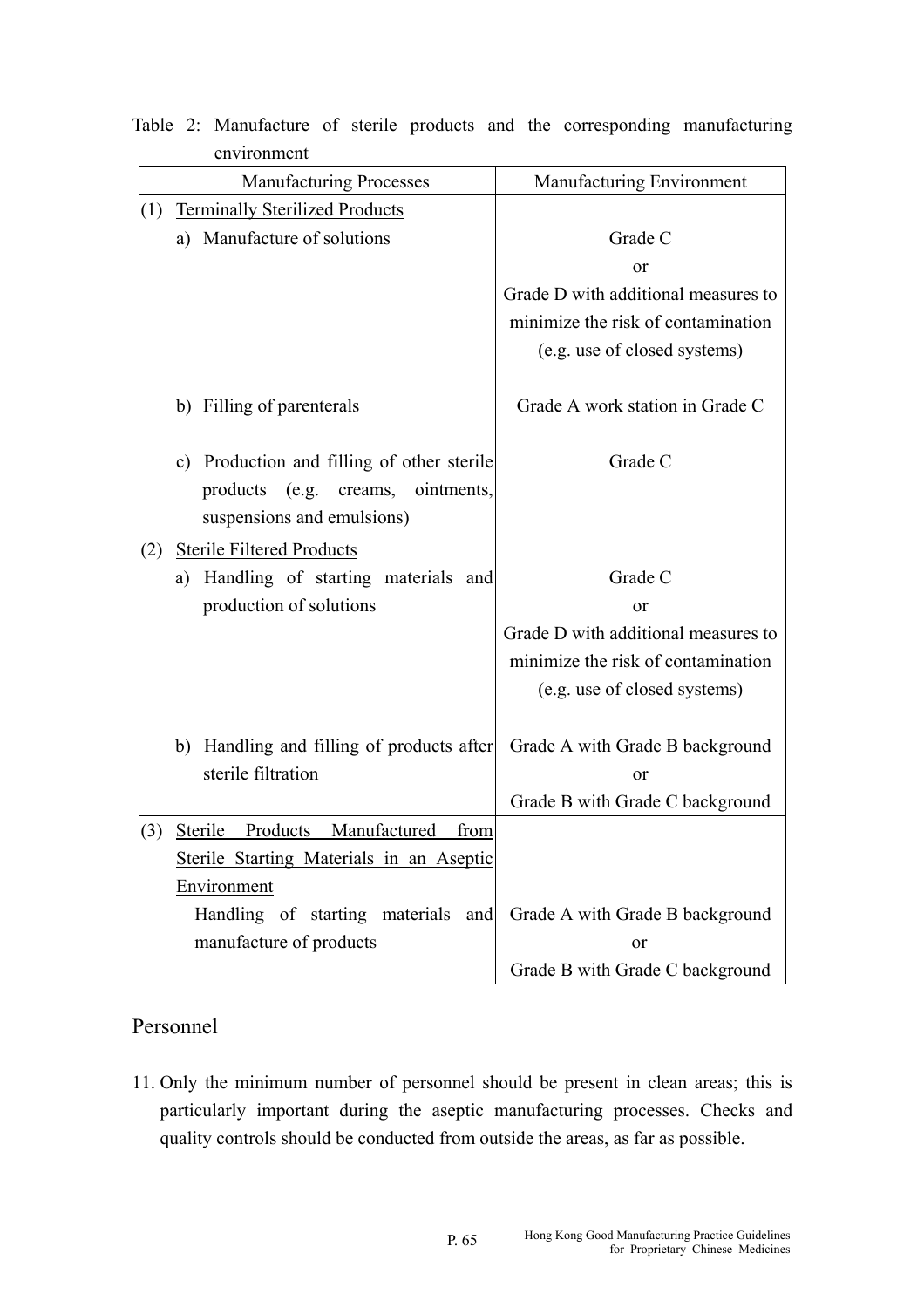- 12. All personnel (including those concerned with cleaning and maintenance) working in clean areas should receive regular training in disciplines relevant to hygiene, basic knowledge of microbiology and the correct manufacture of sterile products. When outside personnel who have not received such training (e.g. maintenance contractors of premises or equipment) need to be brought in, particular care should be taken over their supervision.
- 13. Personnel who have engaged in the processing of animal tissue materials, or of culture media of microorganisms other than those used in the current product manufacture, should not enter clean areas unless rigorous and clearly defined decontamination procedures have been followed.
- 14. High standards of personal hygiene and sanitation of clean areas must be maintained, and personnel involved in the manufacture of sterile products should be instructed to report any condition that may cause the shedding of abnormal numbers or types of contaminants. Periodic health checks are desirable. A competent personnel should be designated to handle microbiological hazards introduced by personnel.
- 15. Outdoor clothing and footwear should not be brought into the clean areas, and personnel entering the changing rooms should already be clad in standard factory protective garments. Changing and washing should follow the procedure.
- 16. Wrist watches and jewellery should not be worn in clean areas, and cosmetics which can shed particles should not be used.
- 17. The type of clean working clothing and its quality has to be adapted to the requirements of the manufacturing process and the clean area, and worn in such a way as to protect the product from contamination.
- 18. Clean working clothing should be appropriate to the requirements of the air cleanliness grade of the area where the personnel will be working:
	- Grade D: The hair and, beard (where appropriate) should be covered. General protective clothing and appropriate shoes or overshoes should be worn. Appropriate measures should be taken to prevent any contaminants coming from outside the clean area.
	- Grade C: The hair and, beard (where appropriate) should be covered. A single or two-piece trouser suit, gathered at the wrists and with a high neck and appropriate shoes or overshoes should be worn. The clothing should shed virtually no fibres or particulate matter.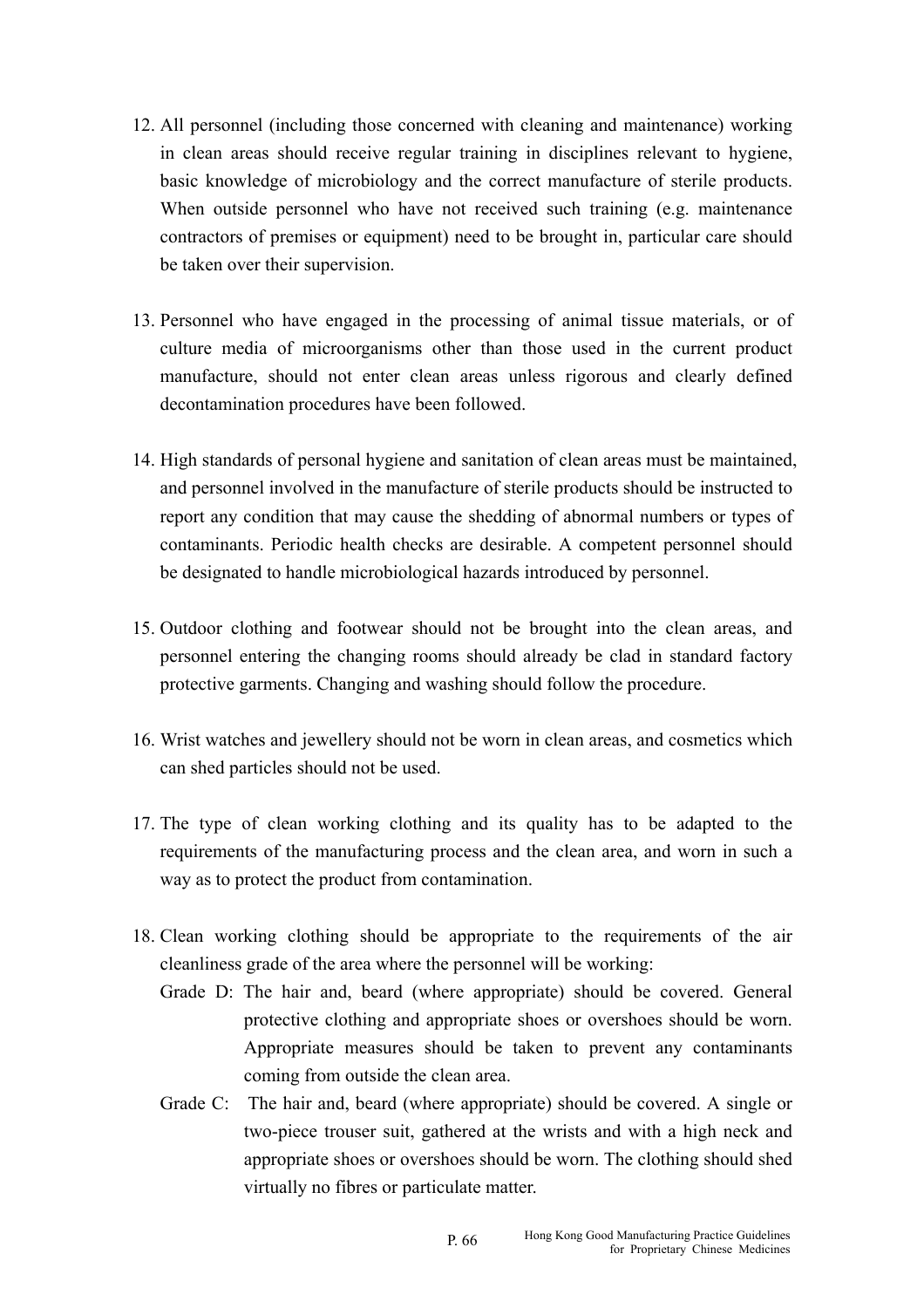- Grade B: A headgear should totally enclose the hair and, beard (where appropriate); it should be tucked into the neck of the suit; a face mask should be worn to prevent the shedding of droplets; sterilized, non-powdered rubber or plastic gloves should be worn and clothing sleeves should be tucked into the gloves; sterilized or disinfected footwear should be worn and trouser-bottoms should be tucked inside the footwear. The clothing should shed virtually no fibres or particulate matter and should retain particles shed by the body.
- 19. For every person working in a grade B clean area, clean sterilized working clothing should be changed at each work session, or at least once a day if monitoring results justify it. Gloves should be regularly disinfected during the course of manufacture, and gloves and masks should be changed at every working session. Disposable clean working clothing may be used when necessary.
- 20. Clean working clothing worn in a clean area above grade D should be laundered in the clean areas and in such a way that it does not gather additional particulate contaminants which can later be shed. Separate laundry facilities for such clothing are desirable. If clothing is damaged by inappropriate laundry or sterilization, there may be an increased risk of shedding particles. Laundry and sterilization of clothing should follow standard operating procedures.

### Clean Areas

- 21. Clean areas should, as far as possible, be designed to prevent the unnecessary entry of personnel. Grade B clean areas should be designed such that the manufacturing processes are visible from outside.
- 22. Consideration should be given to preventing unnecessary access to clean areas where a critical filling process is carried out (e.g. grade A filling areas) by the use of a physical barrier.
- 23. In clean areas, all exposed surfaces should be smooth, impervious and unbroken in order to permit their repeated cleaning and disinfection, and to minimize risk of shedding or accumulation of particles or microorganisms.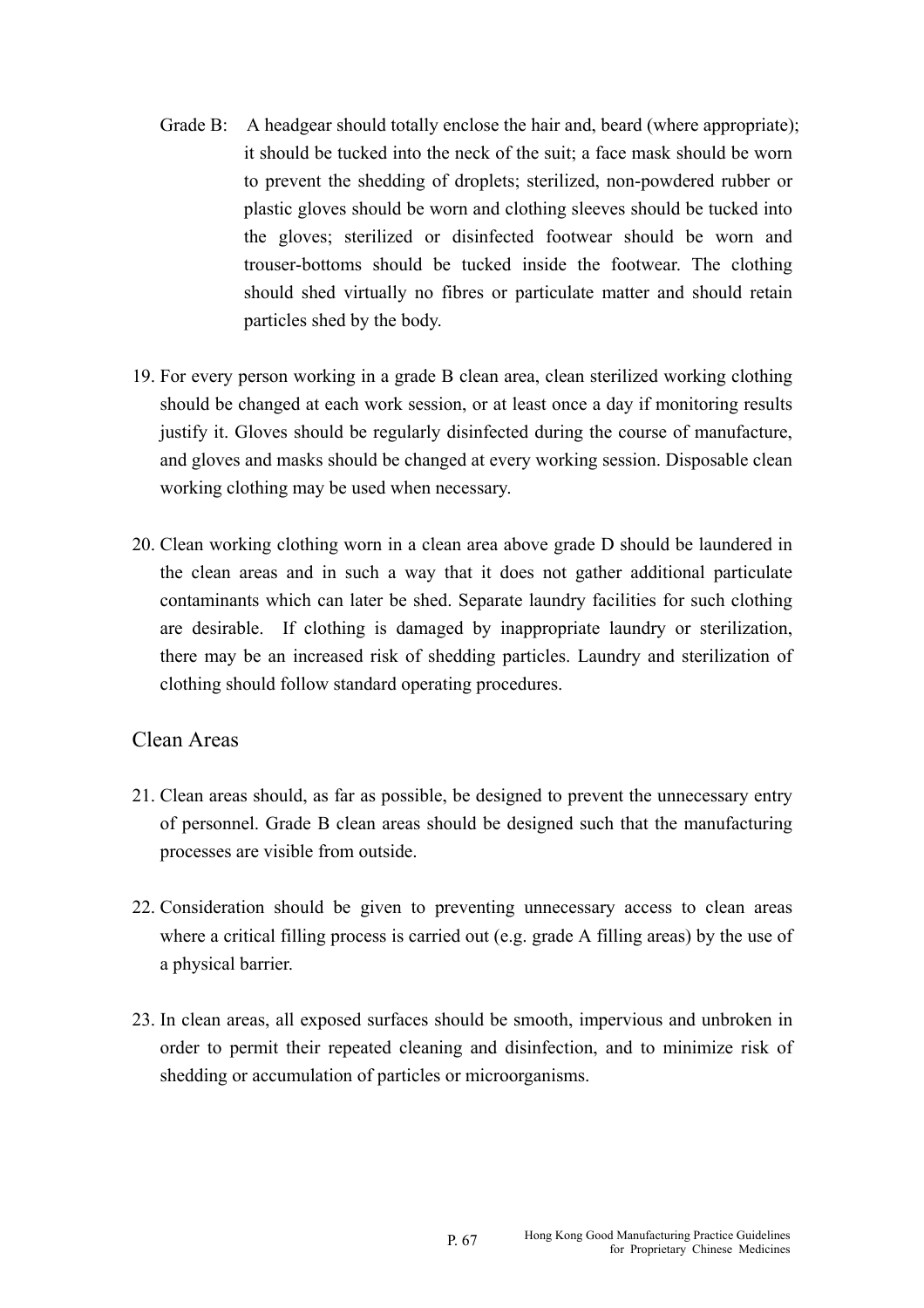- 24. To facilitate cleaning and to reduce the accumulation of dust, there should be no uncleanable recesses and a minimum of projecting ledges, shelves, cupboards and equipment in clean areas. Doors in clean areas should facilitate cleaning. Sliding doors should not be used due to the presence of uncleanable recesses.
- 25. False ceilings should be sealed to prevent the entry of contaminants.
- 26. Pipes and ducts should be installed so that they do not create recesses which are difficult to clean.
- 27. Sinks and drains should be avoided wherever possible and must be excluded from clean areas where aseptic manufacturing processes are carried out. Sinks and drains should be designed, located, and maintained to avoid microbiological contamination; they should be fitted with easily cleanable traps with air breaks, to effectively prevent back-flow. Any floor channel should be open, easily cleanable and be connected to drains outside the area in a manner which prevents entry of microbiological contaminants.
- 28. Changing rooms should be fitted with airlocks to provide separation of the different stages of changing, to minimize the risk of microbiological and particulate contamination of protective clothing. They should be effectively flushed with filtered air. The use of separate changing rooms for entering and leaving clean areas is sometimes desirable. Hand-washing facilities should be provided only in the changing rooms, not in areas where aseptic manufacturing processes are carried out.
- 29. The doors of the airlock should not be opened at a time. The airlock should be equipped with an interlocking system and a visual and/or audible warning system, to prevent more than one airlock door from opening at a time.
- 30. With an air purifying system, clean areas should maintain a positive pressure relative to the surrounding areas, and be effectively flushed with supplied air. There should be particular protective measures for the exposed environment to which the product and the cleaned components are stored to prevent their contamination. For the areas where highly contaminating, or highly toxic, materials are handled, the air purifying system and the pressure differentials should be adjusted. Decontamination facilities, and filters for the treatment of air leaving a clean area, should be installed in those areas.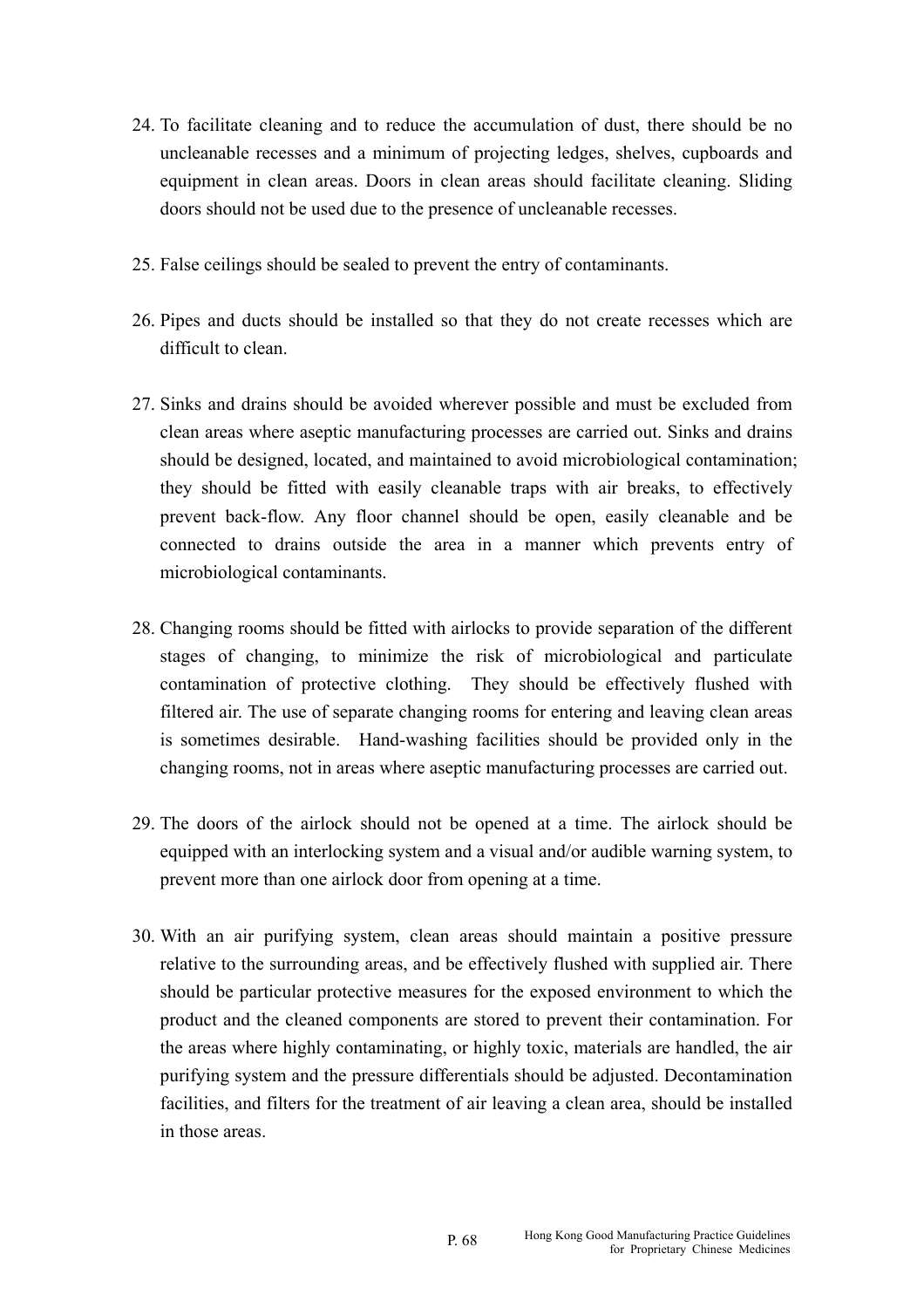- 31. It should be ensured that air flow patterns do not present a contamination risk, such as air flows distributing particles from persons, manufacturing processes and equipment to manufacturing areas of products in which contamination is likely to be most significant.
- 32. A warning system should be installed to indicate any failure in the air purifying system. An indicator of pressure difference should be fitted between two adjacent clean areas where measurement is required, and the pressure difference should be regularly recorded.

### Equipment

- 33. A conveyor belt should not pass through a partition between a grade B clean area and a clean area with a lower air cleanliness grade, unless the belt is equipped with a device which can provide sterilization continuously (e.g. in a sterilizing tunnel).
- 34. Equipment and services should be designed and installed so that operations, maintenance and repairs can be carried out outside the clean areas. The equipment should be sterilized after reassembly, when necessary.
- 35. When equipment maintenance is carried out within the clean area, clean and disinfected tools should be used, and the area should be cleaned and disinfected before manufacturing processes recommence, if the required standards of cleanliness and/or asepsis have not been maintained during the maintenance work.
- prevents microbial growth, for example by constant circulation at 80℃ or at not 36. The systems of water used in the manufacturing process should be designed, constructed and maintained to ensure the supply of water of an appropriate quality. They should be operated within their designed capacity. Water used in the manufacturing process should be treated, stored and distributed in a manner which more than 4<sup>°</sup>C.
- 37. All equipment, including sterilizers, air purifying systems, and systems for water used in the manufacturing process (including stills), should have maintenance and validation programme. Written approval for use should be made upon completion of maintenance work of these equipment.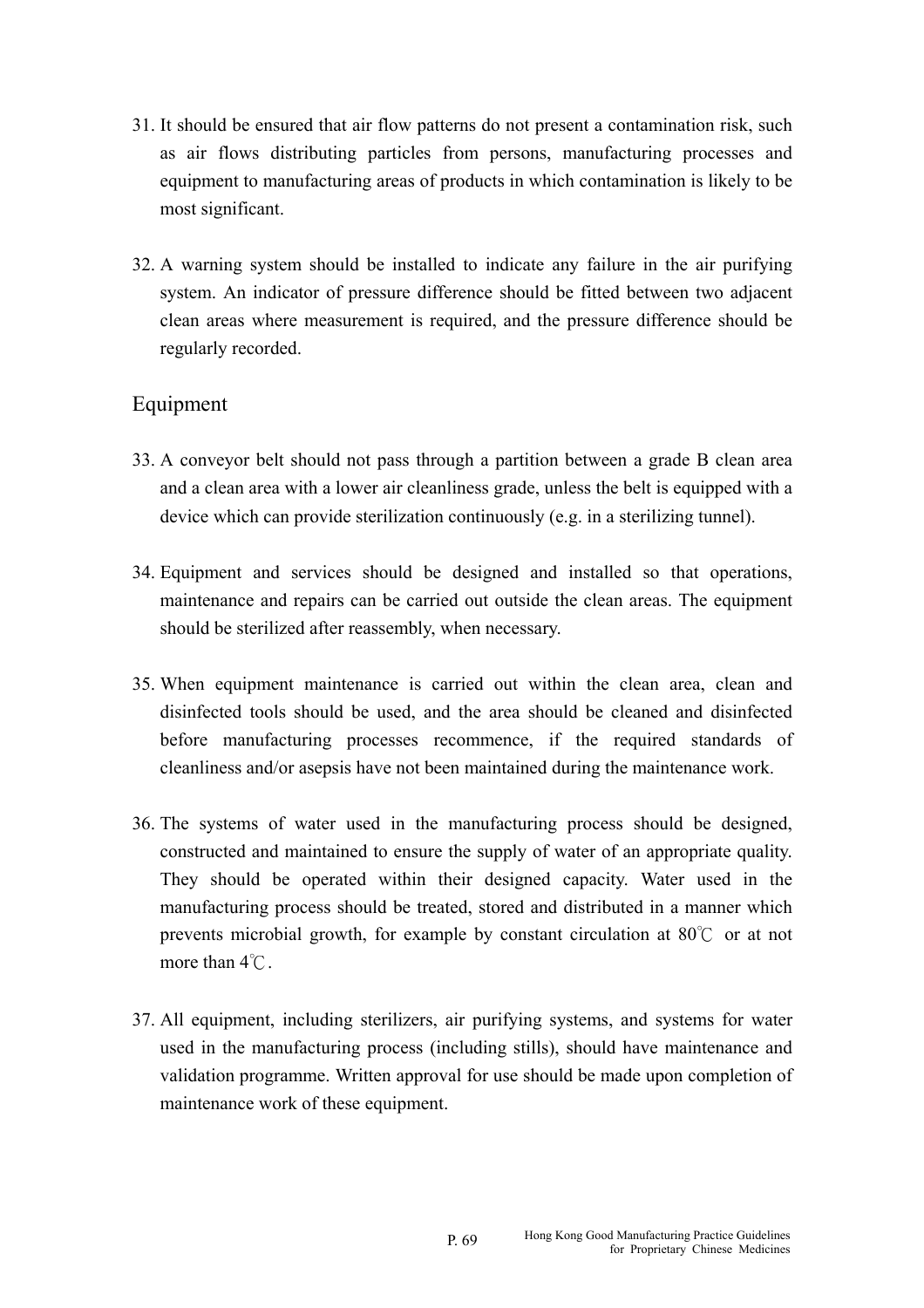# Sanitation

- 38. The sanitation of clean areas is particularly important. Clean areas should be cleaned frequently and thoroughly in accordance with a cleaning programme approved by the quality control department. Where disinfectants are used, more than one type should be employed, with periodic alterations and the results of such disinfection should be regularly monitored, to prevent the emergence of resistant microbial strains. In view of its limited effectiveness, ultraviolet light should not be used as a substitute for disinfectants.
- 39. Disinfectants or detergents should be monitored for microbiological contamination; dilutions should be kept in previously cleaned containers and should not be stored for long periods, unless sterilized. Partly emptied containers should not be topped up.
- 40. Fumigation of clean areas may be useful for reducing microbiological contamination in inaccessible places.
- 41. Clean areas should be monitored regularly during the course of manufacture, by means of microbial counts of air and surfaces. Where aseptic manufacturing processes are performed, monitoring should be frequent to ensure that the environment of the clean areas complies with the requirements. The results of monitoring should be reviewed when products are being considered for release. Air particulate quality should also be evaluated on a regular basis. Monitoring is desirable in certain circumstances, even when there are no manufacturing processes, such as after validation of systems, cleaning and fumigation of the clean areas.

### Manufacturing Processes

- 42. Protective measures to minimize the risk of contamination should be taken during the course of manufacture, including the processes before sterilization.
- 43. Preparations containing live microbiological organisms should not be produced or filled in areas used for the manufacture of proprietary Chinese medicines. However, vaccines consisting of dead organisms, or of bacterial extracts, may be filled, after validations of inactivation and cleaning procedures, in the same areas as other sterile proprietary Chinese medicines.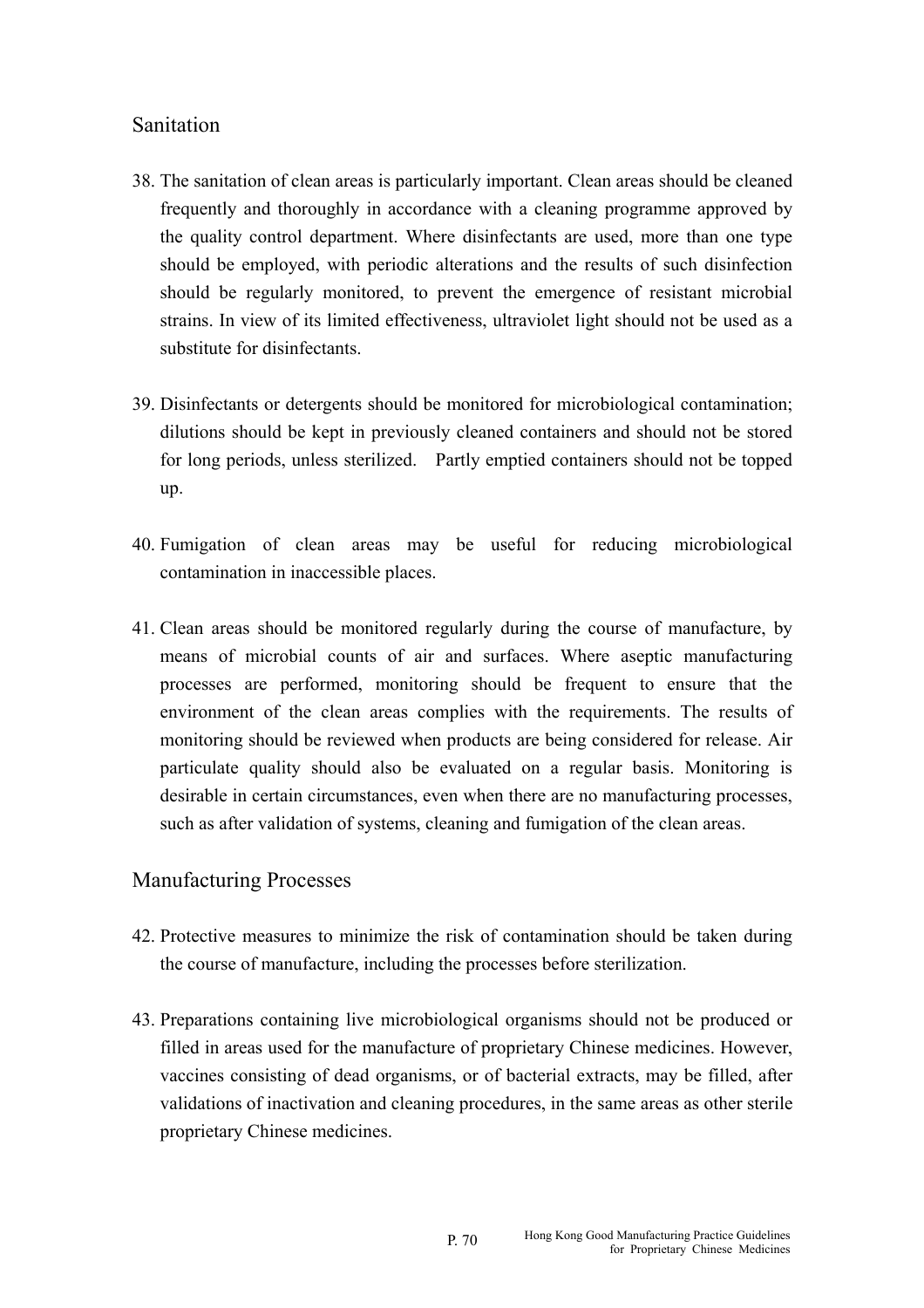- 44. The use of sterile media fills ("broth fills") in the simulation of aseptic manufacturing processes is a valuable part of an overall validation of an aseptic process. When the aseptic manufacturing processes are simulated, the following requirements should be met:
	- a. they should simulate as closely as possible the actual manufacturing processes, such as the complexity of the manufacturing processes, the number of personnel working, and length of time for completing the manufacturing processes;
	- b. the sterile medium, or media, selected should be capable of growing a wide spectrum of microorganisms, including those that would be expected to be found in the filling environment; and
	- c. several times of sterile media fills should be carried out to give a high degree of assurance that low levels of contamination, if present, could be detected. The target of the simulation should be zero growth and anything above 0.1% of the sterile media found to have microbiological contamination should be considered unacceptable. Any source of microbiological contamination should be investigated.

Sterile media fill should be repeated regularly and whenever alterations in the clean areas, equipment or aseptic manufacturing process are sufficient to warrant revalidation.

- 45. Validations should be carried out carefully, to avoid causing any hazard to the manufacturing processes.
- 46. Water sources, the systems for water used in the manufacturing process and water used in the manufacturing process, should be monitored regularly for chemicals, endotoxins and other biological contamination. This is to ensure that the water used in the manufacturing process complies with the requirements of its specifications. Records should be maintained of the results of such monitoring and of any action taken.
- 47. Activities of personnel in clean areas, especially those activities when aseptic manufacturing processes are in progress, should be controlled, to avoid excessive shedding of particles and organisms due to over-vigorous activity. The temperature and humidity of clean areas should not be uncomfortably high, because of the nature of the clean working clothing worn.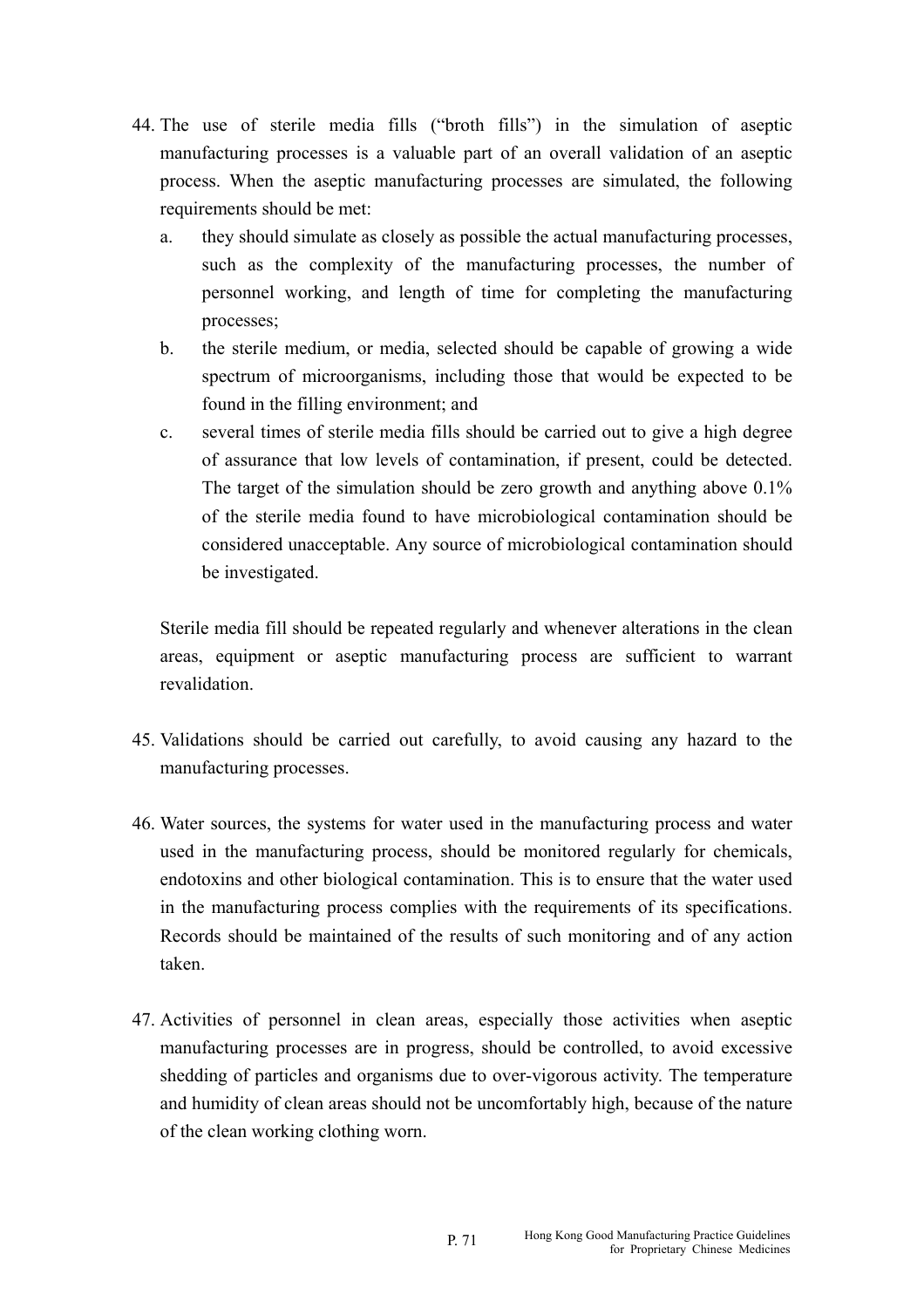- 48. Microbiological contamination of starting materials should be minimal prior to sterilization. The relevant specifications should include the acceptable limit of microbiological contamination. Starting materials should be tested for microbiological contamination, before sterilization.
- 49. Containers and materials liable to shed fibres should be avoided in clean areas, and should not be used when an aseptic manufacturing process is in progress.
- 50. Components, bulk product containers and equipment should be handled carefully after the final cleaning process, in such a way that they are not recontaminated. The stage of processing of components, bulk product containers and equipment should be properly identified by appropriate measures.
- 51. The interval between the washing, drying and sterilization of components, bulk product containers and equipment, as well as between the completion of sterilization and use, should be as short as possible and subject to a time-limit appropriate to the validated storage conditions.
- 52. The interval between the start of the manufacture of a solution and its sterile filtration should be as short as possible. A maximum permissible interval should be set for each product that takes into account its ingredients and the prescribed method of storage.
- 53. Purified gas should be used to purge a solution or to blanket a product.
- 54. Microbiological contamination of products ("bio-burden") should be minimal, before sterilization. There should be an acceptable limit on microbiological contamination immediately before sterilization, which is related to the efficiency of the sterilization method to be used and the risk of contamination by pyrogens. All solutions, in particular large volume parenterals, should be passed through sterile filtration, if possible immediately before the filling process. Where aqueous solutions are filled into sealed containers, any pressure release outlets should be protected, for example, by hydrophobic microbial air filters.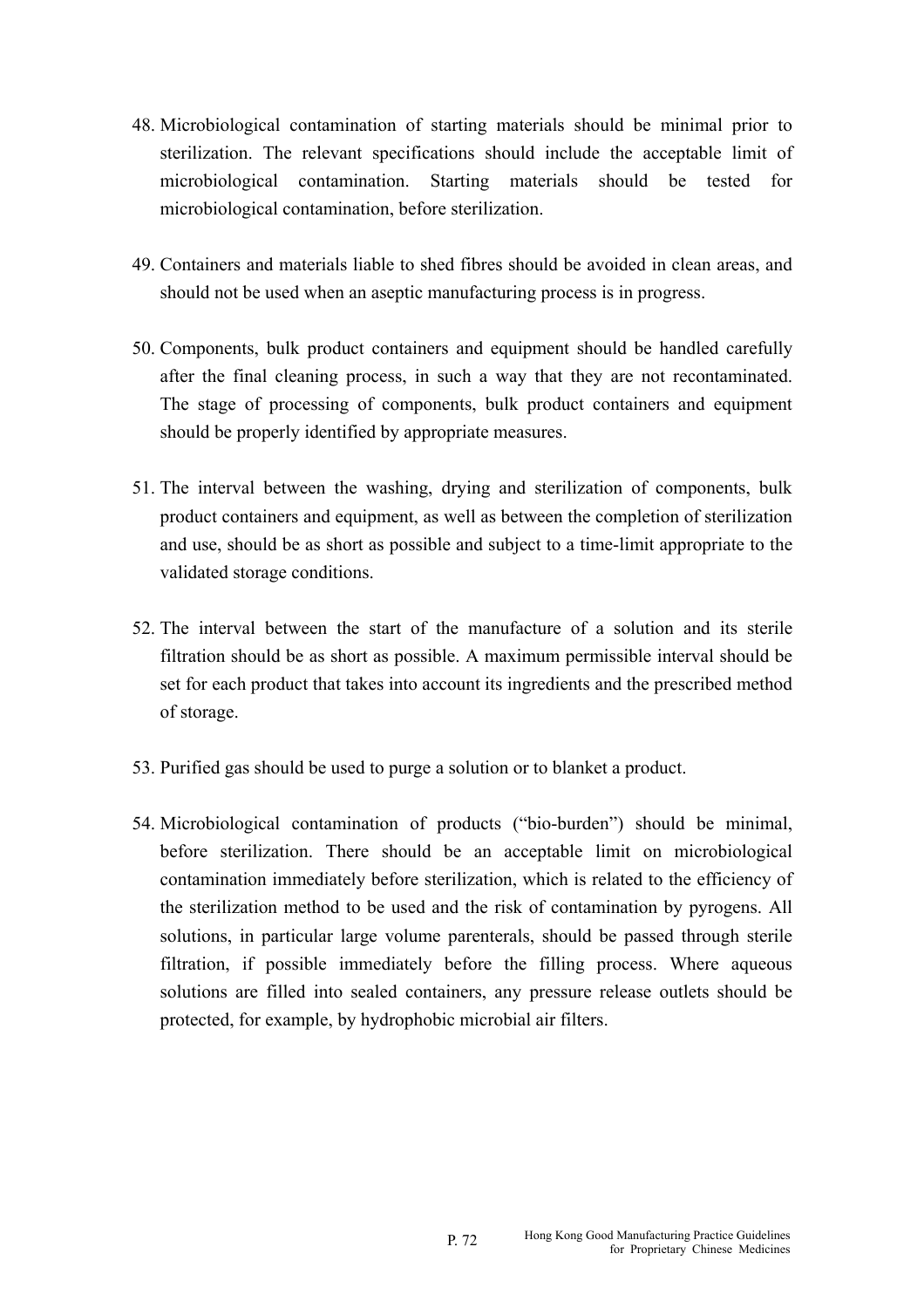- 55. Components, bulk product containers, equipment and any other articles required for the aseptic manufacturing process should be sterilized and, wherever possible, passed into the clean area through double-ended sterilizers, to avoid contaminating the clean area or articles. Other procedures which achieve the same end of not introducing contamination (e.g. triple wrapping) may be acceptable in some circumstances.
- 56. The efficacy of any new manufacturing process should be validated, and revalidated at regular intervals thereafter, or when any significant change is made in the manufacturing process or equipment.

#### **Sterilization**

- 57. All sterilization processes must be validated. Particular attention should be given when the adopted sterilization method is not a standard method, or when a product which is not a simple aqueous or oily solution is sterilized.
- 58. Sterilization methods include: moist heat sterilization; dry heat sterilization; ethylene oxide sterilization (or using other suitable gaseous sterilizing agent for sterilization); sterile filtration with subsequent aseptic filling; or sterilization by irradiation with ionizing radiation (but not with ultraviolet radiation, unless thoroughly validated). Each method has its particular applications and limitations. Where possible and practicable, heat sterilization is the preferred method.
- 59. Whenever possible, equipment used for sterilizing should be chosen so that it can undergo effective dry heat, moist heat or other sterilization methods.
- 60. Before any sterilization process is adopted, its suitability for the product and its efficacy in achieving the desired sterilizing conditions, in all parts of each type of load to be processed, should be validated. The validation should be repeated at least annually, and whenever significant modifications have been made to the equipment. The results of validation should be recorded.
- 61. Biological indicators should be considered only as an additional measure for monitoring the sterilization process. If biological indicators are used, strict measures should be taken to avoid transferring microorganisms from them to products.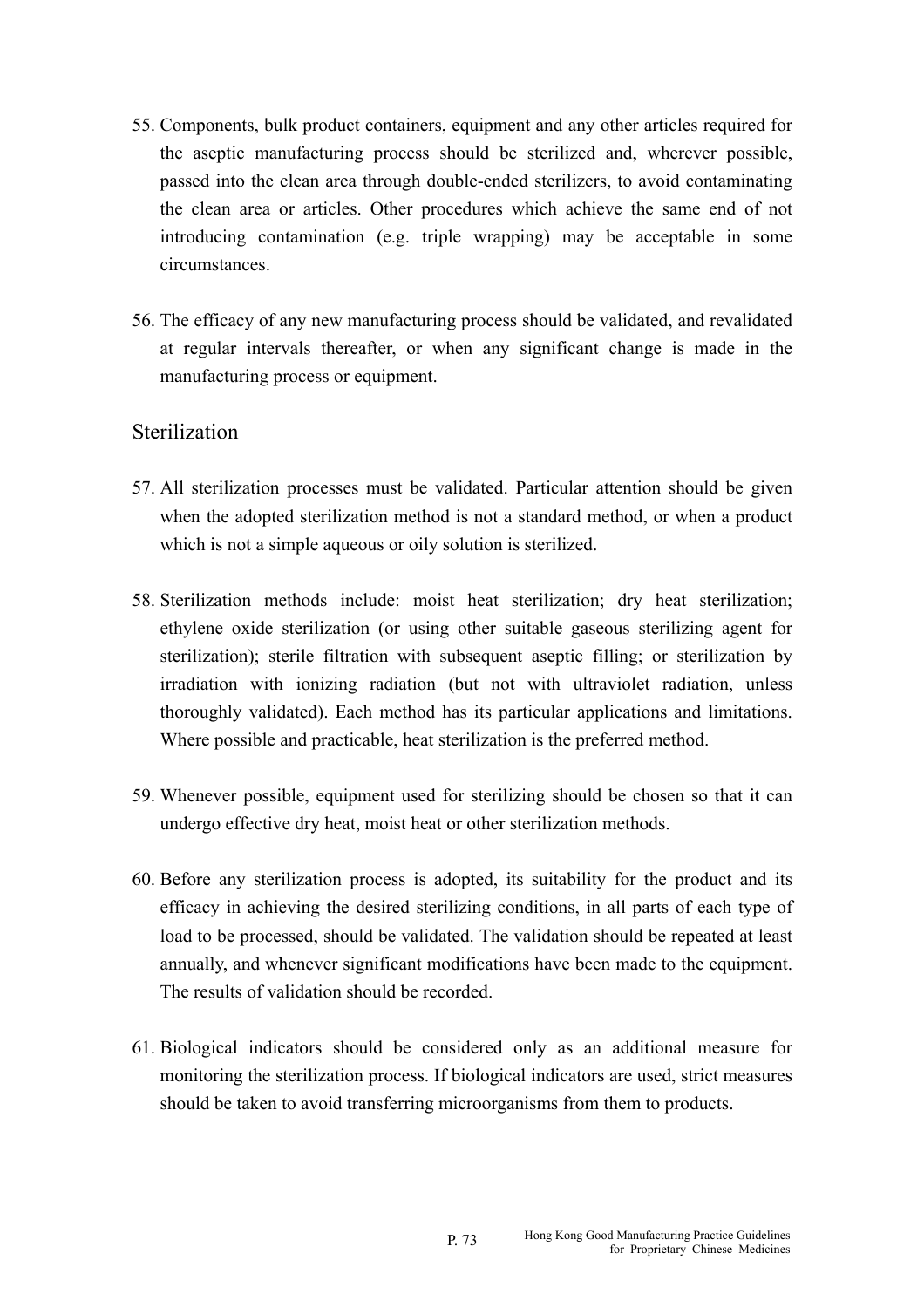- 62. Measures should be established to clearly differentiate the products which have not been sterilized from those which have. Each basket, tray, or other carrier of products or components should be clearly labelled with the name of the article, its batch number and an indication of whether or not it has been sterilized. Indicators such as autoclave tape may be used to indicate whether or not a batch (or sub-batch) of product has passed through a sterilization process, but they do not give a reliable indication that the batch is, in fact, sterile.
- 63. Each sterilization process should be recorded. The assessments of the sterilization record should constitute a part of the product release procedures.

#### Heat Sterilization

- 64. Each heat sterilization cycle should be recorded by appropriate equipment with suitable accuracy and precision, for example, the record of sterilizing temperature on a time/temperature chart with a suitable scale. The temperature should be recorded from a probe at the coolest part of the load or loaded chamber, this point having been determined during the validation, and preferably also checked against a second independent temperature probe located at the same position. The time/temperature chart, or a photocopy of it, should form a part of the batch record. Chemical or biological indicators may be used in addition, but should not replace the use of the temperature probe.
- 65. Sufficient time must be given for the whole of the load to reach the required temperature before measurement of the sterilizing time is started. This time must be determined for each type of load to be sterilized.
- 66. During the cooling phase of a heat sterilization cycle, measures should be taken against contamination of a sterilized load during cooling. Any cooling gas or fluid in contact with the product should be sterilized.

Moist Heat Sterilization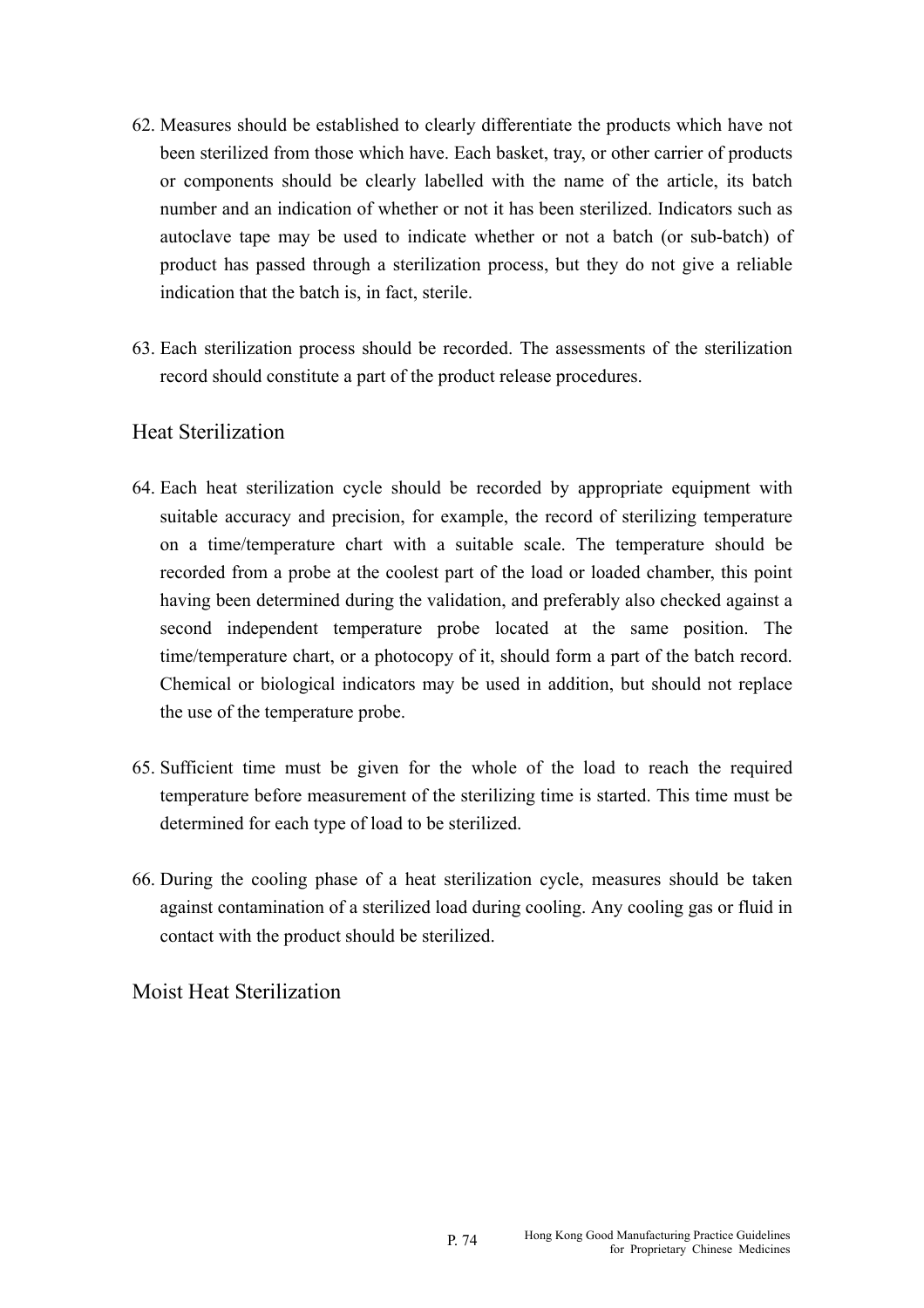- 67. Moist heat sterilization is suitable only for water wettable products or materials and aqueous solutions. Both temperature and pressure should be used as indicators to monitor the moist heat sterilization process. The temperature recorder should normally be independent of the temperature controller, and there should be an independent temperature indicator, the reading from which is routinely checked against the time/temperature chart during the sterilization cycle. For sterilizers fitted with a drain at the bottom of the chamber, it may also be necessary to record the temperature at this position during the sterilization cycle. There should be regular leak tests on the sterilizer, if a vacuum phase is part of the cycle.
- 68. The products to be sterilized, other than products in sealed containers, should be wrapped in a material which allows removal of air and penetration of steam but prevents recontamination after sterilization. All products should be in contact with water or saturated steam at the required temperature for the required time.
- 69. Measures should be taken to ensure that steam used for sterilization is of a suitable quality and does not contain additives at a level that could cause contamination to the product or equipment.

### Dry Heat Sterilization

70. Dry heat sterilization process should include air circulation within the sterilizing chamber, and the maintenance of positive pressure to prevent the entry of non-sterile air. In case air needs to be supplied, it should be passed through a microorganism-retaining filter. Where dry heat sterilization is also intended to remove pyrogens, challenge tests using endotoxins would be required as part of the validation.

## Radiation Sterilization

71. Radiation sterilization is used mainly for the sterilization of heat sensitive materials and products. Proprietary Chinese medicines and some packing materials may be radiation-sensitive, so this method is permissible only when the absence of deleterious effects on the product has been confirmed experimentally. Ultraviolet irradiation is not an acceptable method for terminal sterilization.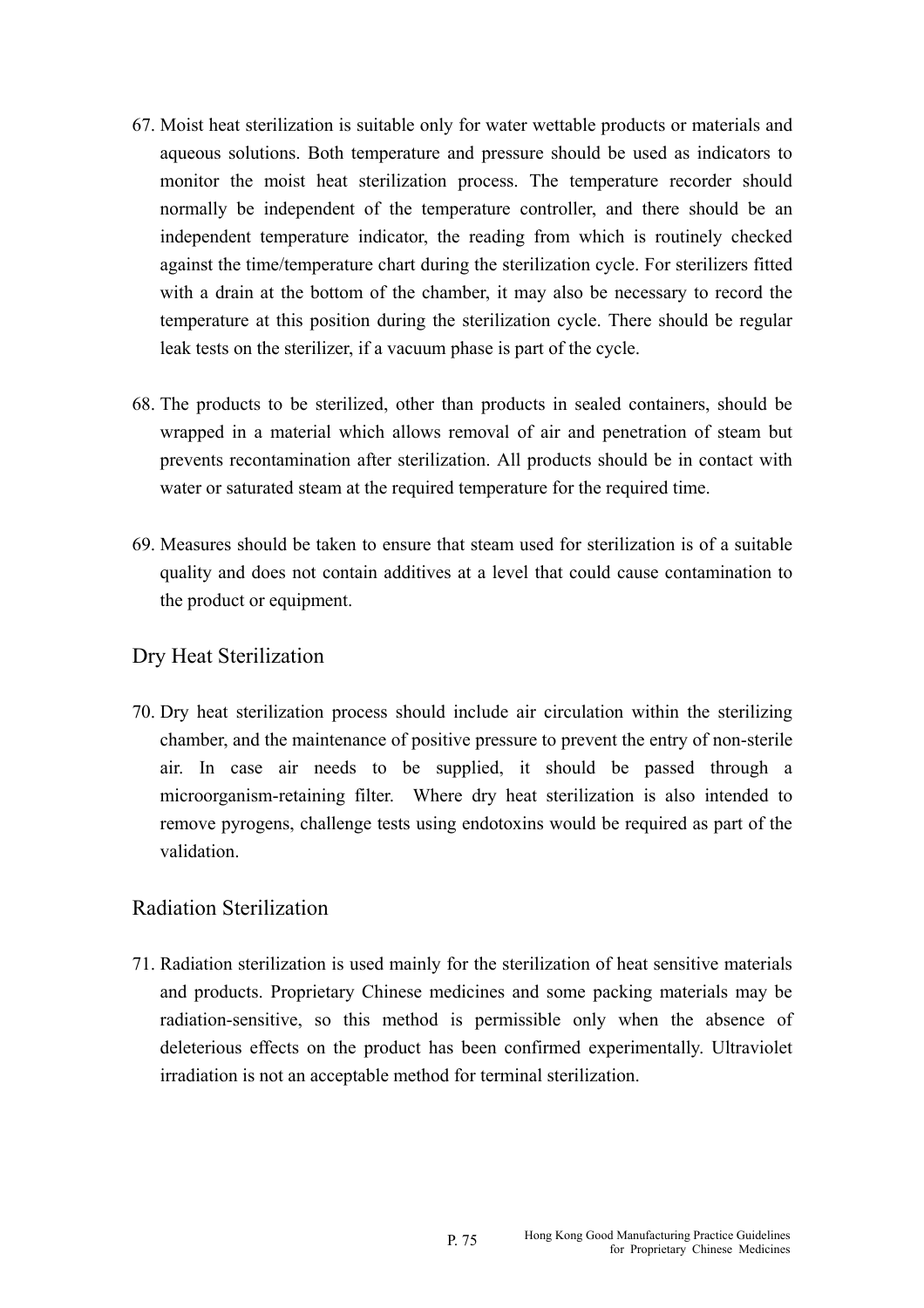- close enough together to ensure that there is always a dosimeter in the chamber. Where plastic dosimeters are used, they should be used within the time-limit of their 72. During the course of radiation sterilization, the radiation dose received by the product or material itself should be measured by dosimeters which are independent of dose rate. Dosimeters should be inserted in the load in sufficient number, and calibration. Dosimeter absorbances should be read within a short period after their exposure to radiation.
- 73. Biological indicators may be used only as an additional measure of monitoring. Radiation-sensitive colour discs may be used to differentiate between articles that have been subjected to irradiation and those that have not. However, they are not indicators of successful sterilization. The information obtained should be recorded in the batch record.
- 74. Validation procedures should ensure that consideration is given to the effects of variations in the density of the packages on the efficiency of the sterilization.
- 75. Materials or products handling procedures should prevent any mix-up between irradiated and non-irradiated materials or products. Each package should carry a radiation-sensitive colour disc, to show whether it has been subjected to radiation treatment.
- 76. The total radiation dose should be administered within a predetermined time span.
- 77. If the radiation sterilization process is carried out by an outside contractor, the manufacturer has the responsibility for ensuring that the requirements stated above are met, and that the sterilization process is validated. The responsibilities of the radiation equipment operator (e.g. using right radiation dose) should also be specified.

#### Ethylene Oxide Sterilization

78. In some cases, other gases and fumigants may be used for sterilization. Ethylene oxide should only be used when no other method is practicable. During sterilization process validation, it should be shown that ethylene oxide has no damaging effect on the products or materials, and that the conditions and time allowed for degassing are such as to reduce any residual gas and reactive products to defined acceptable limits for that type of product or material. These limits should be incorporated into the specifications.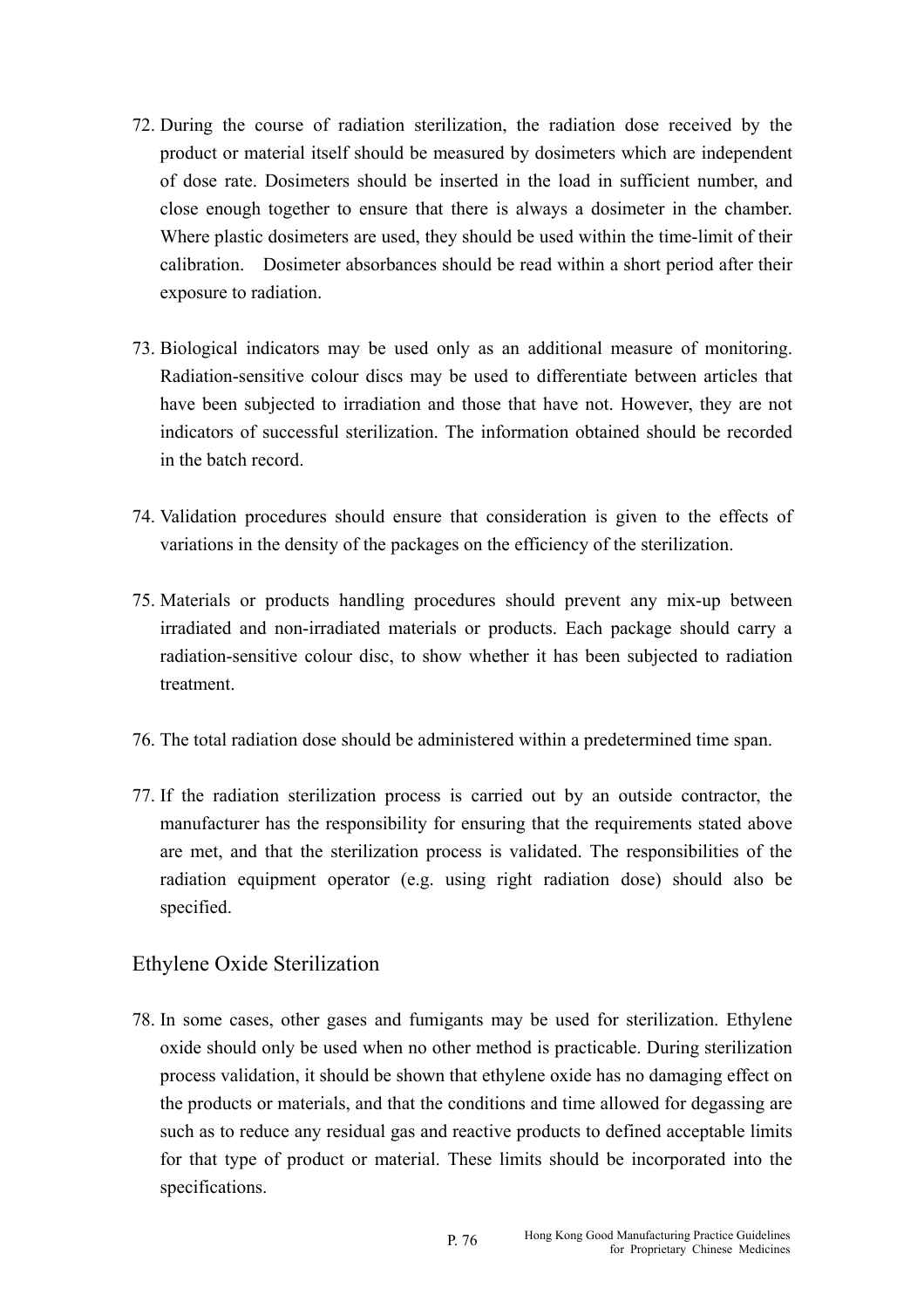- 79. Direct contact between gas and microbial cells is essential in ethylene oxide sterilization. Measures should be taken to avoid the presence of organisms likely to be enclosed in material (such as crystals or dried protein). The nature and quantity of packing materials can significantly affect the efficiency of the sterilization process.
- 80. Before ethylene oxide sterilization, products or materials should be brought into equilibrium with the humidity and temperature required by the process. The time required for this should be minimized.
- 81. Each sterilization cycle should be monitored with suitable biological indicators, distributed throughout the load. The information so obtained should be recorded in the batch record. Biological indicators should be stored and used according to the producer's instructions, and their performance checked by positive controls.
- 82. For each sterilization cycle, records should be kept of the time taken to complete the cycle, of the pressure, temperature and humidity within the chamber and of the gas concentration. The pressure and temperature should be recorded throughout the cycle, on a chart. These records should form a part of the batch record.
- 83. After the sterilization cycle, the load should be stored in a controlled manner under ventilated conditions to allow residual gas and reactive products to fall to the defined level. This procedure should be validated.

#### Sterile Filtration

- 84. Whenever possible, products should be sterilized in the final container, preferably by heat sterilization. Certain liquids and solutions that cannot be sterilized in the final container can be filtered through a sterile filter of nominal pore size of 0.22  $\mu$  m (or less), or with at least equivalent microorganism retaining properties, into a previously sterilized container. Such filters can remove bacteria and moulds, but not all viruses or mycoplasmas. Consideration should then be given to increasing the efficacy of sterilization with some degree of heat treatment.
- 85. Because of the potential additional risks of the sterile filtration, when compared with other sterilization methods, a double filter layer, or second filtration via a further sterilized microorganism-retaining filter immediately prior to filling, may be advisable. The final sterile filtration should be carried out as close as possible to the filling point.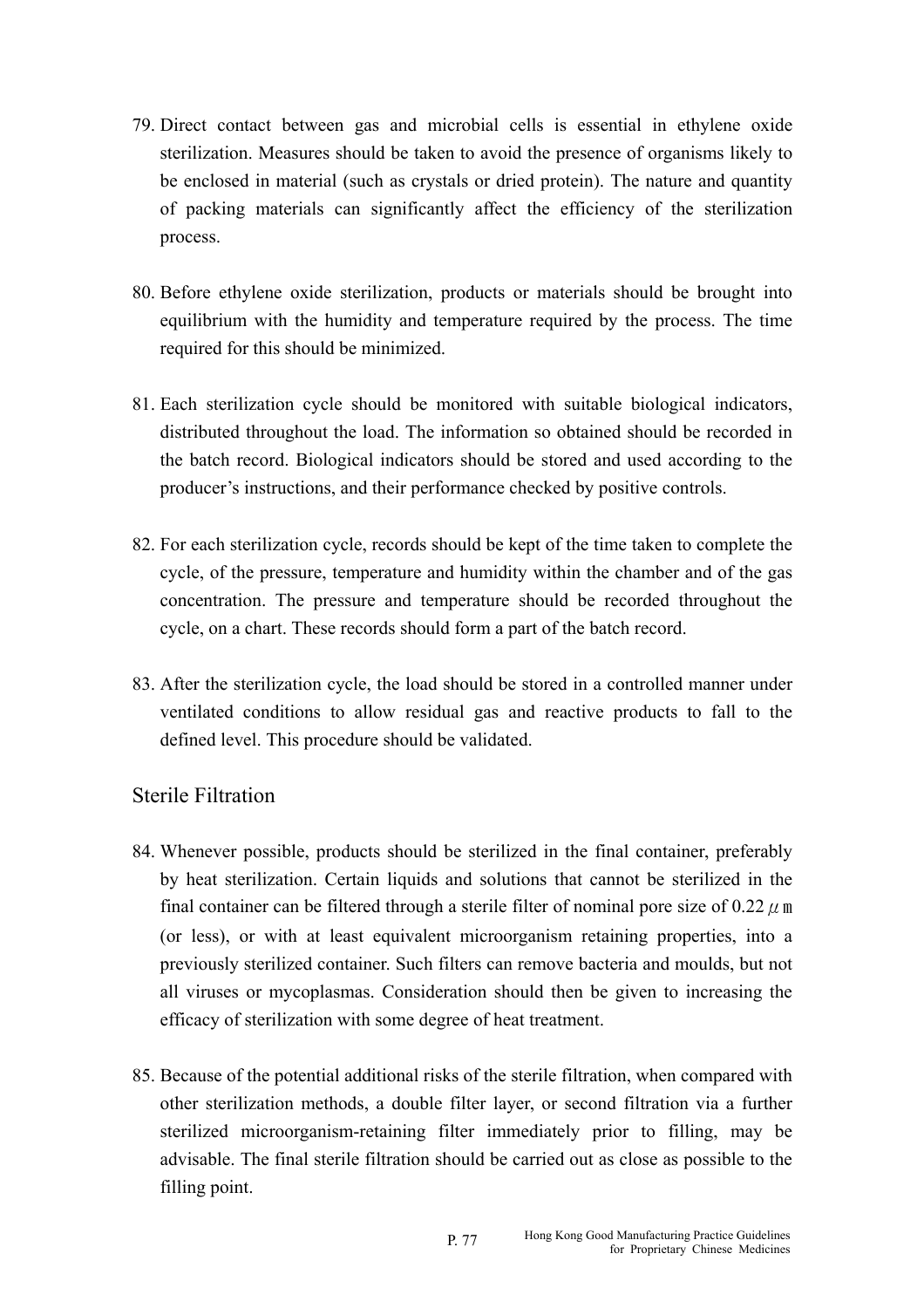- 86. Fibre-shedding filters should not be used. The use of asbestos-containing filters should be absolutely excluded.
- 87. The integrity of the filter should be checked by an appropriate method such as a bubble point test before, or immediately after, each use. The time taken to filter a known volume of solution, and the pressure difference to be used across the filter, should be determined during validation. Any significant differences from this should be noted and investigated. Results of these checks should be recorded in the batch record.
- 88. Each filter should not be used for more than one working day, unless such use has been validated.
- 89. The filter should not affect the quality of the product, by the removal of ingredients from it, or by release of foreign matters into it.

## Containers for Sterile Products

- 90. Containers should be sealed by appropriately validated methods. Samples should be checked for the sealing, according to appropriate procedures.
- 91. Containers sealed under vacuum should be sampled and tested for maintenance of that vacuum, after an appropriately predetermined period.
- 92. Every filled parenteral products should be checked for clarity. When the checking is done visually, it should be done under suitable conditions of illumination and background. The eye-sight of the operators who conduct the checking, should be regularly checked, with spectacles if worn, and the operators should be given frequent breaks from the visual on-line checking. Where other methods and equipment are used to check for clarity, the methods should be validated and the performance of the equipment should be checked at intervals.
- 93. Returned primary packing materials, which had direct contact with products must not be reused.